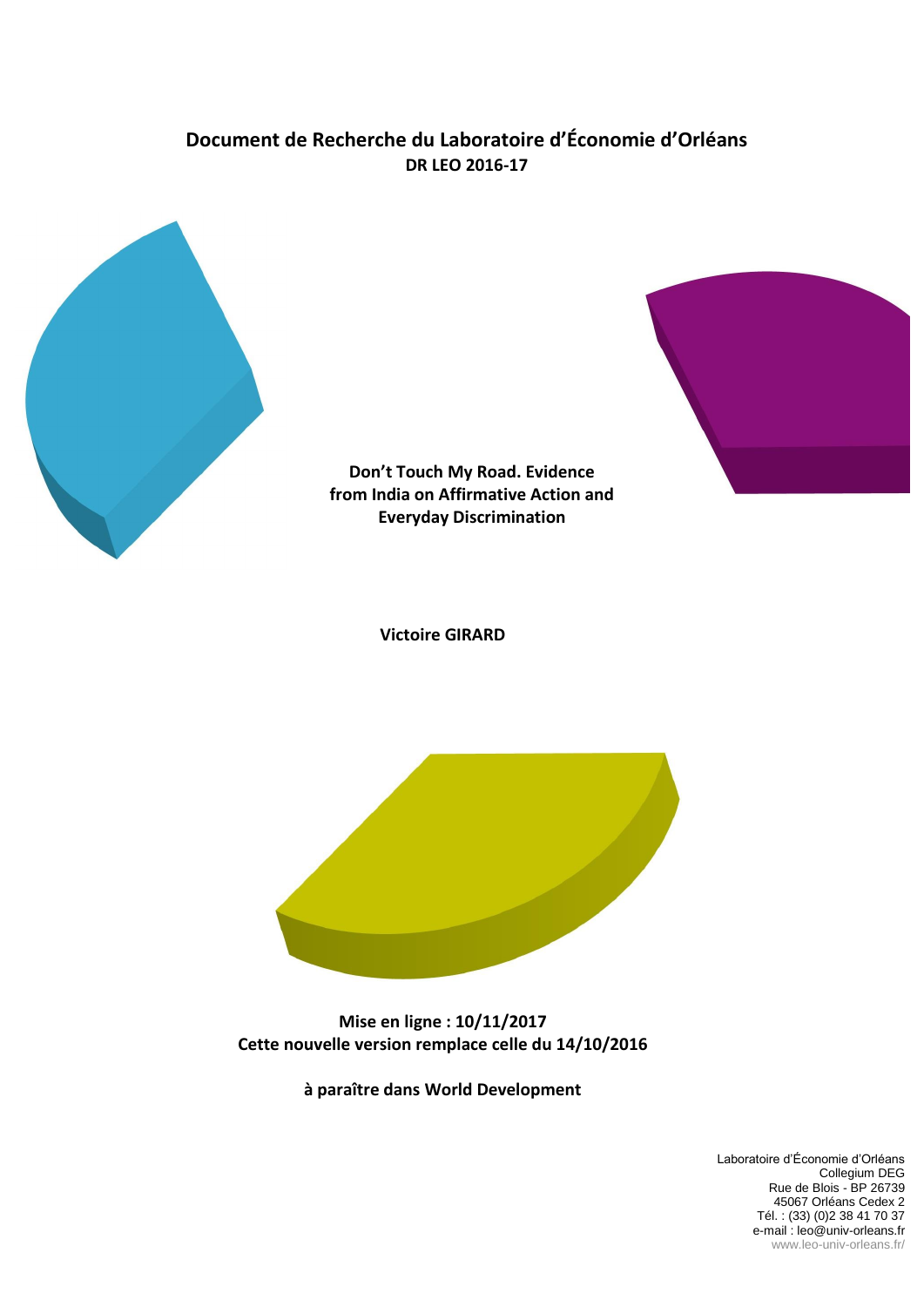# Don't Touch My Road. Evidence from India on Affirmative Action and Everyday Discrimination

VICTOIRE GIRARD<sup>∗</sup>

July 2017

#### Abstract

This article investigates whether affirmative action, in the form of electoral quotas, affects groupbased discrimination. The redistributive effect of quotas is subject to debate, and their ultimate target is discrimination. To identify the effect of electoral quotas, I take advantage of their rotation across space and over time in India. To proxy discrimination, I use a measure of caste-based exclusion from a public infrastructure (namely, streets). I document that ongoing quotas decrease the likelihood of caste-based exclusion by about one fifth for members of the marginalized castes labeled Scheduled Castes. However, the effect does not last. From a policy-maker's perspective, these results are mixed. These results are consistent with a temporary change in the behavior of members of the dominant castes after a one-shot electoral quota. These results are inconsistent with either a change in the stereotypes of members of the dominant castes, or a change in the aspirations of members of the lower castes.

Keywords: Discrimination, Affirmative action, Quota, Inequality, Caste, India JEL D63, D74, J15, O12, O53

<sup>∗</sup>LEO, Univ. Orléans, CNRS, UMR 7322, F-45067, Orléans, France, Paris, France. Contact: victoire.girard@univorleans.fr. I thank the editor, anonymous referees, Jean-Claude Berthélemy, CatherineBros, Abhishek Chakravarty, Cléo Chassonnery-Zaïgouche, Lisa Chauvet, Marcel Fafchamps, Irma Clots-Figueras, Diana Cheung, Nelly El-Mallakh, Véronique Gille, Zaneta Kubik, Chloé Leclère, Charlotte Levionnois, Daniel Mirza, Thaïs Nuñez-Rocha, Sophie Piton, Silvia Salazar, Eve Sihra, Gerhard Toews, and participants at the LEO seminar and the ARDIS, JMA, DIAL, AFSE, EEA, SMYE LAGV and ISI conferences for their feedback. I thank Andrew Foster for providing the data and the Region CentreVal de Loire for funding through the APR-IA MUTMOND project.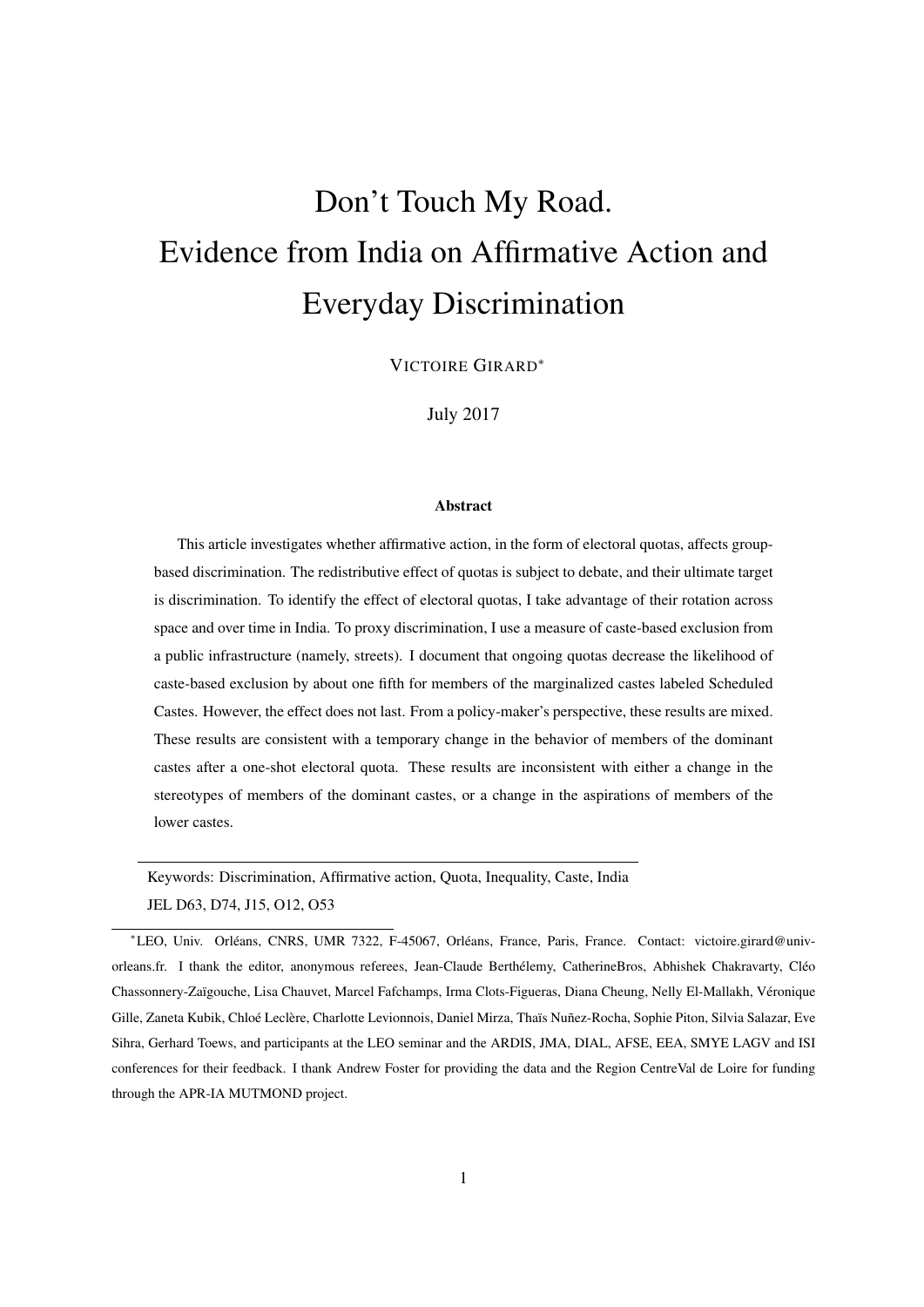# 1 Introduction

Discrimination prevents equality of opportunity, and evidence abounds on the persistence of discrimination (Bertrand  $& Duflo, 2016$ ). In this context, affirmative action is frequently used to fight discrimination, and ultimately target equal opportunities. Affirmative action is particularly appealing to governments because it allows them to immediately and visibly change outcomes of interest, for example, the racial composition of university students. However, affirmative action is also controversial: people outside its target can feel discriminated against.<sup>1</sup> On this ground, the US Supreme Court has banned explicit racial quotas in 1978 (subtler forms of affirmative action are still legal, and challenged, for example in the case of [Fisher v. University of Texas at Austin, 2016\)](#page-29-0). Quotas, in particular electoral quotas, nonetheless remain widespread. More than 100 countries have electoral quotas for women, and 38 countries have electoral quotas for other minority groups (respectively, [Krook, 2009;](#page-30-0) [Reynolds, 2005\)](#page-31-0). Proponents of quotas advocate them as transitory tools. The objective is to repeal quotas, once they have allowed the society to reach a non-discriminatory equilibrium. This article stems from the idea that electoral quotas are more likely to have long lasting effects if they change the way that people interact with each other. Otherwise, the risk is to go back to a pre-quota (discriminatory) equilibrium once quotas are repealed. This question is all the more important now that the redistributive effect of electoral quotas is subject to debate.<sup>2</sup>

I investigate whether affirmative action, in the form of electoral quotas, affects caste-based discrimination in India. Members of the marginalized Scheduled castes (henceforth, SCs), and other marginalized groups, benefit from quotas in the form of seat reservations in local political assemblies (the Gram Panchayats). The SCs, who used to be called untouchables and often refer to themselves as *dalits* (meaning the oppressed), still face widespread discrimination. To measure discrimination, I exploit a survey question asking households whether they were excluded from some streets because of their caste (i) at the moment of the survey and (ii) 10 years before. In the Hindi Belt, the heartland of India, 44.5% households members of the SCs declared in 2006 that some streets were off-limits due to their caste. Yet the practices of untouchability and caste-based discrimination have been anti-constitutional since 1949. The startling figure of street exclusion confirms the persistence of caste-based discrimination and calls for more research on how to achieve equality of opportunities.

While discrimination is notoriously difficult to measure, declarations of exclusion from public goods such as streets provide a good starting point for several reasons. First, from a methodological perspective, a declaration of street exclusion is an original proxy of discrimination. Even if the variable of exclusion is unlikely to disclose the absolute level of caste-based discrimination, changes in the variable over time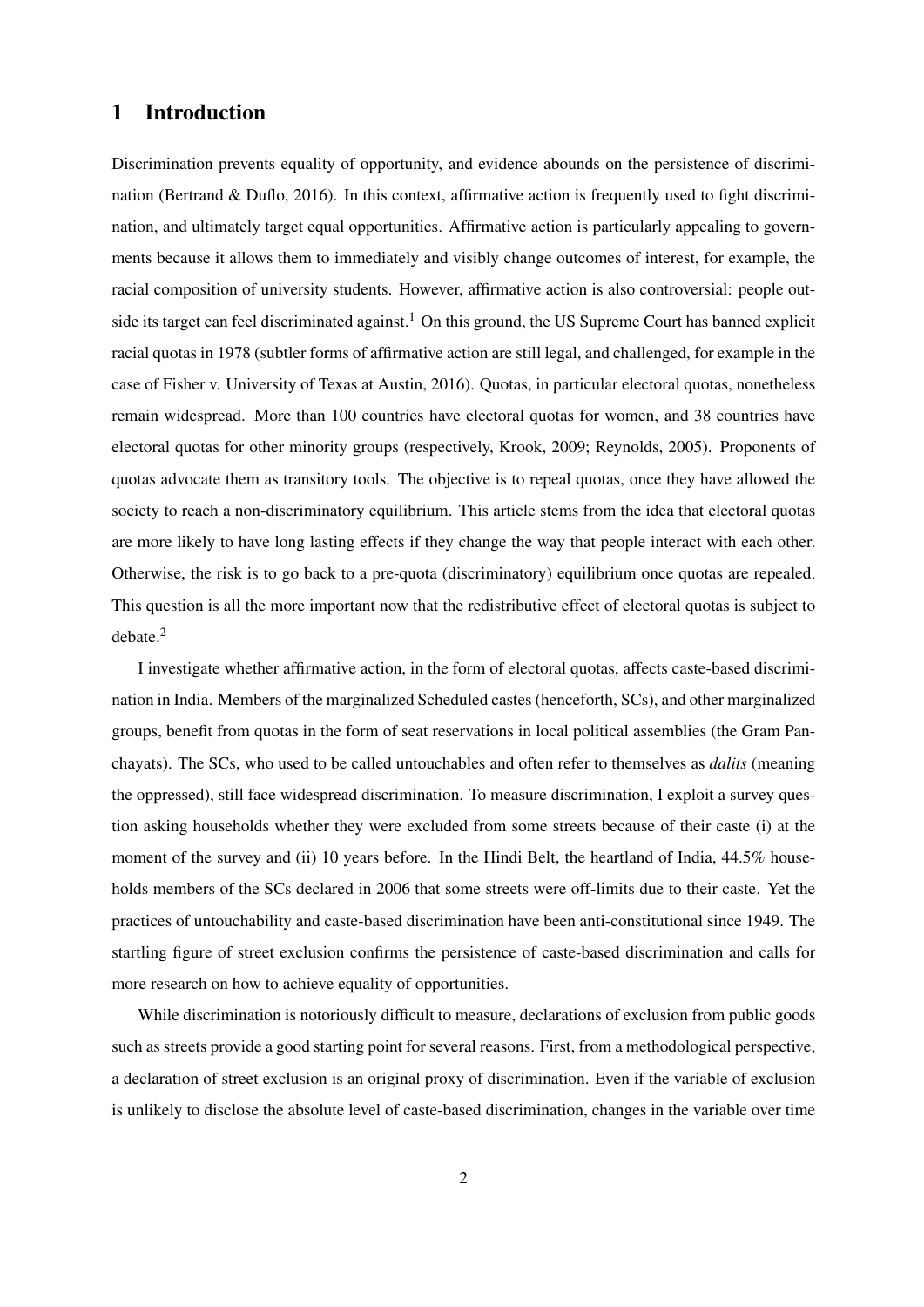allow me to study changes in caste-based discrimination. This strategy is in line with [Bertrand and Du](#page-27-0)[flo'](#page-27-0)s idea that imperfect measures of absolute discrimination can be used to evaluate anti-discriminatory interventions [\(Bertrand & Duflo, 2016\)](#page-27-0). Second, from the perspective of positive economics, street exclusion proxies taste-based discrimination, the form of discrimination which is costly to society [\(Becker,](#page-27-1) [1957\)](#page-27-1). Streets are a public good, and street exclusion means that discriminatory agents are willing to pay – be it money or the opportunity cost of the time spent to enforce the exclusion – to ensure that other agents are excluded. Last but not least, from an ethical, perspective, street exclusion is a blatant negation of equality of opportunity.<sup>3</sup> Street exclusion makes it difficult or impossible, for members of some castes, to access some areas of their village. Mechanically, such exclusions limit access to the public goods or jobs that are in these areas.

My identification strategy relies on the way that quotas are allocated at each election, and on the assumption that caste quotas have heterogeneous effects on households from different castes. The states' local administrations allocate quotas within each state and the allocation rule is state-specific. It can be random or depend upon village-level characteristics. I identify the effect of electoral quotas on street exclusions through within-village and within-caste variations over time. Village year fixed-effects allow me to control for time-varying village-level characteristics (including any characteristic that administrations may use to allocate quotas). The panel dimension of the data also allows me to account for caste-specific trends and time-invariant unobservables at the household level.

I document a large and significant effect of electoral quotas on low-caste members' access to streets. SC quotas decrease street exclusions by about 10 percentage points for the households of the SCs. Unfortunately, the effect is not permanent: it vanishes once the quote comes to an end. To put things in perspective, since roughly every second household reports exclusion in the SC, sample ongoing quotas decrease the likelihood of street exclusion by about one fifth. These results are robust. In particular, they are independent of the share of SCs in the village (some administrations use caste shares to allocate quotas), and are robust to the omission of the 1996 variable of exclusion (which comes from a recall question).

My research question is most closely related to the investigation by [Chauchard](#page-28-0) [\(2014\)](#page-28-0) of the impact of electoral quotas on the discriminatory beliefs and intentions of members of dominant groups. I complement [Chauchard](#page-28-0) [\(2014\)](#page-28-0) in two respects. First, his data design prevents him from assessing the effect of quotas over time. Indeed, he uses cross-sectional data that he collected in Rajasthani villages where either an SC quota was being implemented for the first time, or no SC quota had ever taken place. Second, his analysis relies on what members of dominant castes stated to be their feelings and action plans towards low castes. He convincingly makes sure – both in the design of his questionnaire and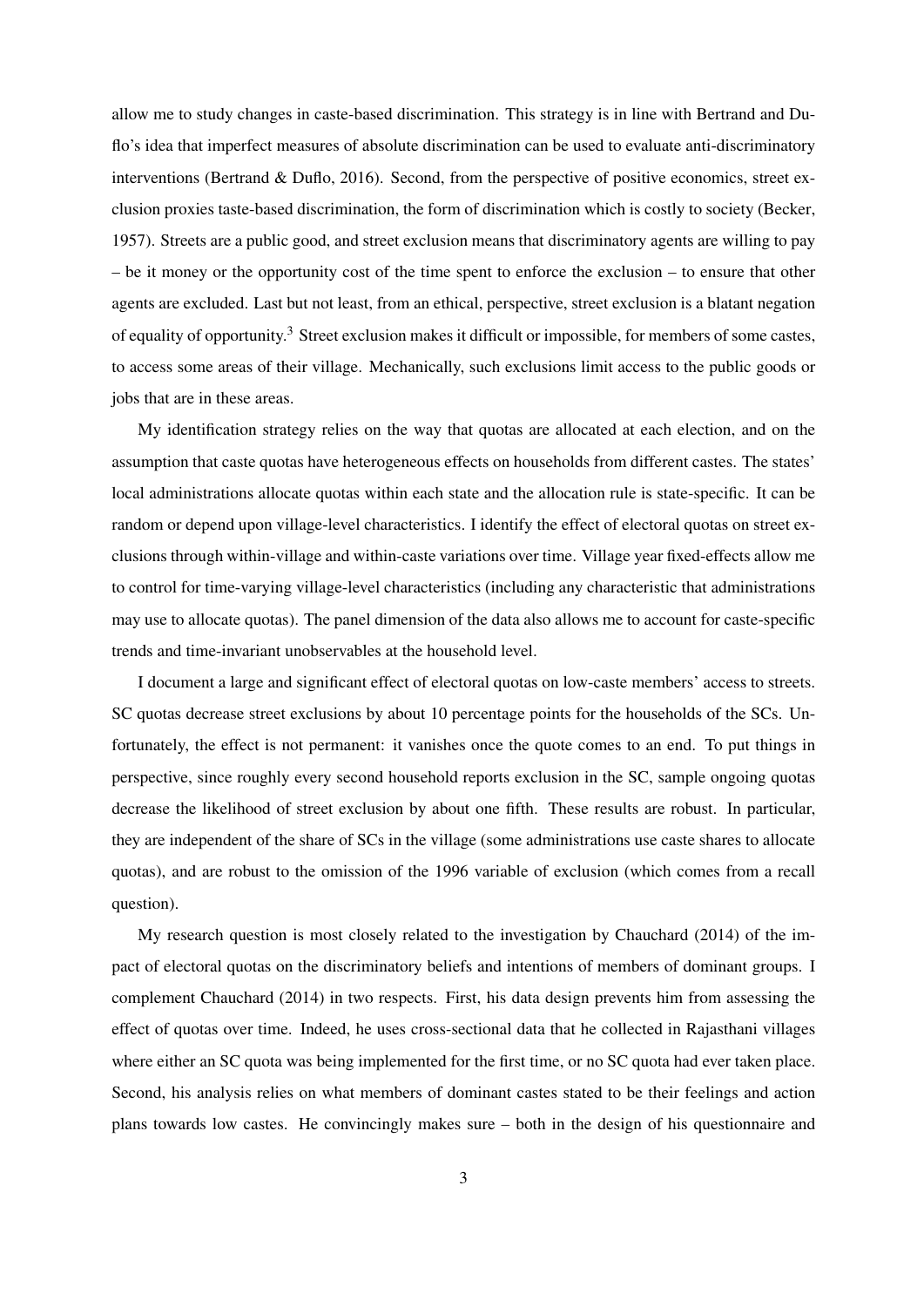the interpretation of his results – that statements are not strategically biased. However, as underlined by [LaPiere'](#page-30-1)s seminal work, actions may differ from statements [\(LaPiere, 1934\)](#page-30-1). I complement Chauchard's work with a study of discrimination from the perspective of members of the low castes, and with data covering three electoral terms (and any quota occurring during these terms).

More broadly, my results contribute to the literature on the link between electoral representation and people's actions – meaning the actions of constituents rather than leaders. Almost all the articles in this literature focus on political representation for females, and few of them address directly the question of discrimination. However, this rich literature underlines different channels through which electoral representation may affect discrimination. These potential channels are: the actions of the minority leader [\(Besley, Pande, Rahman, & Rao, 2004\)](#page-27-2), a change in either the mindset or actions of the minority members (respectively, [Dunning, 2010;](#page-29-1) [Iyer, Mani, Mishra, & Topalova, 2012\)](#page-29-2), and a change in either the mindset or actions of the majority members (respectively, [Bhalotra, Clots-Figueras, & Iyer, 2013;](#page-27-3) [Chauchard,](#page-28-0) [2014\)](#page-28-0). For simplicity, the whole article refers to the group who is considered as discriminated against as the minority group, even if this group may be numerically important, as is the case with women.

Building upon the existing literature and auxiliary results, I suggest two channels that are consistent with the main results of the article: either the SC leader plays a pivotal part while in office (enforcing or negotiating a change of behavior of members the dominant castes), or there is a change in the perception of the social norm by members of the dominant castes. In both cases, members of the dominant castes change their behavior for the duration of the electoral term, which is consistent with a reduction of street exclusions during SC quotas. A one-shot quota is already enough to observe this effect. Auxiliary results are inconsistent with alternative channels, such as a change in the stereotypes held by members of the dominant castes, or a change in the aspirations of members of the lower castes.

# 2 Institutional context and literature

This article exploits a system of caste quotas for the head's seat in Indian local political councils. Caste quotas aim at fighting the legacy of caste discrimination in India. This section briefly introduce the context in which this fight is taking place.

#### 2.1 Castes

Several caste features induce a strong inertia for caste-based discrimination, and may justify the implementation of affirmative action policies. First, castes are hereditary, exclusive and virtually unchangeable at the the household level. Second, castes are ordered on a social status ladder, which matches a purity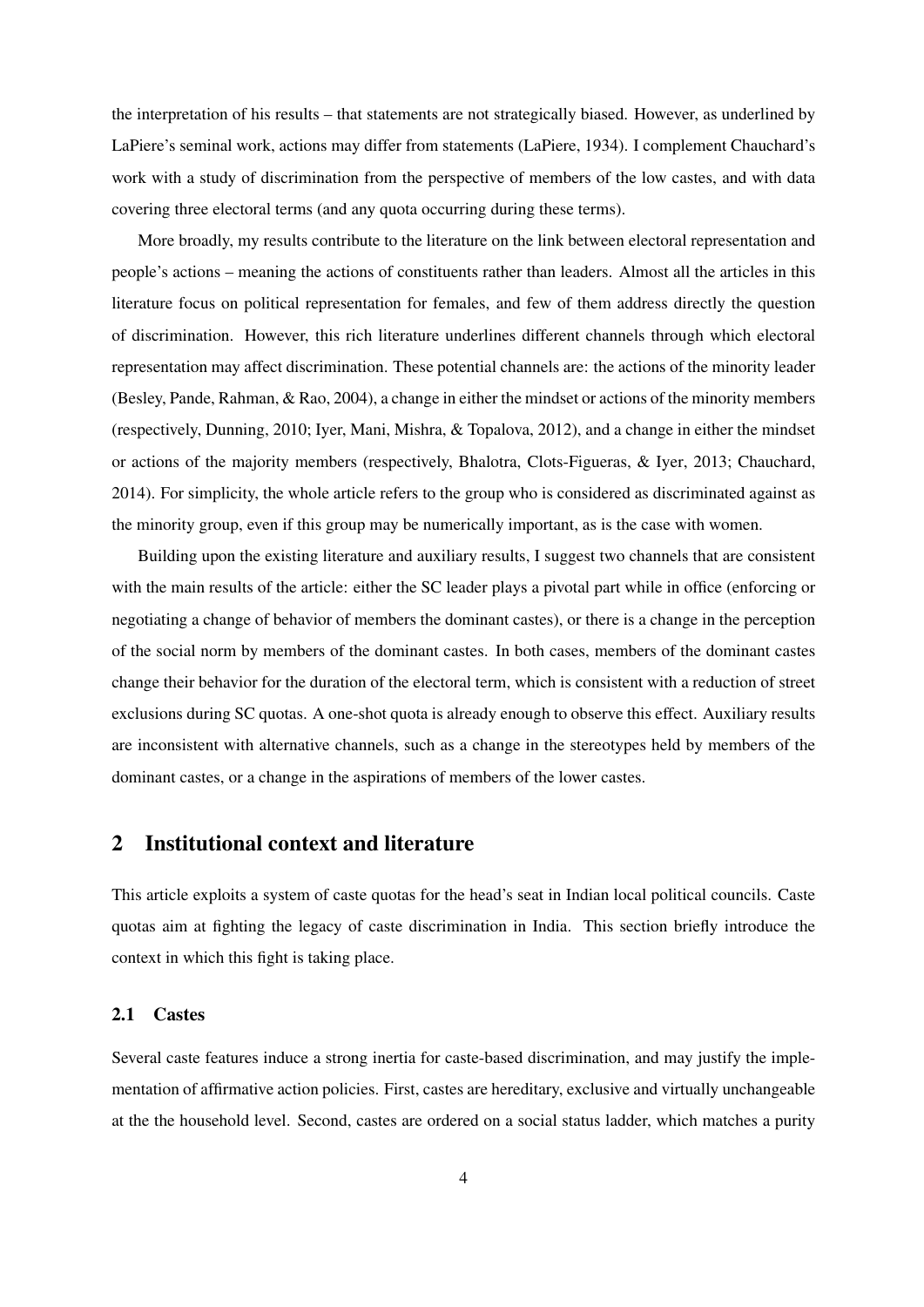ladder, where so-called "ritual pollution" may happen between people of different purity statuses if some rules to prevent this pollution are not followed. Third, and closely linked to the second aspect, caste groups are segregated: this has led to forms of spatial segregation, and to historically very strict matrimonial segregation. These theoretical features translate into preferences or rules affecting everyday life interactions. Up until now, castes have structured business networks [\(Munshi, 2011\)](#page-30-2), the amount of public goods available in an area [\(Banerjee & Somanathan, 2007\)](#page-27-4), and severely curbs mate selection [\(Banerjee, Duflo, Ghatak, & Lafortune, 2013\)](#page-26-0), while revealing subjects' castes in an experiment significantly affects their performances [\(Hoff & Pandey, 2006,](#page-29-3) [2014\)](#page-29-4).

In this article, I always refer to castes as the broad groups used by the Indian administration rather than the thousands of *jatis* which represent the form that caste takes in everyday life. Indeed, the Indian administration allocates electoral quotas after recording castes under four broad groups: Scheduled Castes (SC), Scheduled Tribes (ST), Other Backward Castes (OBC), and Other Castes (OC). The SCs and STs form the traditionally most disadvantaged groups. The OCs stand at the top of the ritual social status hierarchy, which matches to a large extent the economic hierarchy still prevalent today [\(A. Thorat,](#page-31-1) [Vanneman, Desai, & Dubey, 2017;](#page-31-1) [Zacharias & Vakulabharanam, 2011\)](#page-31-2). The OBC form a heterogeneous group of castes that sometimes suffer from discrimination and sometimes are locally dominant [\(Anderson, 2011\)](#page-26-1).

I focus on caste-based discrimination against members of the SCs. The Scheduled Castes are particularly backward castes; their members used to be considered "untouchables". Today, members of the SCs have adopted the term "dalit" (meaning the oppressed). SCs are significantly poorer than the rest of the population [\(Borooah, Diwakar, Mishra, Naik, & Sabharwal, 2014;](#page-27-5) [Deshpande, 2000\)](#page-28-1) and still suffer from caste based-discrimination. Despite the constitutional ban, in 2012, 30% of the rural respondents to the Indian Human Development Survey straightforwardly reported that they practiced untouchability. This practice translates in a variety of ways, including the exclusion of SCs from markets, or systematic deviation from market prices to their disadvantage (Thorat, Mahamanlik and Sadana's survey results in [S. Thorat & Newman, 2010\)](#page-31-3), constraints on access to credit [\(Kumar, 2013\)](#page-30-3), spatial segregation [\(Deliège,](#page-28-2) [2004\)](#page-28-2), widespread exclusion from public goods [\(Hanna & Linden, 2012;](#page-29-5) [Shah, Mander, Thorat, Desh](#page-31-4)[pande, & Baviskar, 2006\)](#page-31-4), and a specific pattern of crimes against them (a pattern consistent with the enforcement of caste-based discrimination, [Bros & Couttenier, 2015;](#page-28-3) [Sharma, 2015\)](#page-31-5).

#### 2.2 SC exclusion from streets

I am interested in a particular form of caste-based discrimination: street exclusion. Spatial segregation of members of the SCs is a widespread practice that both activists, scholars, and the legislator take in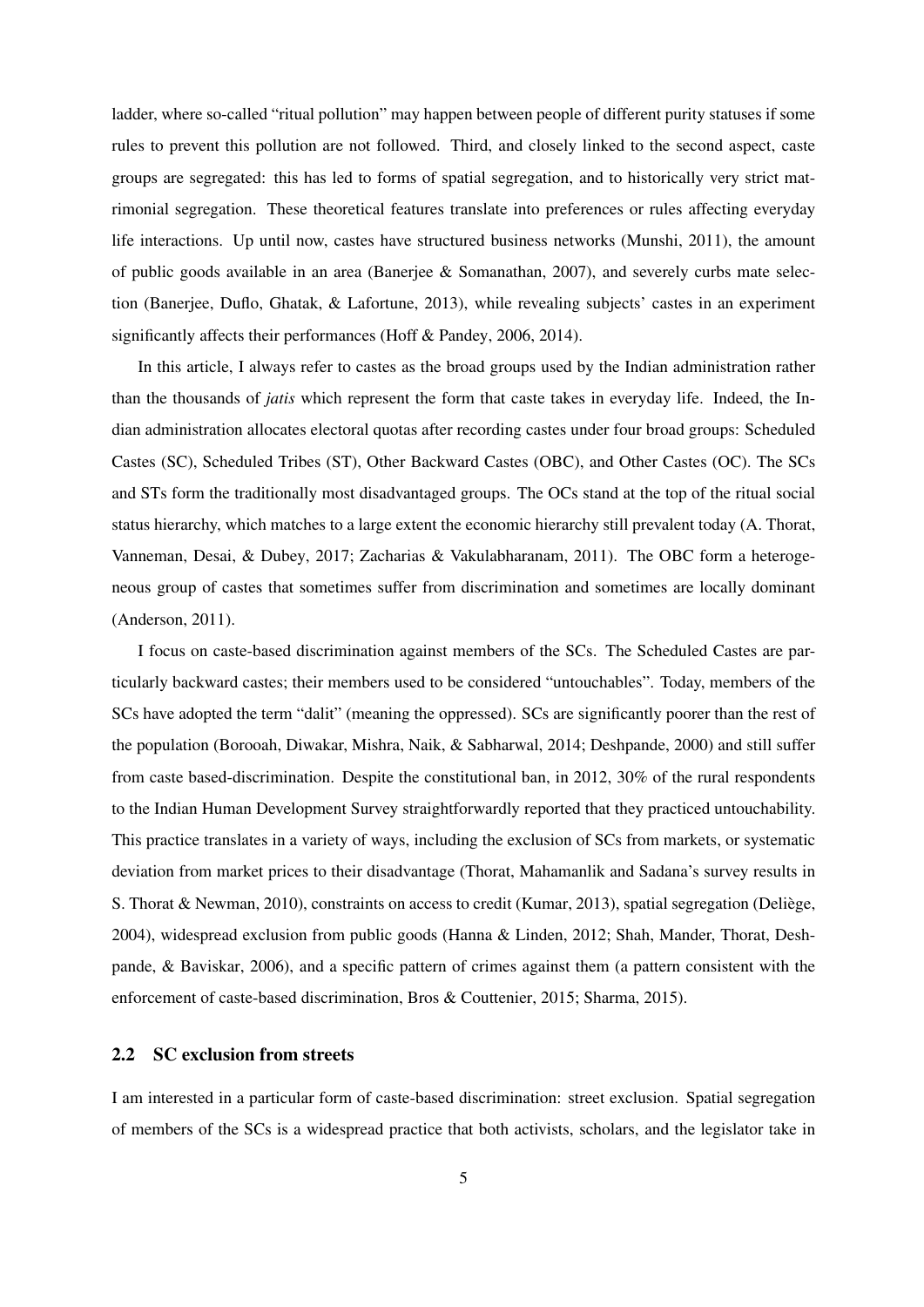account as a central aspect of caste-based discrimination.

Concretely, one of the beliefs in Hinduism is that members of non SC castes shall limit contact with members of the SCs. As a result, in rural India, SC typically live in a hamlet outside of the main village. As a result, "The Special Rapporteur on racism addressed the issue of segregation in his 1999 Annual Report: In the rural areas especially, the practice of untouchability is said to be very much alive and is reflected in segregated housing, with the [SCs] forced to live at least 1/2 km from the rest of the villagers, and in the prohibition for them to use the wells, the shared water source. Segregation also reportedly exists in the schools, public services and public places" [\(Human Rights Watch, 2007,](#page-29-6) p. 45).

Explicit descriptions of the practice of street exclusion are scarce. However, the work of [Macwan et](#page-30-4) [al.](#page-30-4) [\(2010\)](#page-30-4) on "Understanding untouchability" provides exceptional insights.<sup>4</sup> The survey was designed by a multidisiplinary team of scholars and activits and conducted between 2005 and 2008 in 1,589 villages of the state of Gujarat. The survey describes 98 untouchability practices, several of them pertaining to spatial segregation. For example, (followed in parenthesis, by the prevalence rate of the practice in the surveyed villages) : "Dalits [SCs] may not rent houses in a non-Dalit locality, but must live within the Dalit community"(98%); "When Dalit relatives have died, processions cannot enter the city from the main street" (55.7%); "When untouchability is practiced, a Dalit postman cannot enter the streets of non-Dalits, he is forced to call other non-Dalits to come out to make the delivery" (43.2%). "Gauchar (public grazing land) may be inaccessible to Dalits when untouchability is practiced" (49.3%). These few examples outline the diversity and prevalence of spatial segregation toward members of the SCs.

The persistence of such practices is all the more striking that it is costly. Take the example of the villages where a non SC distributes the mail in the non SC streets. The practice of untouchability has a clear time cost for the people delivering the mail instead of the SC postmen. But still, non-SC members prefer to deliver their own mail to themselves in more than 40% of the villages of the survey rather than letting SC postmen doing their job.

Moreover, the Indian legislator aims to stop caste based discrimination and punish people who discriminate. The Scheduled Castes and Scheduled Tribes (Prevention of Atrocities) Act, 1989 recognizes the symbolic weight of some offenses and grants that their perpetrators receive a harsh punishment. Preventing members of the SCs from moving around is among the offenses listed in the act in its article 14. The exact description is : "Whoever, not being a member of a Scheduled Caste or a Scheduled Tribe [...] Denies a member of a Scheduled Caste or a Scheduled Tribe any customary rite of passage to a place of public resort or obstructs such members so as to prevent him for using or having access to a place of public resort to which other members of public or any section thereof have a right to use or access to." Such a description is broad enough to encompass the examples taken from [Macwan et al.](#page-30-4) [\(2010\)](#page-30-4) work. Spatial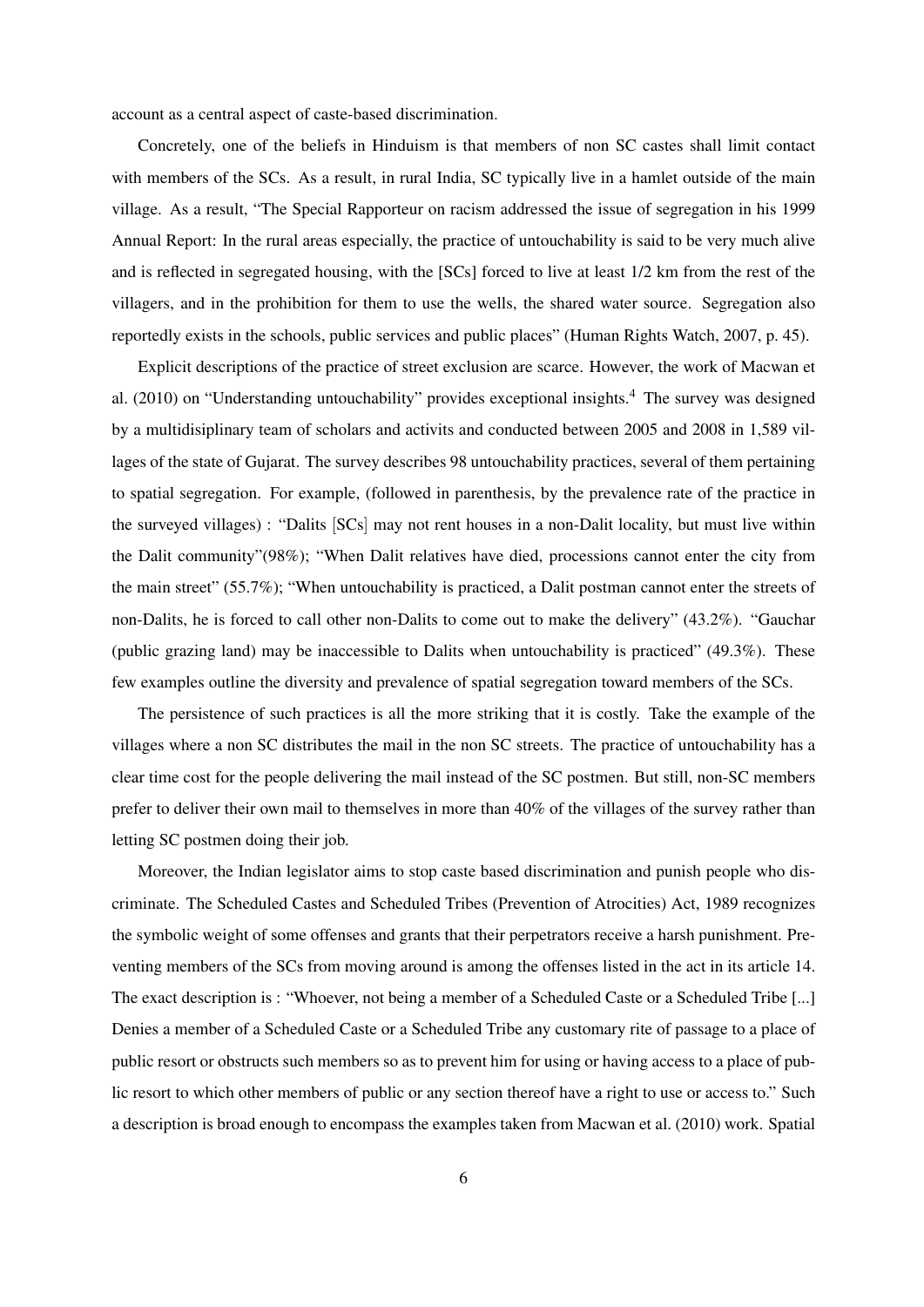segregation is thus both a widespread aspect of caste-based discrimination, and a punishable offense.

## 2.3 Electoral quotas

Electoral quotas are one of the most prominent policies implemented to fight caste-based discrimination in India.<sup>5</sup> Local electoral quotas are interesting because, due to the physical proximity of elected leaders, quotas ensure that villagers end up being directly exposed to a low caste leader.<sup>6</sup> Moreover, many places are affected by these quotas: about 500,000 local political councils have an SC quota for their leader, representing about 18% of the councils of the country [\(Ministry of Panchayati Raj, n.d.\)](#page-30-5).

In 1993, the 73rd amendment to the Constitution of India instituted local political councils called Gram Panchayats (GPs hereafter). The GP is the smallest political entity in India; each GP typically encompasses several villages, for example, the GPs in my sample encompass on average 13 villages. The 73rd amendment requires that states delegate a part of their policy making power to GPs. States typically delegated to GPs the maintenance and building of local public goods (such as roads or water devices), and the selection of the households entitled to social programs. Each GP is composed of a council elected for the electoral term of 5 years and a permanent public servant.

I focus the analysis on the Pradhans. Pradhans head the GP councils. Pradhans are important because they have agenda-setting power in panchayat meetings, but no power of veto. They are the only elected council members working full time. Pradhans are elected either directly by GP constituents, or indirectly by members of the GP council.

Crucially, the 73rd amendment requires that every GP ends up having electoral quotas for different minorities (namely, the Scheduled Castes and Tribes, and females).<sup>7</sup> As a consequence of this requirement, during a quota, a village ends up with a Pradhan from a given minority independently of the villagers' actions, the political landscape, or the relation between castes in the village. Quotas are allocated by each state administration. Quotas for the Pradhan's seat mean that this seat is reserved for one term at a time to either a member of a low caste, or a female, or someone who is both. Quotas rotate between villages. The allocation rule differs from one state administration to another (the precise rule is not publicly known for all states). Some administrations allocate quotas at random (for example in West Bengal, [Bardhan, Mookherjee, & Parra-Torrado, 2010\)](#page-27-6), while others list villages according to the proportion of their population belonging to the low castes, and use these lists to allocate quotas (for example in Rajasthan, [Chauchard, 2014\)](#page-28-0). The proportion of caste quotas varies between states: the proportion is determined by the share of low castes in the population of the state. Regarding gender quotas, they are imposed in a third of all constituencies, and rotate at random. I focus on the SC quotas for Pradhan seats in Gram Panchayats.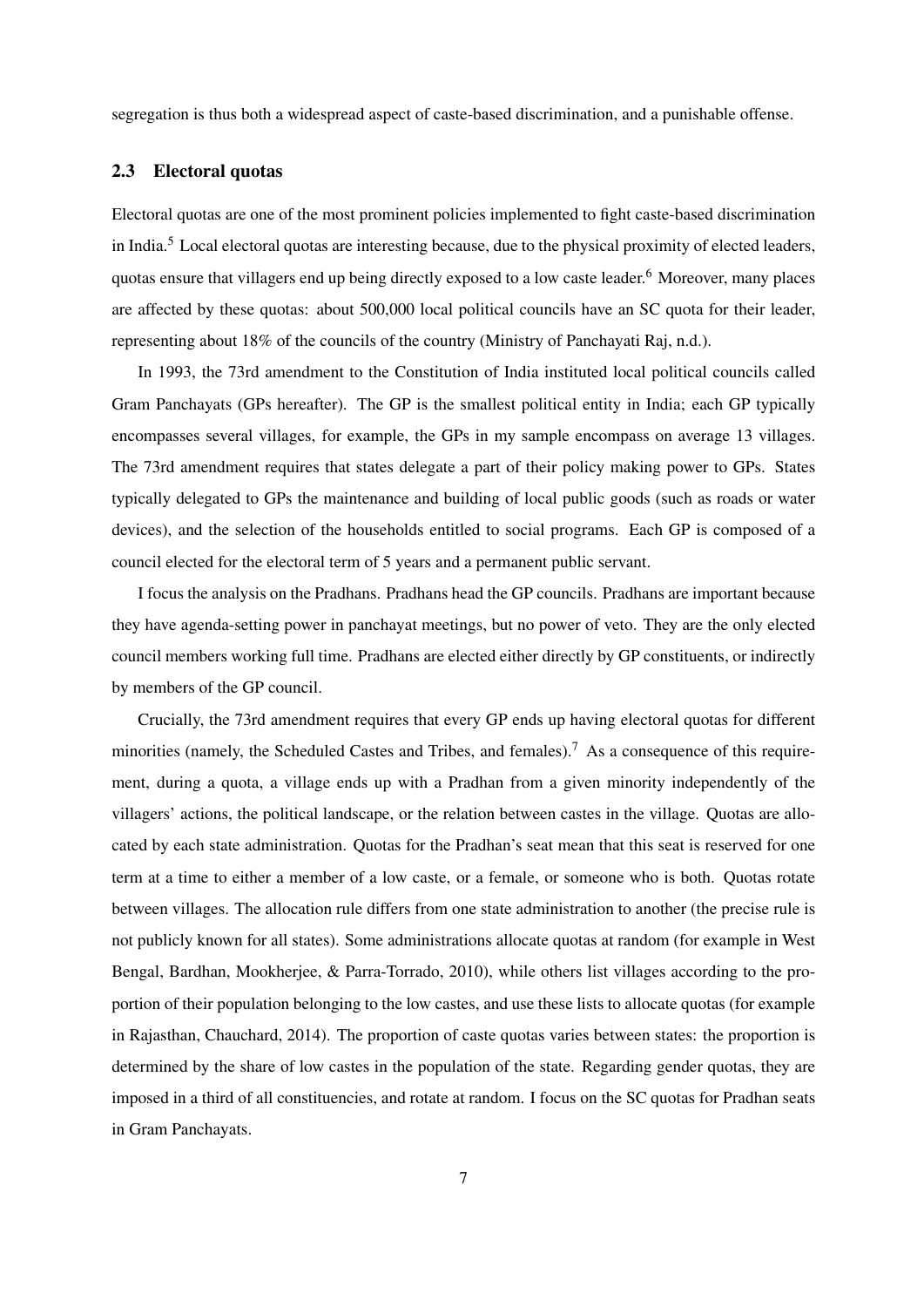## <span id="page-8-0"></span>2.4 Literature on the impact of electoral representation on people's actions

The electoral representation imposed through SC quotas may impact people's actions and inter-group relations through different channels. Let me present the channels according to whom they identify as the key actors: the political leader (who comes from the minority group), the members of the minority group, or the majority.

A minority leader can improve access to public goods for her peers. Improved access my circulate through the funding of new public goods [\(Besley et al., 2004\)](#page-27-2), or through improved access to existing public goods. For example, the tremendous increase in crimes registered against females in the 1990s in India is, at least partly, due to the fact that police officers have been more responsive to female complaints since the implementation of electoral quotas [\(Iyer et al., 2012\)](#page-29-2). A minority leader can also directly increase the opportunities for her peers by exploiting her network to help them [\(Gille, 2014\)](#page-29-7).

As for the minority members, quotas can affect either the probability that they will voice their concerns, or their within-group solidarity, aspirations, or feelings of legitimacy. First, quotas provide a leader for the members of the minority, a leader who can help them to coordinate [\(Hirschman, 1970\)](#page-29-8). Second, quotas underline the distinction between the minority and the majority groups, which can increase the solidarity within the minority group [\(Dunning, 2010\)](#page-29-1). Third, quotas provide members of the minority with a role model. Such a model can shape aspirations, for example those to do with educational achievements or entrepreneurship (respectively [Beaman, Duflo, Pande, & Topalova, 2012;](#page-27-7) [Ghani, Kerr,](#page-29-9) [& O'Connell, 2014,](#page-29-9) although in the later, changes in aspirations cannot be disentangled from changes in entrepreneurship costs). A role model can also shape the feelings of legitimacy of members of the minority [\(Iyer et al., 2012\)](#page-29-2).

Turning to members of the majority, exposition to a political leader from the minority can affect either their personal stereotypes (a private cognitive bias toward members of the minority), or their perception of norms of public interactions (whether it is appropriate to publicly discriminate against minority members, at a given level of cognitive bias). Indeed, in line with [Allport'](#page-26-2)s contact theory, the election of a female leader reduces both voters' stereotypes on gender roles, and parties' biases against women candidates (respectively [Beaman, Chattopadhyay, Duflo, Pande, & Topalova, 2009;](#page-27-8) [Bhalotra et al., 2013\)](#page-27-3). Alternatively, [Chauchard](#page-28-0) [\(2014\)](#page-28-0) documents that, even if personal stereotypes remain unchanged, quotas can change the stated – social and legal – norms of members of the majority.

The incidence of an SC quota in a GP may affect caste-based discrimination through one or several of the above channels.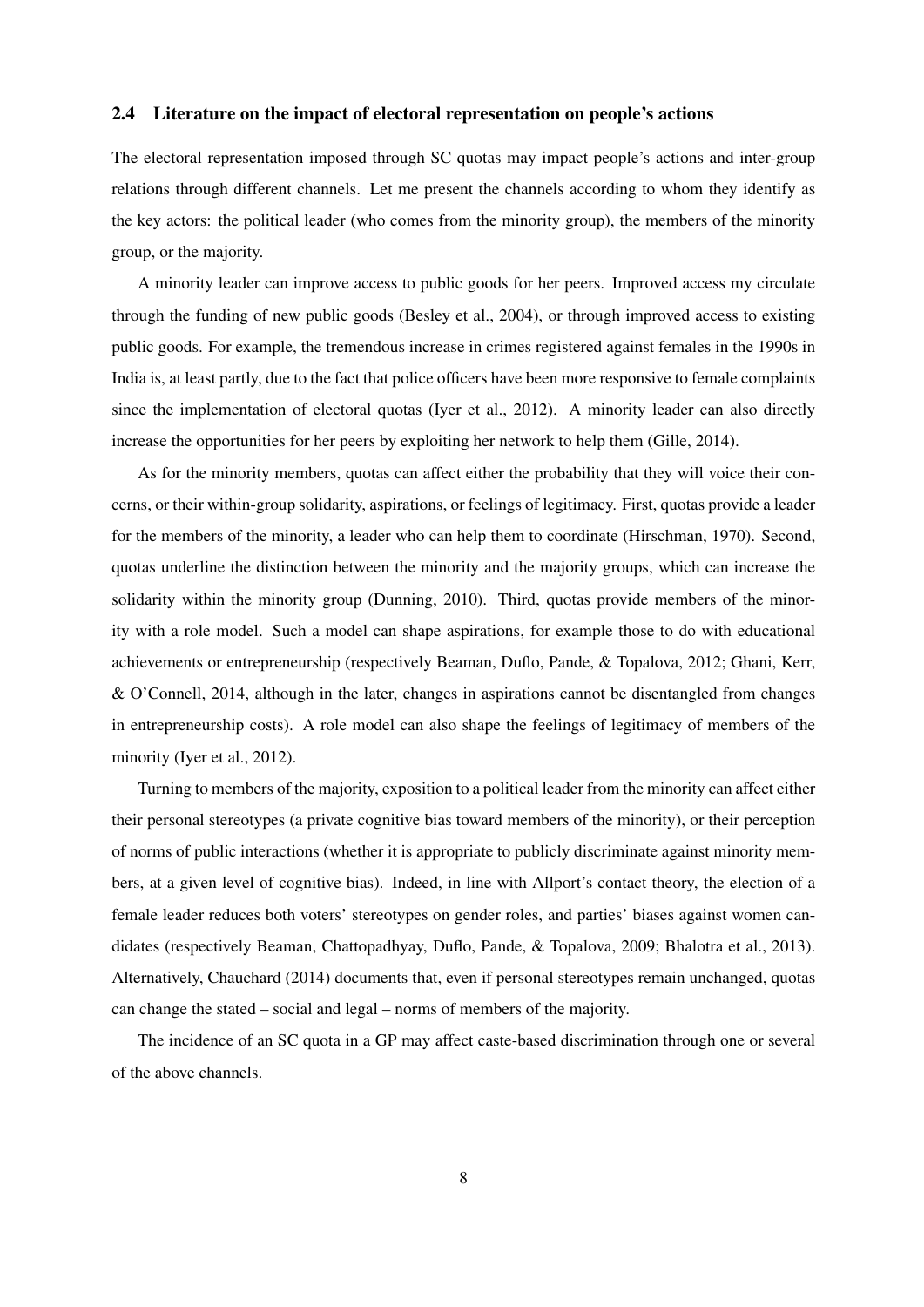## 3 Data

## 3.1 Dataset

I investigate empirically whether SC quotas affect caste-based discrimination. The empirical analysis relies on the last round of the Rural Economic and Development Survey (REDS), undertaken in 2006 by the National Council for Applied Economic Research.<sup>8</sup> The REDS 2006 contains both a survey at the village level and a complete census of the villagers. For the village survey, enumerators relied on a minimum of three independent sources to fill in each item of the village survey. For the household census, enumerators surveyed household heads (respondents are on average 47 years old and 90% of them are males. The REDS encompasses information on caste-based discrimination at the household level, on village level electoral quotas, and on all the control variables I use but one. The only information missing in the REDS is the share of SC households in 1996. To obtain the share of SC households in 1996, I merge village-level data from the 2001 Census to the REDS 2006 data, so that I have information on the share of SC households in each village both in 2001 and 2006. A linear extrapolation based on known SC shares and time gives me an estimate of the SC share in each village for the year 1996.

The final sample of the article encompasses 40,047 households spread over 95 villages of 5 Hindi Belt states (namely the states of Bihar, Haryana, Madhya Pradesh, Rajasthan and Uttar Pradesh). It is a subset of the national sample which encompasses 115,000 households from 242 villages spread over the 17 major Indian states. The Hindi Belt is particularly suitable for studying the link between electoral quotas and group-based discrimination because it displays more tensed inter-caste relationships than does southern India [\(Borooah, in press;](#page-27-9) [Jaffrelot, 2003,](#page-30-6) , however, the main results are robust to the sample definition). Politics is also more caste-oriented in Hindi Belt states, where the Scheduled Castes have risen as a political group [\(Jaffrelot, 2003\)](#page-30-6).

## 3.2 Caste-based Street Exclusions

The explained variable tells whether respondents report certain streets of their village to be off-limits for them, due to their caste identity. The variable is collected in the household census of the REDS 2006 for (i) the moment of the survey and (ii) 10 years before, through a recall question (section [4.3](#page-18-0) shows that answer to the recall question are consistent). The question for caste-based exclusion at the moment of the survey is "Have you or any member of your family been prevented from entering any street within the village because of your caste now?" Concretely, street exclusions mean that it is difficult or impossible for members of the low castes to access some areas of their village. This exclusion is possible because of the spatial segregation of castes in traditional villages [\(Deliège, 2004;](#page-28-2) [Human Rights Watch, 2007;](#page-29-6)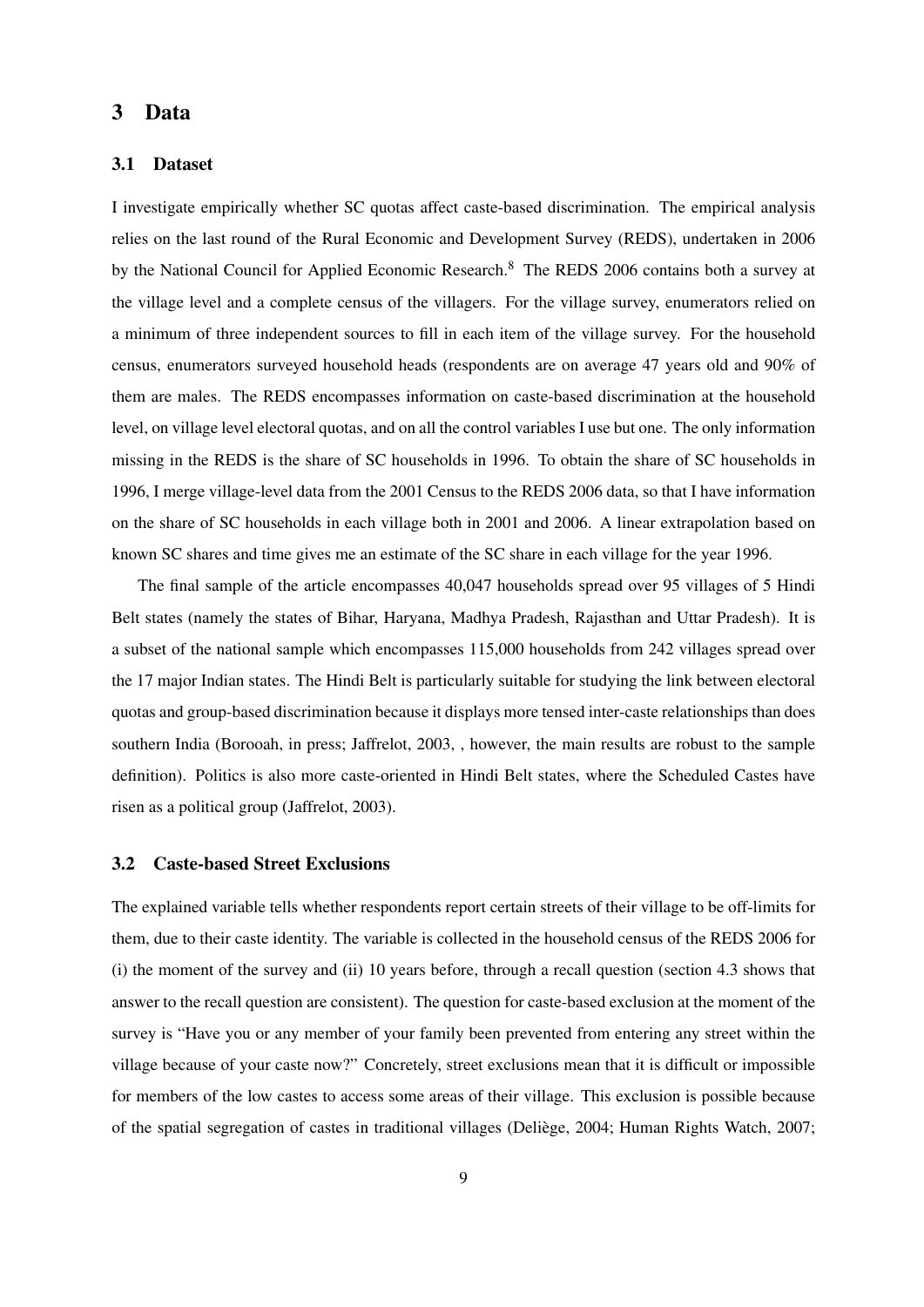Figure 1: Street exclusion declarations by members of the SCs in 1996 and 2006.

<span id="page-10-0"></span>

[Macwan et al., 2010\)](#page-30-4).

To be consistent with the formulation of the question in the survey, I tend to refer to the variable as a measure of the evolution of street exclusions. However I acknowledge that answers to the survey question may depend on several elements such as both the *de facto* rule enforced in the village, and what members of the SCs perceive as a legitimate behavior for themselves. I discuss the channels of the results in section 5.1 and show that the change in answers that is induced by SC quotas is only consistent with a change in the the *de facto* rule (rather than a change in perceptions).

Figure [1](#page-10-0) shows the evolution of declarations of street exclusions, between 1996 and 2006, across states, for members of the SCs (it averages household answers at the state level). The difference between states of the Hindi belt and the rest of India is clear: the average exclusion figure in Hindi Belt states is 65% in 1996, against 12% in other states.

Comparing street exclusions across castes, as expected, the exclusion rates presented in Table [1](#page-11-0) are the highest for members of the SCs. In 2006, 44.5% households of the SCs suffered from street exclusions. Although both SCs and STs are associated with a low social status, the corresponding figure for members of the STs is 7%. This great divergence from members of the SCs can be traced back to the specific settlement patterns of each group. SCs are part of traditional multi-caste villages. Historically, SCs handled low-status jobs at the service of higher castes. The STs descended from tribes and traditionally live in isolated autonomous villages.<sup>9</sup> The non-null exclusion rates of OBC and OC may be traced back to specific local wealth patterns, difficulties in setting the right frontier for which sub-caste is a low caste, or measurement errors.<sup>10</sup>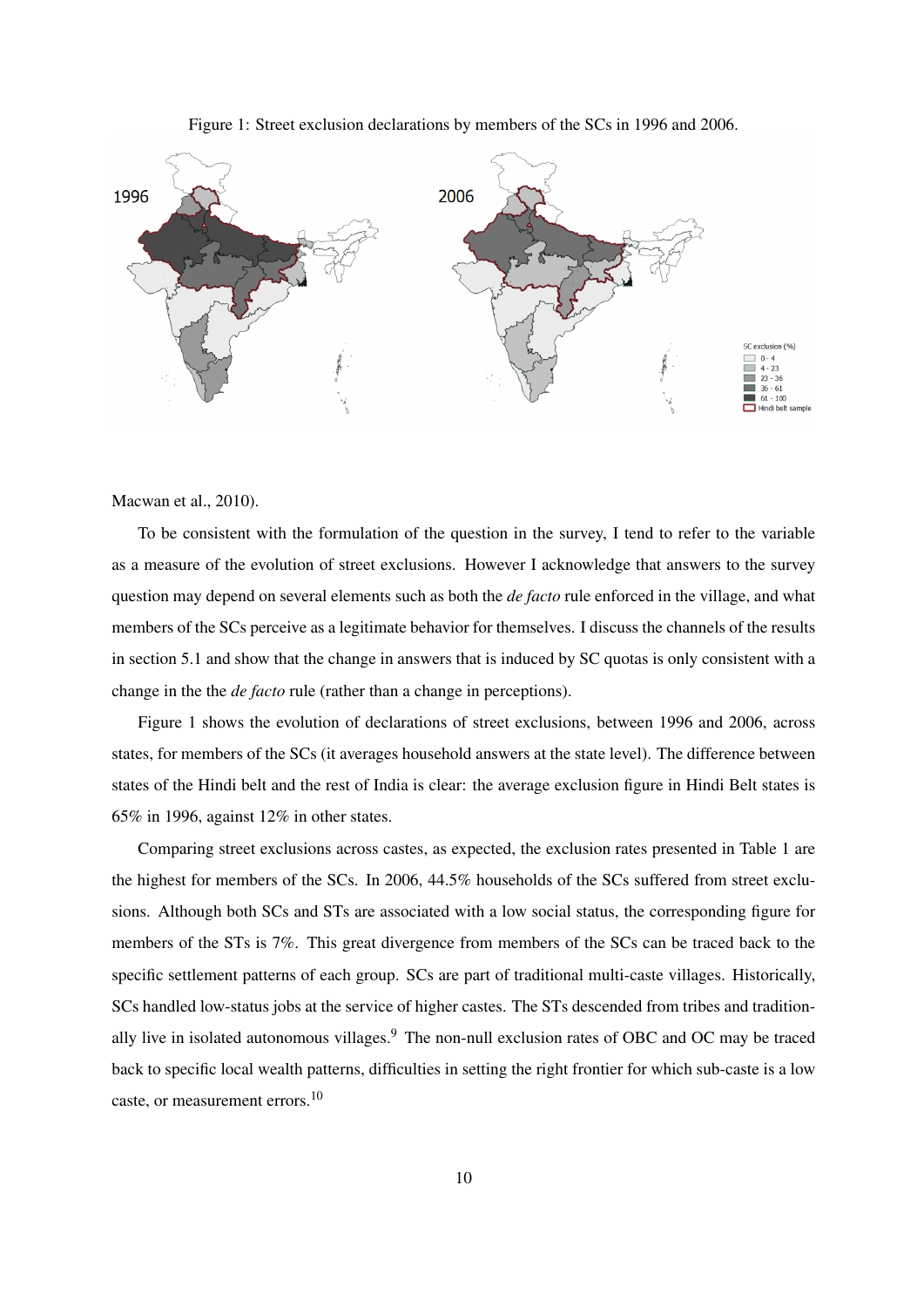<span id="page-11-0"></span>

| Caste      | Population | Share excluded | Share excluded | Households which gained  |
|------------|------------|----------------|----------------|--------------------------|
| category   | share      | 1996           | 2006           | access from 1996 to 2006 |
| <b>SC</b>  | $20.0\%$   | 65.0%          | 44.5%          | 2,076                    |
| <b>ST</b>  | $6.5\%$    | 31.4%          | $7.2\%$        | 779                      |
| <b>OBC</b> | 50.8%      | 5.5%           | 4.0%           | 520                      |
| OС         | 22.4%      | $1.6\%$        | 1.3%           | 62                       |

Table 1: Street exclusions and group shares in states of the Hindi Belt

In the empirical analysis, I circumvent many sources of measurement error by comparing differences in street exclusion declarations across places and over time. The street exclusion declaration of one household head is an imperfect measure of the absolute level of discrimination faced by all members of the household. The main concern is that each household head declaration may be biased according to the head's and surveyor's age, sex, wealth, mood of the day, etc. However, looking at the change *between* the 1996 and the 2006 answers of a given household head, and comparing this change across castes and villages, allows me to get rid of any head, surveyor, caste or village specific measurement error. What I focus on is how answers change during SC quotas rather than their absolute level.

Changes in street access are thus likely to disclose relevant information on the evolution of caste-

based discrimination across places, across castes, and over time. I exploit these changes to measure how

caste-based discrimination evolves during caste quotas. Using change in street access to evaluate the impact of caste quotas for Pradhans is similar in spirit to the use of Implicit Association Tests to evaluate

the impact of gender quotas for Pradhans on gender bias in [Beaman et al.](#page-27-8) [\(2009\)](#page-27-8). As outlined by [Bertrand](#page-27-0)

[and Duflo](#page-27-0) [\(2016\)](#page-27-0), even when the absolute level of some measures of discrimination is hard to interpret –

as is the caste with both Implicit Association Tests results and the exclusion variable I am using – their

# changes in response to a treatment still provide valid information on the impact of a treatment.

3.3 Caste-based electoral Quotas

last 5 years everywhere).

The study focuses on SC electoral quotas in Gram Panchayats. Each village of the survey belongs to a different GP, hence the survey covers 95 GPs. I observe SC quotas in 30 of the 95 villages surveyed. The survey collects electoral information over three periods: the ongoing electoral term, and the two previous terms. As a result, I know which villages have an SC quota in 2006 (the moment of the survey), in 1996 (the moment of the recall question for street exclusions), and in the intermediary electoral term (which

An SC quota means that the Pradhan's seat is reserved to a member of the Scheduled Castes. An

took place between 1996 and 2006 since, even if the year of election differs across states, electoral terms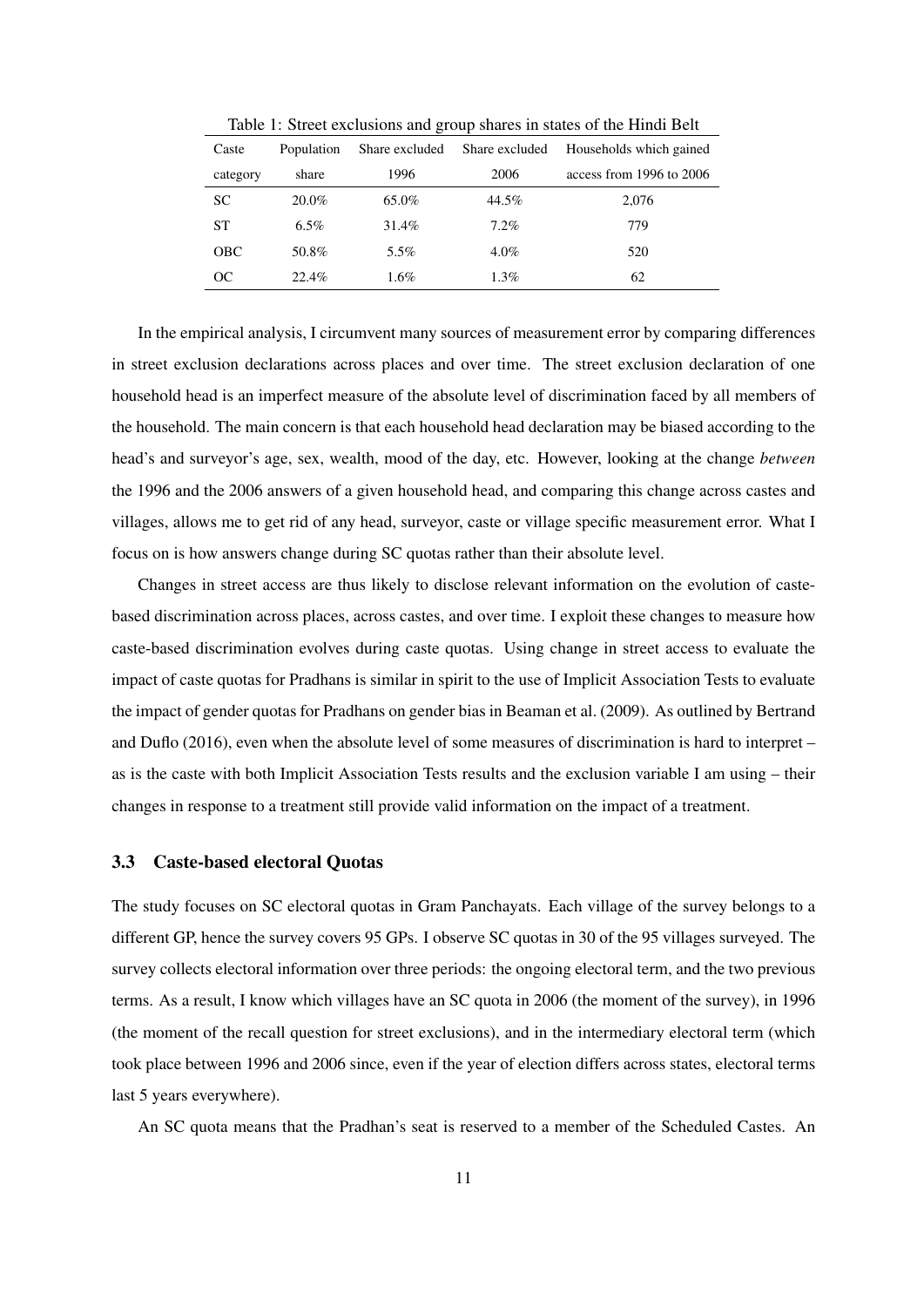|                    | SC quotas in 1996 |                  |        | SC quotas in 2006 |                  |        |
|--------------------|-------------------|------------------|--------|-------------------|------------------|--------|
|                    | no quota          | quota            | P >  Z | no quota          | quota            | P >  Z |
|                    |                   |                  |        |                   |                  |        |
| population         | 440               | 242              |        | 411               | 474              |        |
|                    | (347)             | (147)            |        | (328)             | (397)            |        |
| share SC           | 0.19              | 0.43             | ***    | 0.20              | 0.25             |        |
|                    | (0.13)            | (0.21)           |        | (0.16)            | (0.12)           |        |
| distance district  | 42.8              | 27.1             |        | 41.3              | 41.4             |        |
| headquarter        | (27.6)            | (25.2)           |        | (28)              | (26.6)           |        |
| public tap         | 0.36              | $\boldsymbol{0}$ | $\ast$ | 0.32              | 0.38             |        |
|                    | (0.48)            | (0)              |        | (0.47)            | (0.5)            |        |
| street lights      | 0.13              | $\boldsymbol{0}$ |        | 0.13              | 0.06             |        |
|                    | (0.33)            | (0)              |        | (0.34)            | (0.25)           |        |
| school             | 0.31              | 0.14             |        | 0.29              | 0.31             |        |
|                    | (0.47)            | (0.38)           |        | (0.46)            | (0.48)           |        |
| bus station        | 0.39              | 0.14             |        | 0.37              | 0.38             |        |
|                    | (0.49)            | (0.38)           |        | (0.49)            | (0.5)            |        |
| post office        | 0.46              | 0.57             |        | 0.46              | 0.5              |        |
|                    | (0.50)            | (0.54)           |        | (0.50)            | (0.52)           |        |
| police station     | 0.03              | $\boldsymbol{0}$ |        | $0.04\,$          | $\boldsymbol{0}$ |        |
|                    | (0.18)            | (0)              |        | (0.19)            | (0)              |        |
|                    |                   |                  |        |                   |                  |        |
| Number of villages | 87                | $\boldsymbol{7}$ |        | 79                | 16               |        |

<span id="page-12-0"></span>Table 2: Baseline village characteristics, by treatment group (SC quota in each electoral term).

The table displays the result of two-sample mean comparison tests with the means and standard deviations (in parentheses) of village characteristics according to their treatment status. population is the number of individuals in each village; share SC is the share of each village population belonging to the SCs;<sup>11</sup> distance to the district headquarter is expressed in kilometers. All other variables are dummies taking value one when a village possesses the mentionned equipment. P>|z| tells, for each variable and each treatment (moment of the SC quota), the p-values of the test that the difference between villages with and without an SC quota is zero. \*\*\* p<0.01, \*\* p<0.05, \*p<0.1.

SC quota is observed only once in each village of the survey. As regards ST quotas, the sample is too small to allow a proper study: only 3 villages display variations in both ST exclusion declarations and ST quotas.<sup>12</sup> Thus, although ST quotas may have played a part in the improvements of access to streets for members of the STs between 1996 and 2006, I focus my study on SC quotas.

Table [2](#page-12-0) investigates whether the allocation of SC quotas has a relationship with village characteristics. Indeed, before each election term, the state administration allocates quotas to a new set of GPs.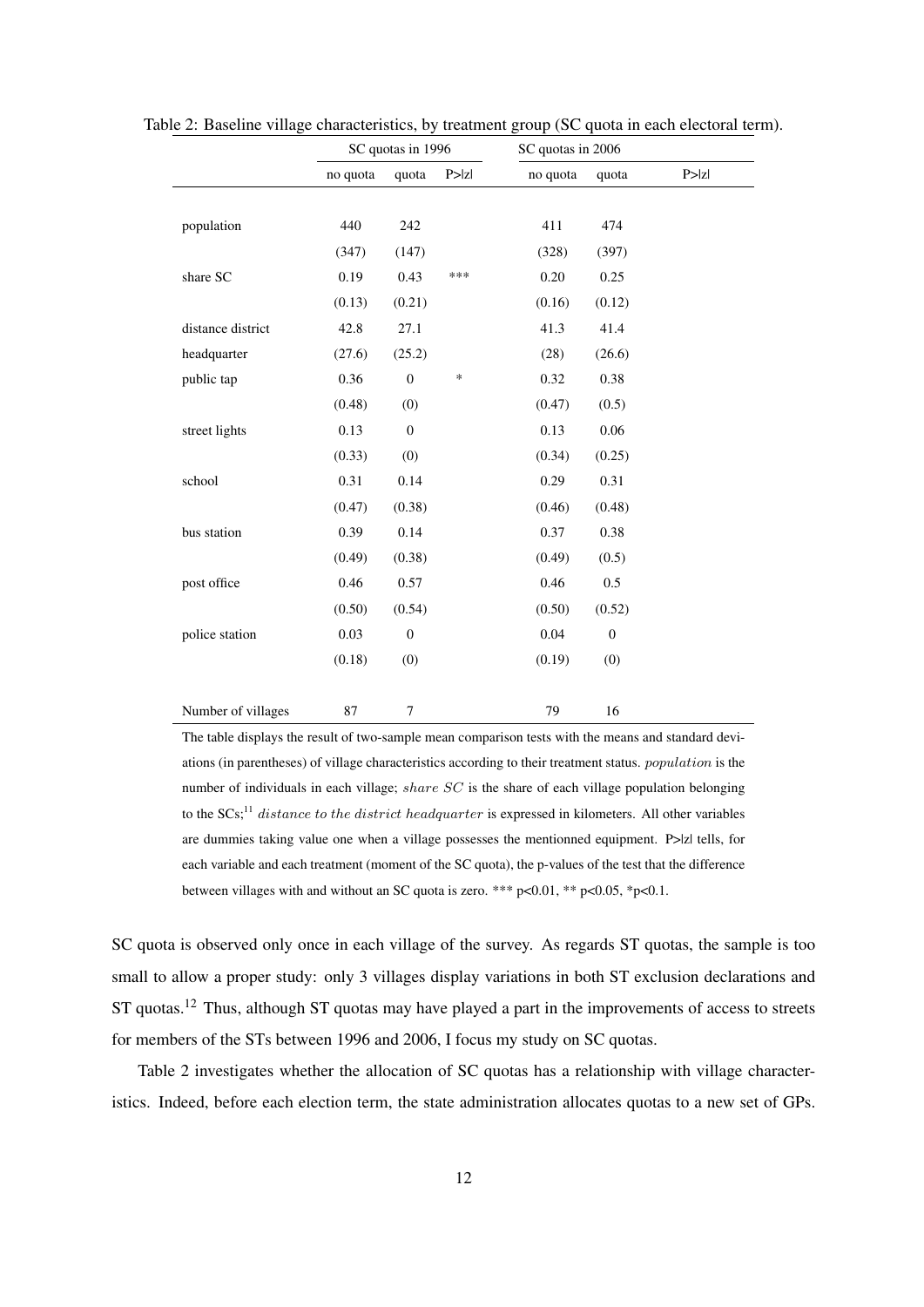Table [2](#page-12-0) presents the results of a two-sample mean comparison test on village level characteristics, by moment of treatment, namely an SC quota observed in 1996 or in 2006. Treated villages differ from untreated villages for the 1996 quotas while the attribution of quotas in 2006 is independent of village characteristics. Indeed, the 1996 SC quotas were allocated to villages with particularly high shares of SC households. This imbalance makes sense since some states rely on the share of SC households to allocate SC quotas. Within each of these states, the GPs with the highest share of SCs in their area of reference, for example the district, received an SC quota during the first election (Table 1 in [Chauchard,](#page-28-0) [2014,](#page-28-0) replicated in Appendix Table [A1,](#page-11-0) provides an example of such a repartition). As for quotas allocation in 2006, it was independent of village characteristics, making the 2006 election round a particularly interesting natural experiment. The empirical strategy for the main results allows me to account for the correlation between some village characteristics and quota allocation.

### 3.4 Street exclusions during SC quotas

Figure [2](#page-14-0) provides a first raw overview of the relationship between SC street exclusions and SC electoral quotas. The figure displays the rate of street exclusions for members of the SCs, in 1996 and in 2006, after splitting the household sample according to when their village have had an SC quota. Villages without any record of SC quotas form the baseline.

Figure [2](#page-14-0) is consistent with a decrease in caste-based discrimination due to ongoing electoral quotas. The figure shows that SC households report less exclusions at the moment when there is an SC quota in their village than SC households living in other villages. Indeed, looking at the left panel of 1996 exclusions, the middle bar of the graph is significantly inferior to the baseline bar (since the 95% confidence intervals represented on the graph do not overlap). It shows us that in 1996, the average exclusion rate of SC households living in a village which had an SC quota in 1996 is significantly below the baseline exclusion rate. We can see a similar story for 2006 exclusions in the right panel of Figure [2.](#page-14-0) The average 2006 exclusion rate of SC households living in a village which had an SC quota in 2006 (the last bar at the right), is significantly inferior to the baseline exclusion rate in 2006 (the first bar at the left of the 2006 panel).

The rest of the article investigates whether this raw decrease of caste based discrimination during SC quotas holds after accounting for the correlation between some village characteristics and quota attributions, potential measurement errors at the household level, or the general decrease in caste-based discrimination over the period.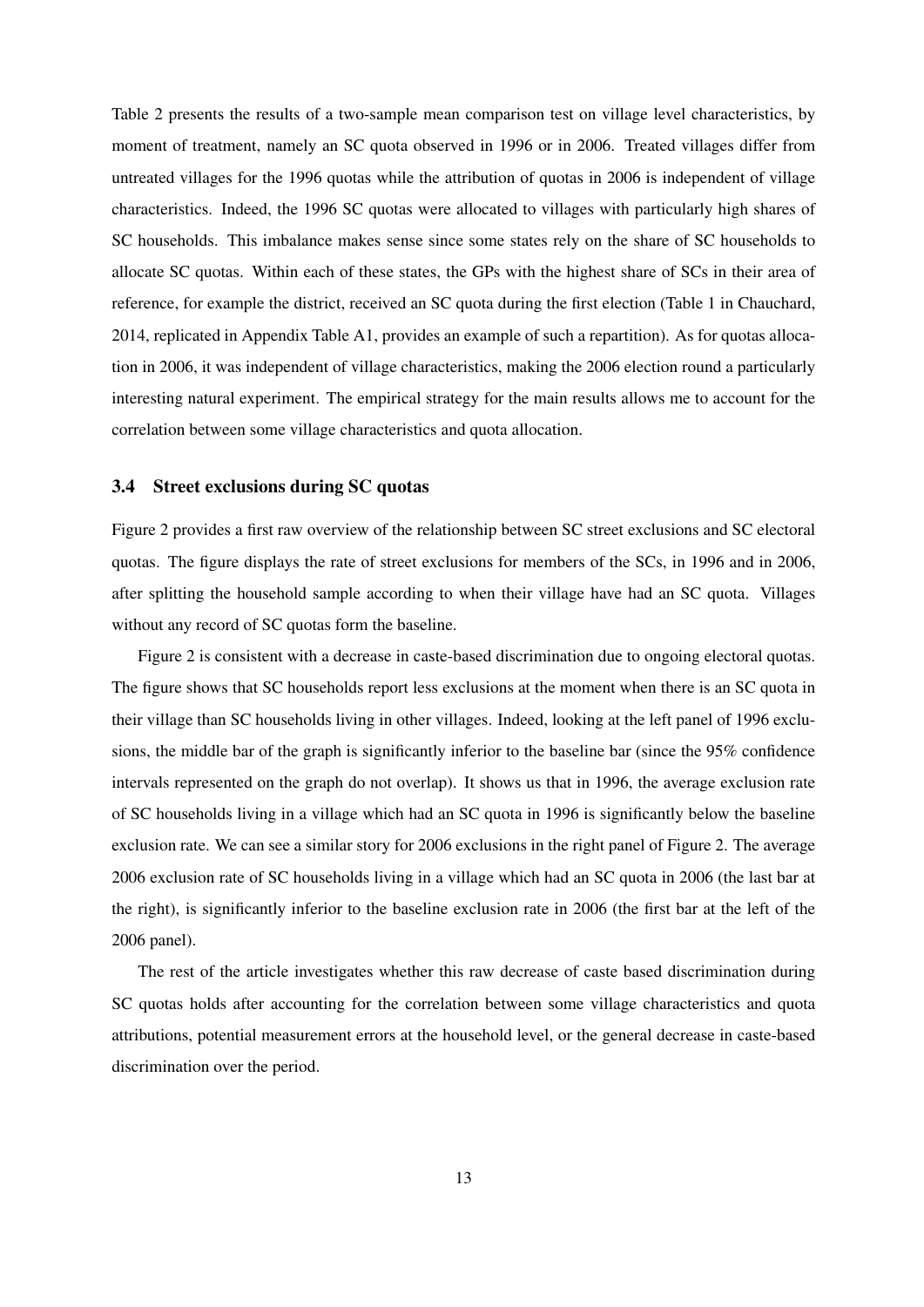<span id="page-14-0"></span>

#### Figure 2: SC street exclusion declarations according to SC quota attributions

The figure displays the average rate of street exclusion for SC households and its confidence interval (at 95%). It divides answers into a left panel for 1996 street exclusions and a right panel for 2006 exclusions. Within each panel, I define three samples according to when – if ever – the households' villages experienced a quota and I represent each sample with a different bar. The first bar represents the answers of the 4,946 households spread over the 65 villages who never had a SC quota, the middle bar represents 695 households from 7 villages which had a SC quota in 1996, and the third bar bar comprises 1,768 households from the 16 villages which had a SC quota in 2006. I exclude from the sample of this figure the households living in villages which had an SC quota during the intermediary term. The dash line underlines, for each date, the average exclusion rate in baseline villages.

# 4 Results

#### 4.1 Empirical strategy

I investigate the extent to which SC electoral quotas in GPs affect the SC households' declarations of street exclusion. To do that, I exploit three sources of variation. First, I use the rotation of electoral quotas across GPs elections, a rotation determined by the state administration at each electoral term. Second, I treat the household caste as a source of heterogeneous exposure to electoral quotas within each electoral term. Third, I focus the estimation on households whose exclusion declarations changed between 1996 and 2006.

My identification strategy is basically a triple difference procedure that uses electoral quotas as a time-varying, place-varying, and caste-varying treatment. It then compares the change in answers of SC households located in GPs with an SC quota to the change in answers of other households. The other households that I use as a reference are both SC households located in GPs without SC quotas, and non-SC households located in GPs with or without an SC quota. The validity of this empirical strategy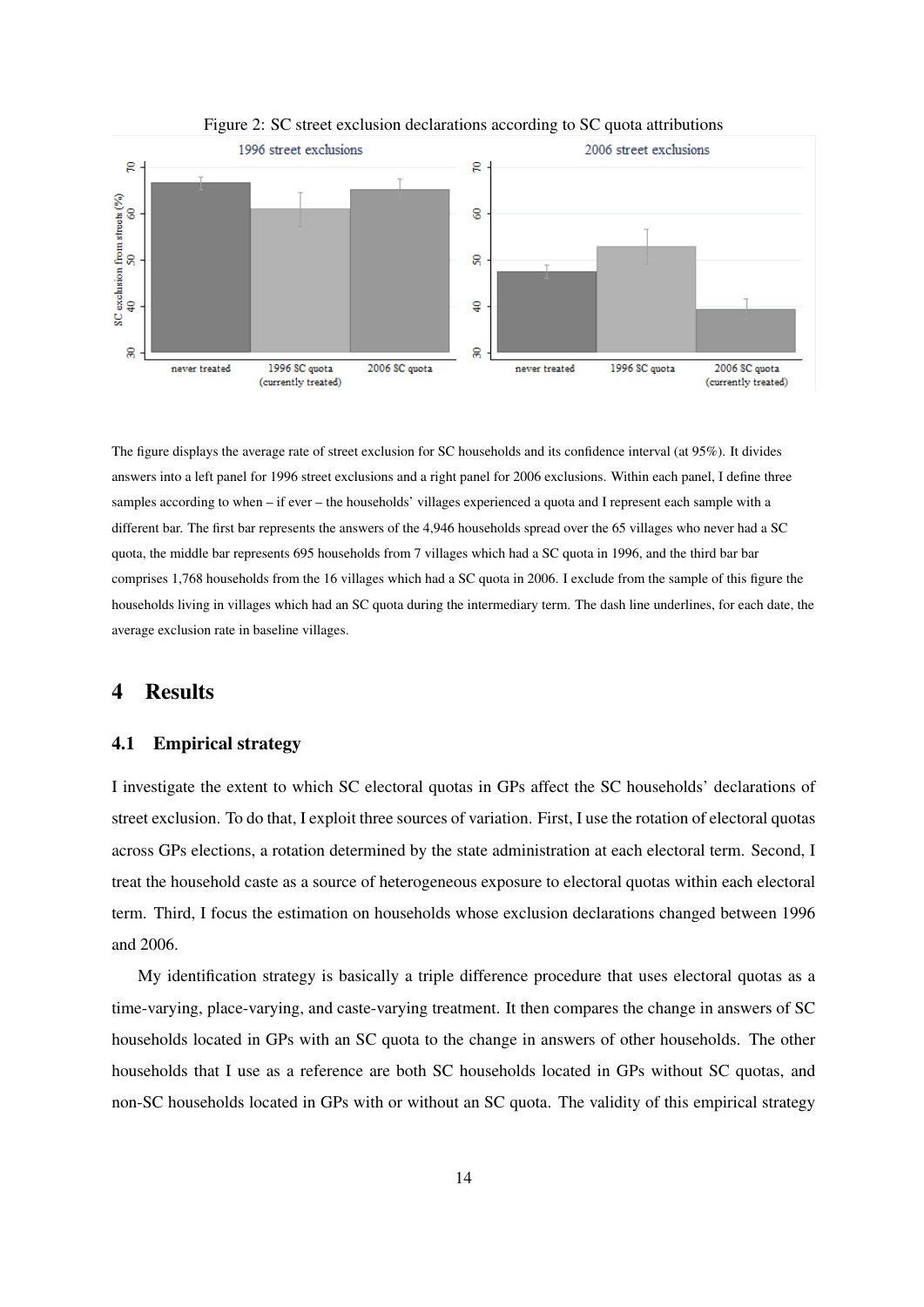relies on the assumptions that an SC quota (i) affects only households located in GPs that have been allocated the quota, and (ii) affects differentially SC households and households from other castes. I assume that, in the absence of electoral quotas, the evolution of street exclusions for each caste group would have followed similar trends in all GPs. Available data does not allow me to provide a pre-trend analysis to back up this assumption. However, from the available evidence presented in Table [2](#page-12-0) above, villages with and without quotas in 2006 have similar observable characteristics, and the allocation of quotas in previous terms appears to rest on the share of SC households. Thus, villages in 2006 are readily comparable. And for 1996, village $\times$ year fixed effects allow me to partial out any village characteristics that may account for the allocation rule used by the states' administrations (as in [Besley et al., 2004\)](#page-27-2). Since the share of SC households is the main determinant of quotas allocation, I also acknowledge that this share have an heterogenous effect on SC households compared to households from other castes. To account for this potential heterogeneity, my favorite specification comprises a variable resulting from the interaction of the share of SC households in the village and a binary variable equal to one for SC households.

To formally evaluate the effect of electoral quotas, I first estimate the following regression:

<span id="page-15-0"></span>
$$
Street\_exclu_{ivt} = \alpha SC_i \times Quota\_SC_{vt} + FE_i + FE_t + FE_{vt} + FE_{gt} + \varepsilon_{ivt}
$$
 (1)

The coefficient of interest is  $\alpha$ . It tells whether the exclusion declarations of SC households are affected by the fact that their Pradhan is elected on an SC quota.

The explained variable  $Street\_exclu_{ivt}$  is a dummy equal to one if household i (from caste g) in village v declares to have been excluded from streets during year t (where  $t = 1996, 2006$ ). The explanatory variable of interest is the result of an interaction term between  $SC_i$  and  $Quota\_SC_{vt}$ .  $SC_i$ is a dummy equal to one for members of the SCs,  $Quota\_SC_{vt}$  is a dummy equal to one if the village  $v$  has an SC quota and time  $t$ . Each of these two variable's main effect is absorbed in the set of fixed effects that I include.

 $FE_i$  are households' fixed effects, to account for time invariant unobservables at the household level. The household caste is absorbed by these fixed effects as well as the gender, education or even mood of the respondent at the moment of the survey. Households fixed effects also account for village fixed effects. Any time unvarying village characteristic, such as for example a history of excellent – or terrible – inter-caste relationships in a village, or the distance to the district headquarter, is partialed out by the households fixed effects.  $FE_t$  are time fixed effects to account for the general amelioration in access to streets over the period.  $FE_{vt}$  are village fixed effects for each year, to account for possible changes over time at the village level which may be correlated with quota attributions. These village×year fixed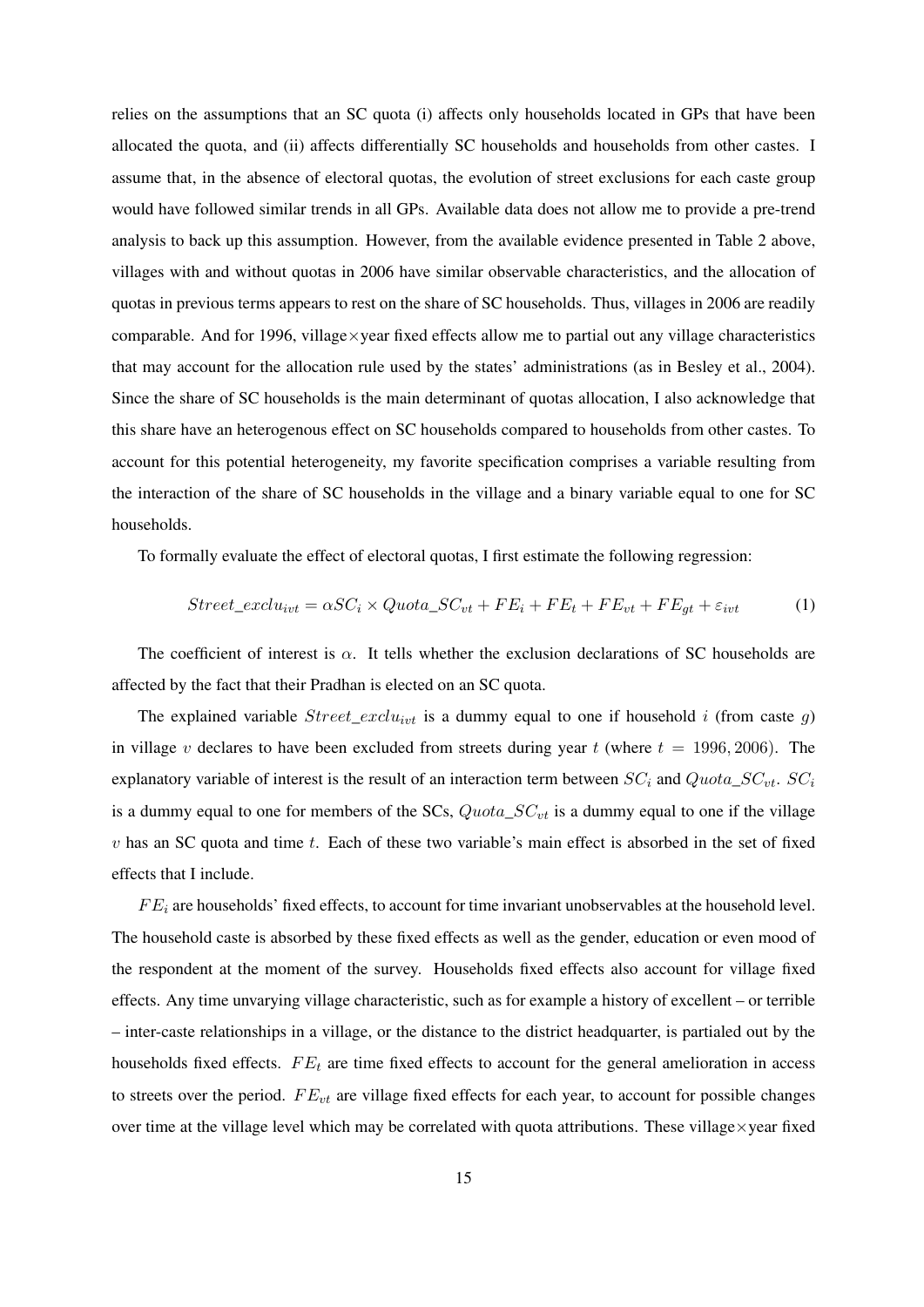effects account for the SC quota incidence at the village level as well as the general atmosphere between castes of the village each year, the Pradhans' abilities, and any other characteristic of the village a given year.  $FE_{qt}$  are caste fixed effects for each year, to account for any trend of change at the SC group level which would be independent from SC quotas, for example a change in the skills or economic status that would happen nationwide. Thus, the coefficient of interest  $\alpha$  is identified from the variation in answers that happens during SC quotas and that is independent from all the fixed effects.

I estimate equation [1](#page-15-0) using a linear probability model, given the important number of fixed effects.<sup>13</sup> The error term  $\varepsilon_{int}$  is clustered two ways, to account for shocks both at the level of the caste group within each village and year (the scale of the independent variable of interest), and at the level of the household.<sup>14</sup>

## 4.2 Main Results

Table [3](#page-17-0) documents that an SC quota decreases by about 10% the likelihood that an SC household will declare a caste-based street exclusion. The effect is large, stable, and statistically significant in all specifications (from the most parsimonious specification in column 1 to the specification with the maximum set of controls in column 5). The magnitude of the effect of the SC quotas is important given that the share of SC households reporting an exclusion decreased by 20 percentage points between 1996 and 2006, reaching a share of exclusions of 44.5% in 2006.

The relationship between SC quotas and exclusions remains remarkably stable when I account for other important determinants of caste-based discrimination. The second column of Table [3](#page-17-0) shows that the relationship between SC quotas and street exclusions is independent from the share of SC households. This result is important because the share of one's peers living in one's village is likely to affect one's living conditions from a network perspective, and caste is a strong network basis [\(Munshi, 2011\)](#page-30-2). Moreover, the composition of a population can affect the incidence of conflicts between subgroups of the population (through different theoretical channels, as discussed in [Esteban & Ray, 2011\)](#page-29-10). Since some state administrations use the share of SCs in each GP to allocate quotas, any relationship between the share of SC in the village and the living conditions of the SC could bias the result of column 1. However, if we compare the results of columns 1 and 2 of Table [3,](#page-17-0) the coefficient of interest is perfectly stable.

Column 3 of Table [3](#page-17-0) documents that SC Pradhans elected through different election formats – with an SC quota or not – have heterogenous effects on caste-based discrimination. Indeed,  $SC \times SC\_pradh$ is a dummy equal to one for SC households who live in villages with an SC pradhan, a pradhan who may have been elected during an SC quota or outside of it. SC Pradhans elected outside SC quotas appear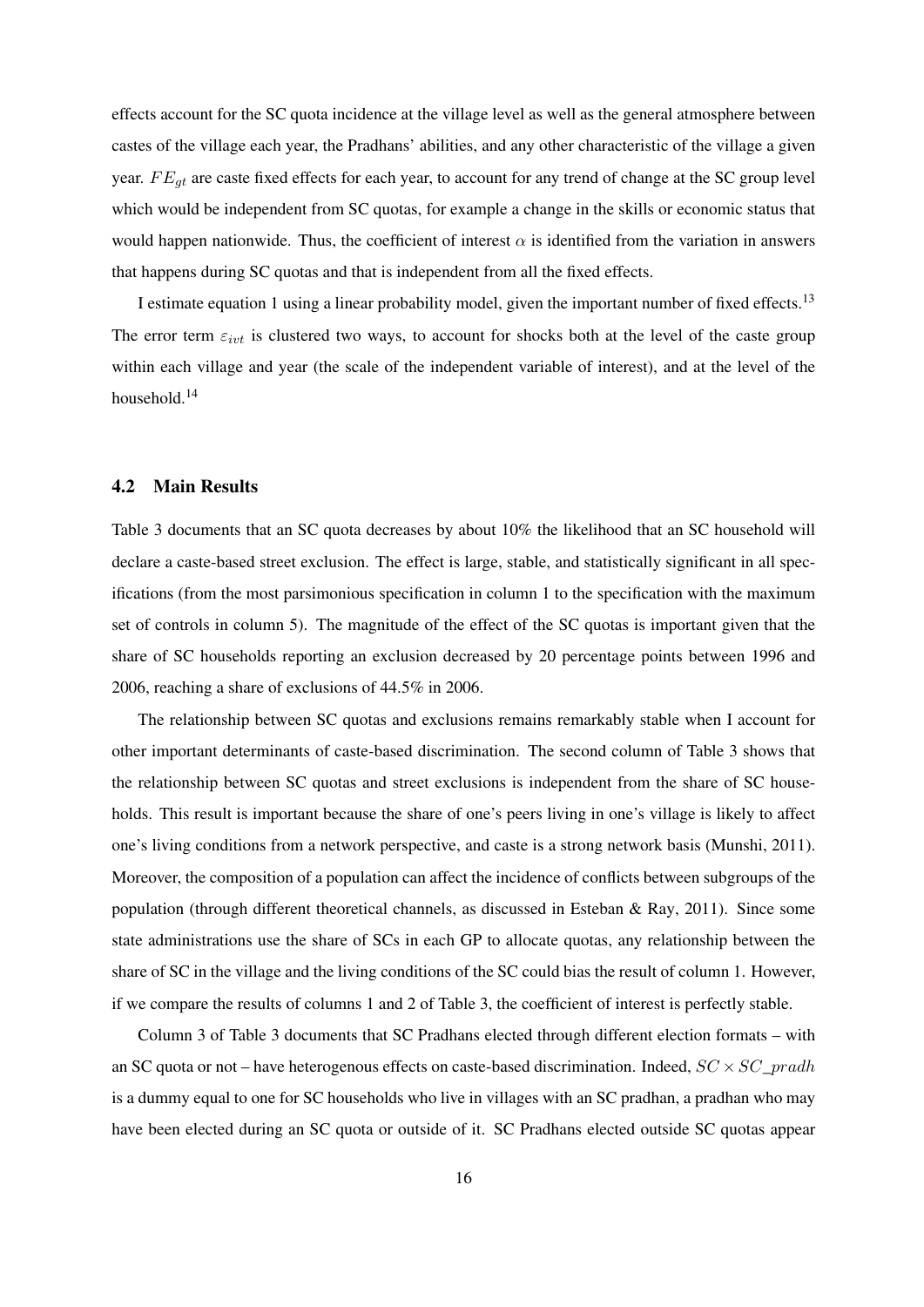<span id="page-17-0"></span>

| Table 3: Effect of SC quotas on SC households declarations of street exclusion |            |            |            |            |            |  |  |  |
|--------------------------------------------------------------------------------|------------|------------|------------|------------|------------|--|--|--|
|                                                                                | (1)        | (2)        | (3)        | (4)        | (5)        |  |  |  |
| Dependent variable: caste-based exclusion from streets                         |            |            |            |            |            |  |  |  |
|                                                                                |            |            |            |            |            |  |  |  |
| $SC \times Quota$ SC                                                           | $-0.10***$ | $-0.10***$ | $-0.14***$ | $-0.14***$ | $-0.14***$ |  |  |  |
|                                                                                | (0.02)     | (0.02)     | (0.03)     | (0.01)     | (0.03)     |  |  |  |
| SC×Share_SC                                                                    |            | $-0.06**$  | $-0.07***$ | $-0.07***$ | $-0.07***$ |  |  |  |
|                                                                                |            | (0.02)     | (0.02)     | (0.01)     | (0.02)     |  |  |  |
| $SC \times Pradh SC$                                                           |            |            | $0.05**$   | $0.05***$  | $0.05**$   |  |  |  |
|                                                                                |            |            | (0.02)     | (0.01)     | (0.02)     |  |  |  |
| SC×Intermediary_Quota_SC                                                       |            |            |            | 0.02       | 0.02       |  |  |  |
|                                                                                |            |            |            | (0.01)     | (0.06)     |  |  |  |
| $SC \times$ Intermediary Pradh SC                                              |            |            |            |            | $-0.00$    |  |  |  |
|                                                                                |            |            |            |            | (0.06)     |  |  |  |
|                                                                                |            |            |            |            |            |  |  |  |
| Observations                                                                   | 79,972     | 79,972     | 79,972     | 79,972     | 79,308     |  |  |  |
| R-squared                                                                      | 0.19       | 0.19       | 0.19       | 0.19       | 0.19       |  |  |  |

Robust standard errors in parentheses are clustered two ways by year\*village\*caste and household levels. All specifications include year\*village, year\*caste, and household fixed effects. \*\*\* p<0.01, \*\* p<0.05, \* p<0.1.

to worsen SCs' exclusions while the net effect of SC quotas remains unchanged (the net effect is equal to the coefficient on SC quota, minus the coefficient on SC Pradhan). While the result on SC Pradhan may be surprising, section [5.2](#page-23-0) argues that it is the consequence of overlapping identities. Indeed, the SC Pradhan variable actually combines a caste effect and a gender quota effect which may interact in unexpected manners.

The two last columns of Table [3](#page-17-0) focus on the persistence in time of the relationship between SC quotas and street exclusions. The incidence of an SC quota *between* 1996 and 2006 has no effect on caste-based exclusion declarations by SC households. Be it with or without the control for SC pradhans elected outside SC quotas, the effect of intermediary quotas on current exclusions is a precisely estimated zero (columns 4 and 5 of Table [3\)](#page-17-0). Thus, while ongoing quotas reduce exclusions, the effect does not last.

Thus, Table [3](#page-17-0) documents that ongoing SC quotas sharply decrease the number of street exclusions declared by SC households, and that the effect is restricted to ongoing quotas. These two results are the main results of this article. From a policy-maker's perspective, a transitory effect of quotas on street exclusions may be worrisome: it means that quotas may not be a suitable tool for changing behaviors in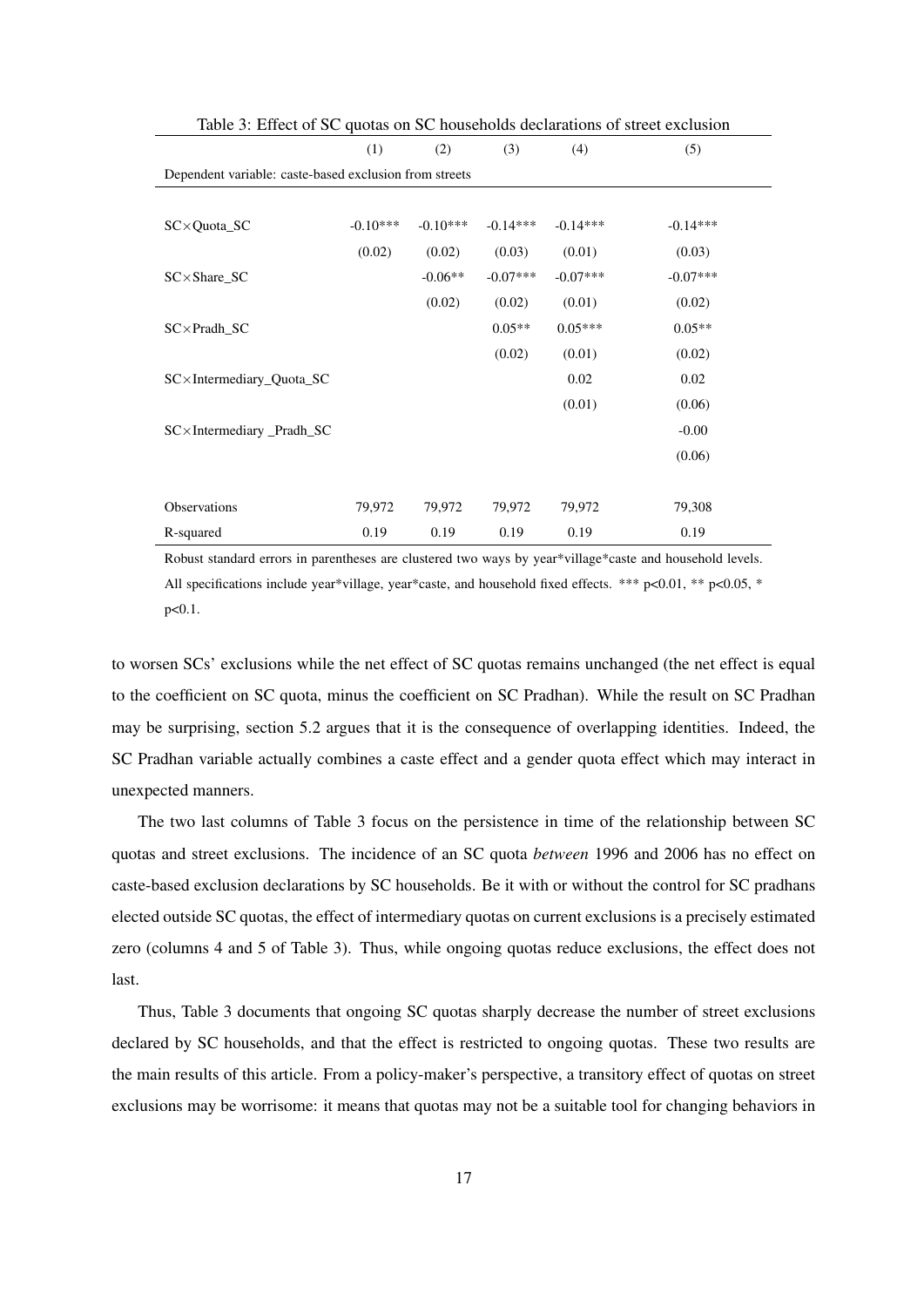the long run. However, the results are actually mixed. Indeed, ongoing quotas have an important impact. Moreover, in [Beaman et al.](#page-27-8) [\(2009\)](#page-27-8), a repetition of quotas is crucial for changing the perception of female leaders, so that it could be the case that a repetition of caste quotas is crucial for the enduring effect of quotas.

## <span id="page-18-0"></span>4.3 Cross Section Results and Exploitation of a Recall Question

A major limitation of the above analysis is that it relies on a recall question. The 1996 exclusion figure comes from a recall question asked in the 2006 survey. This paper is not the first to use a recall question on perceptions (for example, [Vicente, 2010,](#page-31-6) uses a recall question to measure corruption). Nonetheless, it is important to investigate the consequences of this choice since recall biases may induce measurement errors. I thus first check the robustness of the results in a cross-section setting, and second the (non)existence of a link between quotas in 2006 and street exclusion in 1996.

A first essential observation is that the results are robust to the use of a cross-section specification. I use the following cross-section specification:

<span id="page-18-1"></span>
$$
Street\_exclu_{iv} = \beta_1 + \beta_2 SC_i \times Quota\_SC_v + \beta'_3 X_i + FE_v + \eta_{iv}
$$
\n(2)

The coefficient of interest is  $\beta_2$ . It tells whether the declaration of exclusion of an SC household i in village  $v$  in 2006 is affected by the fact that the current Pradhan of the village is elected on an SC quota.  $X_i$  is a vector of household-level controls which can be related to the household's social status in the village.  $X_i$  contains the household head's caste category, sex, education level (above or below primary), age, income, and a binary variable telling whether the household's main source of income is agriculture.  $FE_v$  are village fixed effects, to account for all village-level unobservables. The error term,  $\eta_{iv}$  is clustered at the level of the variable of interest, namely caste categories within villages.

The cross section results in Table [4](#page-19-0) are consistent with the panel results in Table [3,](#page-17-0) and play against the concern that the recall question induces measurement error. In 2006, SC households living in a village with an SC quota are about 10% less likely to suffer from caste-based street exclusions (columns 1 to 6 of Table [4\)](#page-19-0).<sup>15</sup> Once again, the result is independent of the share of SC households in the village (comparison of columns 1 and 2). Moreover, controlling for declarations of caste-based exclusions in 1996 (the recall question) has no effect on the magnitude of the coefficient of interest, although it improves the precision of the estimation (comparison of columns 2 and 3, Table [4\)](#page-19-0). Both observations ensure that answers to the recall question are unbiased and provide relevant information. Indeed, a change in the magnitude of the coefficient would have been consistent with a recall bias among households experiencing a quota in 2006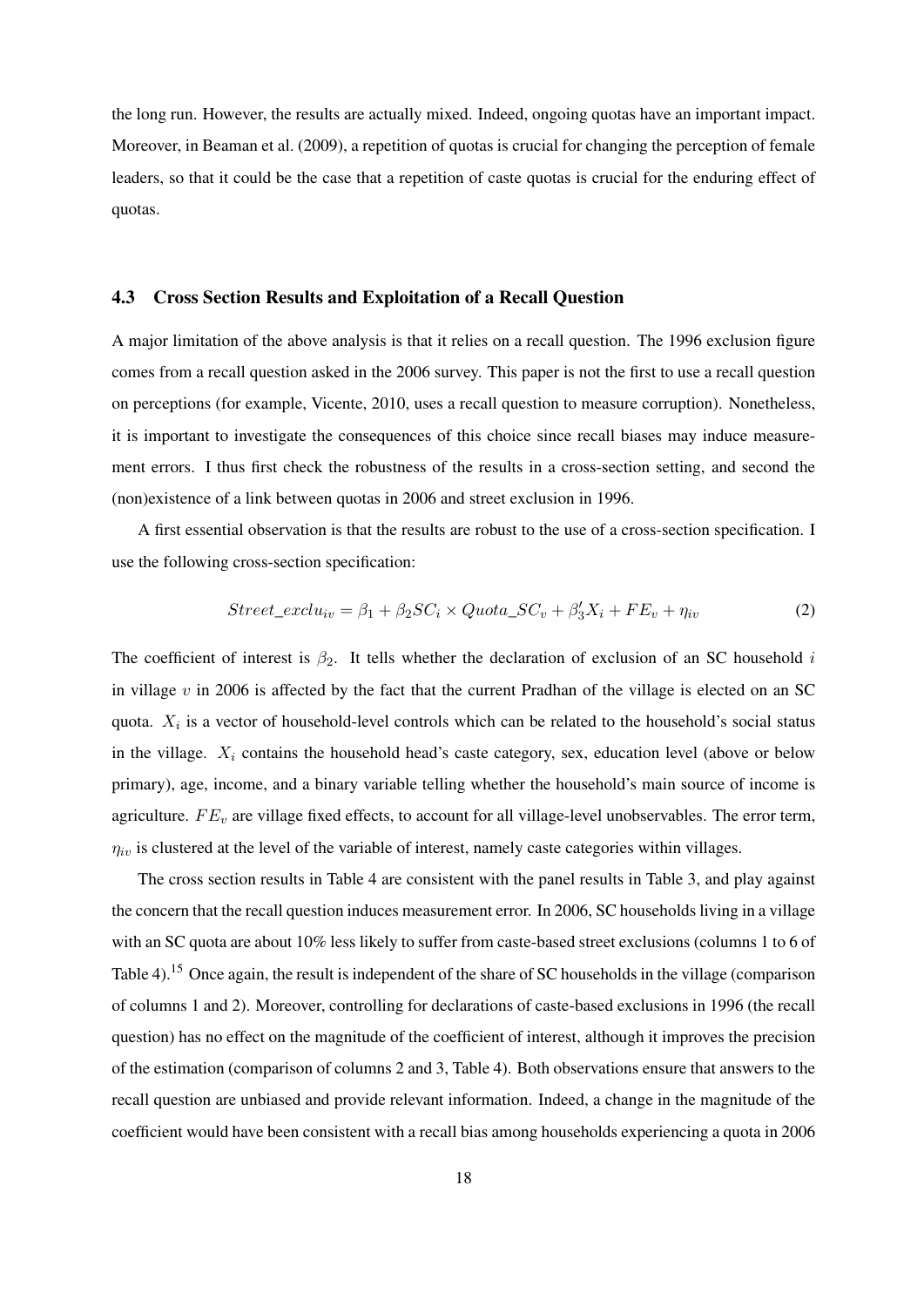<span id="page-19-0"></span>

| Table 4: Effect of SC quotas on SC street exclusions in 2006   |           |           |            |            |            |            |  |  |
|----------------------------------------------------------------|-----------|-----------|------------|------------|------------|------------|--|--|
|                                                                | (1)       | (2)       | (3)        | (4)        | (5)        | (6)        |  |  |
| Dependent variable: caste-based exclusion from streets in 2006 |           |           |            |            |            |            |  |  |
|                                                                |           |           |            |            |            |            |  |  |
| SC×Quota_SC                                                    | $-0.09**$ | $-0.09**$ | $-0.09***$ | $-0.13***$ | $-0.13***$ | $-0.13***$ |  |  |
|                                                                | (0.05)    | (0.05)    | (0.03)     | (0.04)     | (0.04)     | (0.04)     |  |  |
| <b>SC</b>                                                      | $0.47***$ | $0.45***$ | $0.11***$  | $0.11***$  | $0.11***$  | $0.11***$  |  |  |
|                                                                | (0.03)    | (0.05)    | (0.03)     | (0.03)     | (0.03)     | (0.03)     |  |  |
| SC×Share_SC                                                    |           | 0.10      | 0.00       | $-0.04$    | $-0.05$    | $-0.04$    |  |  |
|                                                                |           | (0.16)    | (0.09)     | (0.09)     | (0.10)     | (0.10)     |  |  |
| 1996 street exclusion                                          |           |           | $0.57***$  | $0.57***$  | $0.57***$  | $0.57***$  |  |  |
|                                                                |           |           | (0.03)     | (0.03)     | (0.03)     | (0.03)     |  |  |
| SC×Pradhan_SC                                                  |           |           |            | 0.05       | 0.05       | 0.04       |  |  |
|                                                                |           |           |            | (0.03)     | (0.03)     | (0.03)     |  |  |
| SC×Previous Quota SC                                           |           |           |            |            | 0.02       | $0.14***$  |  |  |
|                                                                |           |           |            |            | (0.04)     | (0.04)     |  |  |
| SC×Previous Pradhan SC                                         |           |           |            |            |            | $-0.13***$ |  |  |
|                                                                |           |           |            |            |            | (0.02)     |  |  |
|                                                                |           |           |            |            |            |            |  |  |
| Observations                                                   | 40,045    | 40,045    | 40,045     | 40,045     | 40,045     | 39,713     |  |  |
| R-squared                                                      | 0.33      | 0.33      | 0.58       | 0.58       | 0.58       | 0.58       |  |  |

Robust standard errors in parentheses are clustered at the village\*caste level. All specifications include village fixed effects and control for caste categories, sex, primary education, age, income, and agriculture as the main income source. \*\*\*  $p<0.01$ , \*\*  $p<0.05$ , \*  $p<0.1$ .

since the state administration allocates quotas independently of inter-caste relationships in each village. As for the precision of the estimate, if recall declarations were random, controlling for these declarations would not affect it. Finally, the non persistence of the effect in columns 5 and 6 is also consistent with the panel estimates: intermediary SC quotas do not affect current street exclusions (columns 5 and 6 of Table [4\)](#page-19-0).

A second observation supporting the credibility of the recall variable is that the answers of SC households for 1996 exclusions are independent of the treatment at the moment of the survey (electoral quotas). I transform Equation [2](#page-18-1) to check the relationship between street exclusions in 1996 (used as an explained variable) and quotas in 2006 (used as an explanatory variable). My concern would be that ongoing quotas could induce a recall bias by making SC households over-optimistic or pessimistic about the past. However, Appendix Table [A2](#page-12-0) shows that an SC quota in 2006 does not have any impact on SC households' answers to the 1996 street exclusion question.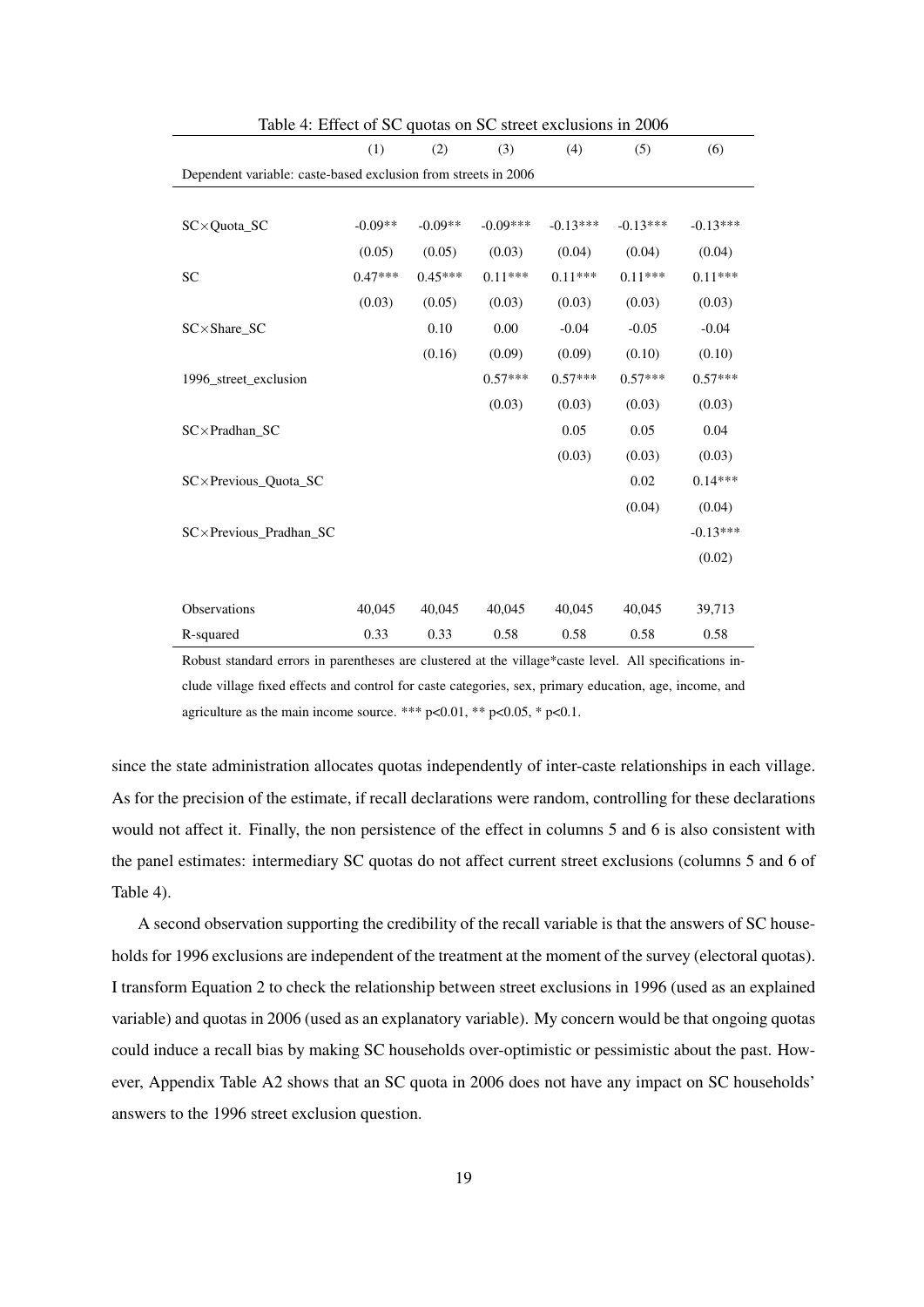Taken together, these results reduce the concern that answers to the recall question could bias the main results. The recall variable provides relevant information and it is not biased by ongoing SC quotas.

### 4.4 Robustness

I check the main results against two additional concerns: the interpretation of the quota variable, and the consequences of different sample definitions.

Focusing on the measure of quotas, the main results are robust to the usual setting of a difference-indifference. The coefficient of interest stays unchanged when I delete from the sample all villages with an SC quota before 2006 (column 1 in Appendix Table [A3\)](#page-17-0). The main results are also robust to two placebo tests. I first check that the religion-based exclusions of Muslim households do not react to SC quotas. I should not observe any reaction since religion and caste are different grounds for exclusion, and the survey records these exclusions in different variables. The percentage of Muslim households excluded from streets because of their religion drops from 27% to 16% between 1996 and 2006. But the decline in Muslim households' exclusions is independent from SC quotas (column 2, Appendix Table [A3\)](#page-17-0). Conversely, gender quotas, meant to empower women, do not have an effect on the caste-based exclusions of SC households (the aggregate effect of gender quota and female Pradhan is insignificant in column 3, Appendix Table [A3\)](#page-17-0).

Results are also robust to two alternative sample definitions. In columns 1 and 2 of Appendix Table [A4,](#page-19-0) I include only SC households, since they declare most of the street exclusions. In column 3 and 4, I include all Indian states even if there is less variation in street exclusions outside of the Hindi Belt. Both the significance and the magnitude of the coefficient of interest stay constant across alternative samples. Moreover, the effect remains limited to ongoing quotas, intermediary quotas have no effect on current street exclusion in either specification of Appendix Table [A4](#page-19-0) (for the intermediary electoral term in column 4, even if each variable is significant, the aggregate effect of SC quota and SC Pradhan is insignificant).

# 5 Discussion

## 5.1 Interpretation of the main Results

Following the literature (detailed in section [2.4\)](#page-8-0), the decrease of caste-based exclusions during SC quotas could circulate through different channels. Summing up, these potential channels are: improved access to public goods enforced or negotiated by the minority leader, a change in the organization, solidarity, aspirations or feeling of legitimacy of the minority members, and a change in either the stereotypes or the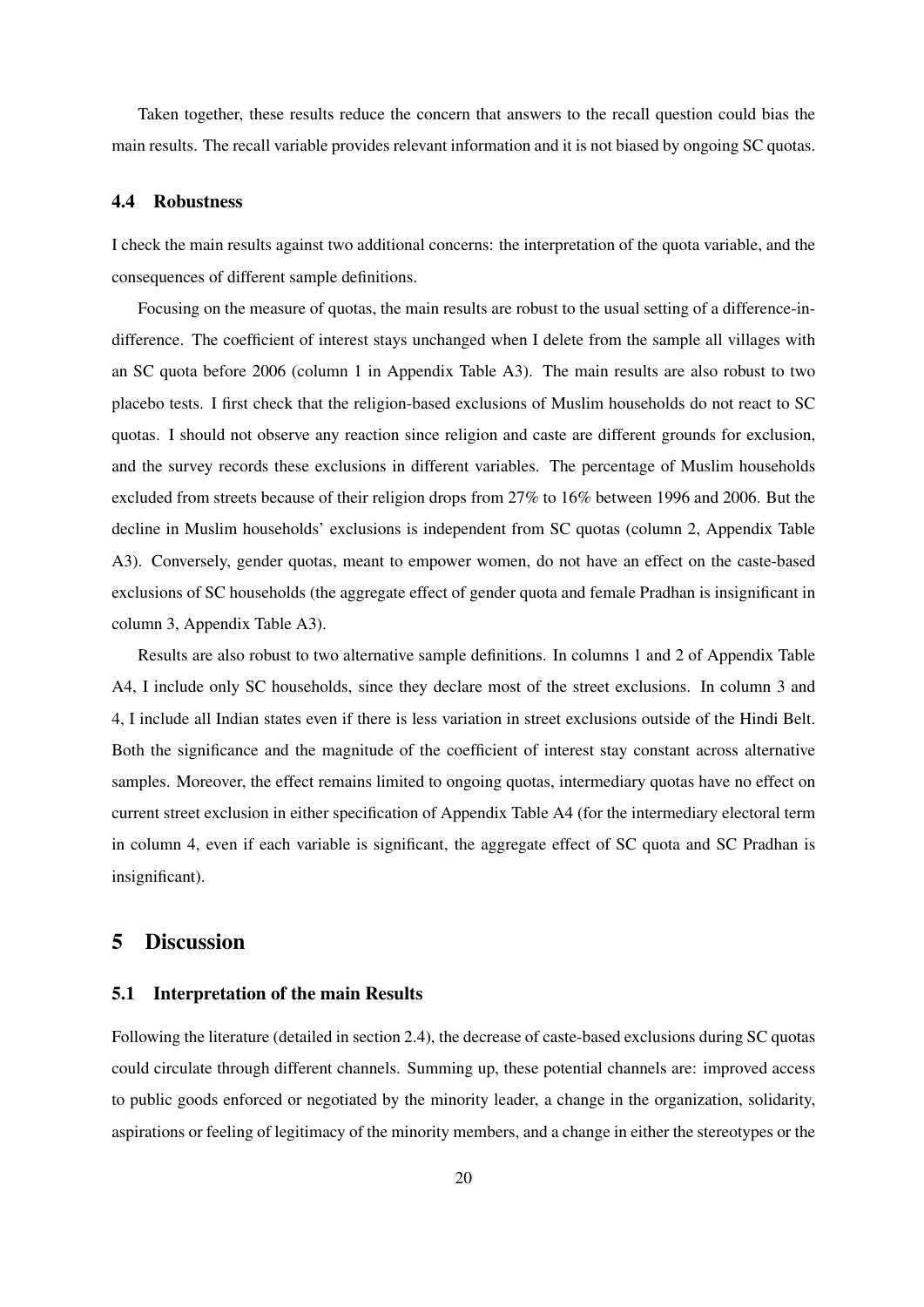perception of the social norm of the majority members. In this section, I discuss the relevance of these channels with respect to their implications in the medium run (after the end of the term with an electoral quota), and in view of some auxiliary results.

Given the transitory effect of quotas on exclusions, the two most relevant channels appear to be either a change in the perceived social norm, or a pivotal part played by an SC Pradhan. Indeed, several of the reasons why SC quotas may affect the social norm are temporary changes. [Chauchard](#page-28-0) [\(2014\)](#page-28-0) lists four essential changes induced by ongoing SC quotas: a member of the SCs is suddenly in a position of power,<sup>16</sup> the SC Pradhan has a greater material wealth than is usual for members of the SCs, the quotas increase the contact between SC and non-SC households, $^{17}$  the quotas may create new channels of communication between the SC households of the village and the formal and informal institutions at a higher political level. The first and third changes of this list mechanically disappear at the end of the quota and the persistence of the fourth is highly uncertain. Similarly, if increased access is due to the Pradhan's direct actions (imposing or negotiating better conditions for SC households), it is obvious that the Pradhan can no longer perform these actions after having left the office.

Alternative channels are harder to reconcile with the main results, given the absence of a link between intermediary quotas and current street exclusions. These channels are essential from an empowerment perspective and may still relevant in the longer run, but I do not document their effect in this article.

Indeed, should increased access be due to a collective action, because the SC quota triggers a change of organization or solidarity among SCs, the collective action should last beyond the end of the quota. Either a genuinely collective action stemming from the people has taken place, therefore making it likely that the organization would survive after the end of the electoral term with an Sc quota, or the mobilization relies on the patronage of the SC Pradhan, not as a fully collective action but as a result of the Pradhan's direct action, and it vanishes when the SC quota ends.

Similarly, if quotas trigger a change in SC households' aspirations and feelings of legitimacy, these changes should not disappear the moment the leader ceases to occupy the Pradhan's seat.<sup>18</sup> Indeed, different studies find long-lasting effects of interventions that affect the aspirations or feeling of legitimacy of minority members. On electoral quotas, [Iyer et al.](#page-29-2) [\(2012\)](#page-29-2) show a clear change of trend in the manner that women voice their concerns after gender quotas; their effect is not restricted to places with an ongoing gender quota. In other contexts, being assigned to a gender-biased teacher in primary school affects the performance of Israeli students in both middle and high school, and which subjects students choose several years later, in high school [\(Lavy & Sand, 2015\)](#page-30-7). Moreover, it is possible to reduce the gap in test scores between black and white students in the US by simply making students write short essays that "reaffirm their sense of personal adequacy" [\(Cohen, Garcia, Apfel, & Master, 2006\)](#page-28-4). Writing such an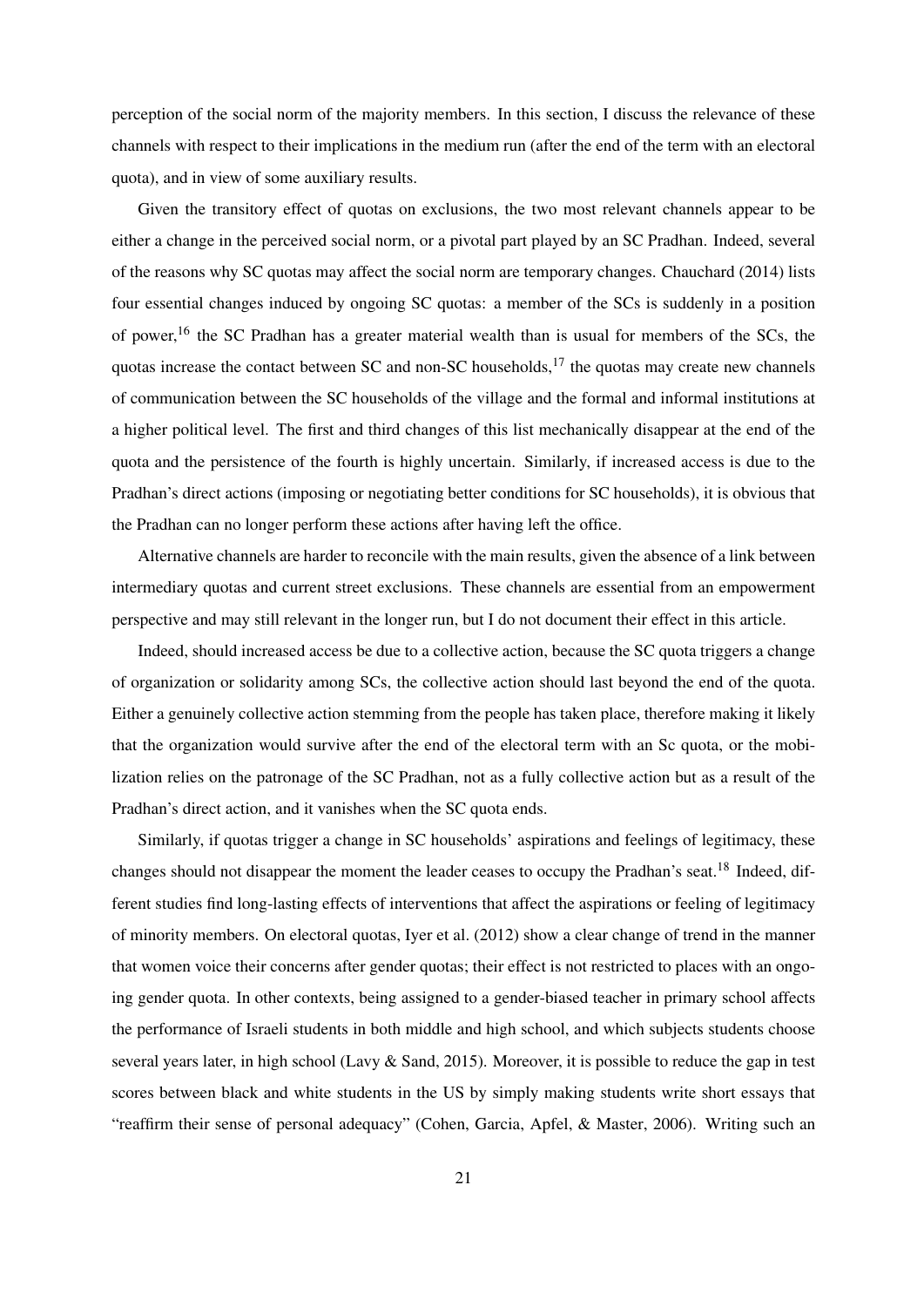<span id="page-22-0"></span>

|                            | (1)          | (2)            | (3)            | (4)       | (5)       |
|----------------------------|--------------|----------------|----------------|-----------|-----------|
|                            | street_exclu | discr_job head | discr_job head | discr_job | discr_job |
|                            |              |                |                |           |           |
| SC×Quota_2nd_year          | $-0.051$     |                |                |           |           |
|                            | (0.04)       |                |                |           |           |
| SC×Quota_3rd_year          | $-0.28***$   |                |                |           |           |
|                            | (0.06)       |                |                |           |           |
| SC×Quota_4th_year          | $-0.13***$   |                |                |           |           |
|                            | (0.03)       |                |                |           |           |
| SC×Quota_5th_year          | $-0.15***$   |                |                |           |           |
|                            | (0.04)       |                |                |           |           |
| SC×Quota_SC                |              | $0.05***$      | $0.05**$       | 0.00      | 0.01      |
|                            |              | (0.02)         | (0.02)         | (0.02)    | (0.02)    |
| $SC \times Pradhan_SC$     | $0.05**$     | $-0.04**$      | $-0.04**$      | $-0.01$   | $-0.01$   |
|                            | (0.02)       | (0.02)         | (0.02)         | (0.02)    | (0.02)    |
| SC×Intermediary_Quota_SC   |              |                | $-0.00$        |           | 0.03      |
|                            |              |                | (0.02)         |           | (0.02)    |
| SC×Intermediary_Pradhan_SC |              |                | $-0.00$        |           | $-0.01$   |
|                            |              |                | (0.02)         |           | (0.02)    |
| SC×Share_SC                | $-0.07***$   | $-0.03*$       | $-0.03$        | $-0.00$   | $-0.00$   |
|                            | (0.02)       | (0.02)         | (0.02)         | (0.01)    | (0.01)    |
|                            |              |                |                |           |           |
| Observations               | 79,972       | 79,972         | 79,308         | 79,970    | 79,306    |
| R-squared                  | 0.19         | 0.01           | $0.01\,$       | 0.03      | 0.03      |

Table 5: The effect of quotas through time, and on labor market discrimination

Robust standard errors in parentheses are clustered two ways by year\*village\*caste and household levels. All specifications include year\*village and year\*caste and household fixed effects.  $SC * quota\_2nd\_year$ is equal to one for SC households living in one of the 4 villages where an SC Pradhan has been elected, on an SC quota, for more than one year but less than two years. I follow the same logic to create  $SC * quota\_3rd\_year$  (2 villages),  $SC * quota\_4th\_year$  (7 villages), and  $SC * quota\_5th\_year$  (11 villages). discr\_job head is equal to one if the respondent declares that he or she suffers from caste-based discrimination on the labor market,  $discr\_job$  is equal to one if the respondent declares that other members of his or her household suffer from caste-based discrimination on the labor market. \*\*\*  $p<0.01$ , \*\*  $p<0.05$ , \*  $p<0.1$ .

essay at the beginning of one term still significantly affects students' performances more than two years after the intervention [\(Cohen, Garcia, Purdie-Vaughns, Apfel, & Brzustoski, 2009\)](#page-28-5).

The stereotype channel is also inconsistent with a transitory impact of quotas. If non-SC households' stereotypes were changed by their contact with a low caste leader, they should not change back to seg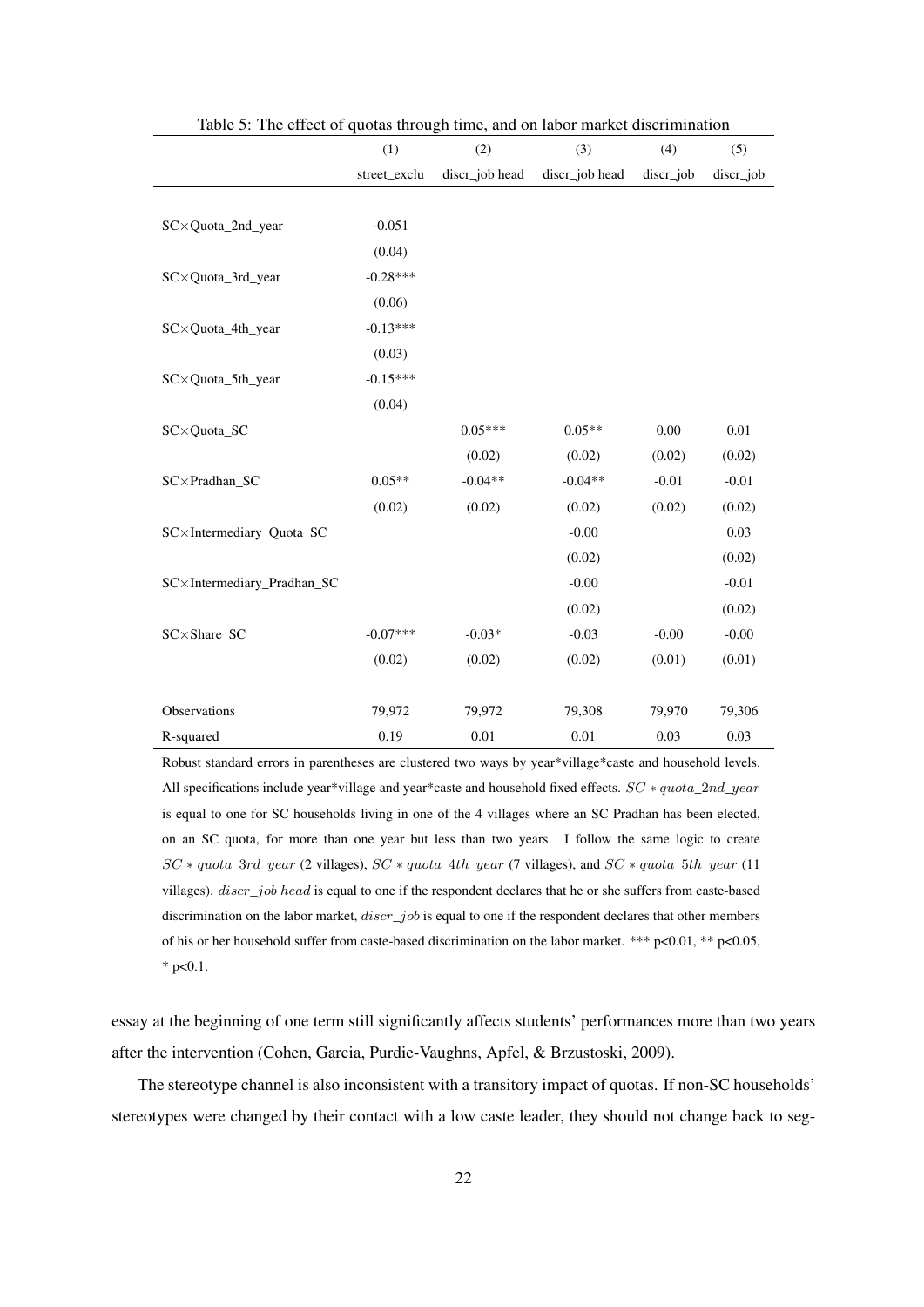regation at the departure of the leader. The point of [Allport'](#page-26-2)s contact theory is that there is inertia in stereotypes [\(Allport, 1954\)](#page-26-2), and field experiments testing the contact hypothesis on school children of different races document long lasting effects [\(Slavin, 1979\)](#page-31-7).

Two auxiliary results go in the direction of the above discussion: they are consistent with the Pradhan and social norm channels, and inconsistent with several of the alternative channels. First, quotas have a significant effect on street exclusions only after the end of the second year of the electoral term (for villages with an SC quota during that electoral term, column 1, Table [5\)](#page-22-0). This delayed effect is not consistent with the immediate update in aspirations observed in field experiments [\(Hoff & Pandey, 2006\)](#page-29-3).

Second, SC quotas do not improve SCs' perception of caste-based discrimination on the job market (columns 2 to 5, Table [5\)](#page-22-0). Discrimination on the job market – as perceived by respondents – declined by one to three percent between 1996 and 2006 (one percent decline in discrimination against themselves, three percent in discrimination against their relatives). However, SC quotas have no effect, or a worsening effect, on these variables (in columns 2 and 3 of Table [5;](#page-22-0) the aggregate effect of SC quotas and SC Pradhans is significant and negative although the magnitude is small). These results are inconsistent with a change in the non-SC households' stereotypes because, if stereotypes evolve, they should do so in both the public sphere (street exclusions) and the private sphere (work-related interactions). For the same reason, these results are hard to reconcile with an interpretation of the variable of exclusion from streets as a measure of respondents' perceptions of their legitimacy, independently of the actions of members of the dominant castes.

Altogether, these elements point toward a change in the – public – behavior of members of the dominant castes during SC quotas. The first incidence of an SC quota in a village thus changes – and by a good deal – an important dimension of discrimination, even if the effect does not last.

#### <span id="page-23-0"></span>5.2 SC Pradhans and Gender Quotas

In this subsection, I discuss why in Table [3,](#page-17-0) SC Pradhans elected outside SC quotas are shown to worsen the situation of SC households. At first sight, it seems puzzling  $-$  if not worrying  $-$  that the elections of SC Pradhans inside and outside SC quotas have contradictory effects. However, we need to take overlapping identities in account and these apparently contradictory effects may be due to unexpected interactions between the leader's caste and the incidence of gender quotas.

The 19 elections of SC Pradhans outside SC quotas are endogenous. In particular, all these elections but one have happened either during a gender quota (15 elections), or after an SC quota during the previous electoral term (3 elections). As a result, more than three quarters of the SC Pradhans elected outside SC quotas are elected on gender quotas. Incidentally, SC households are more numerous in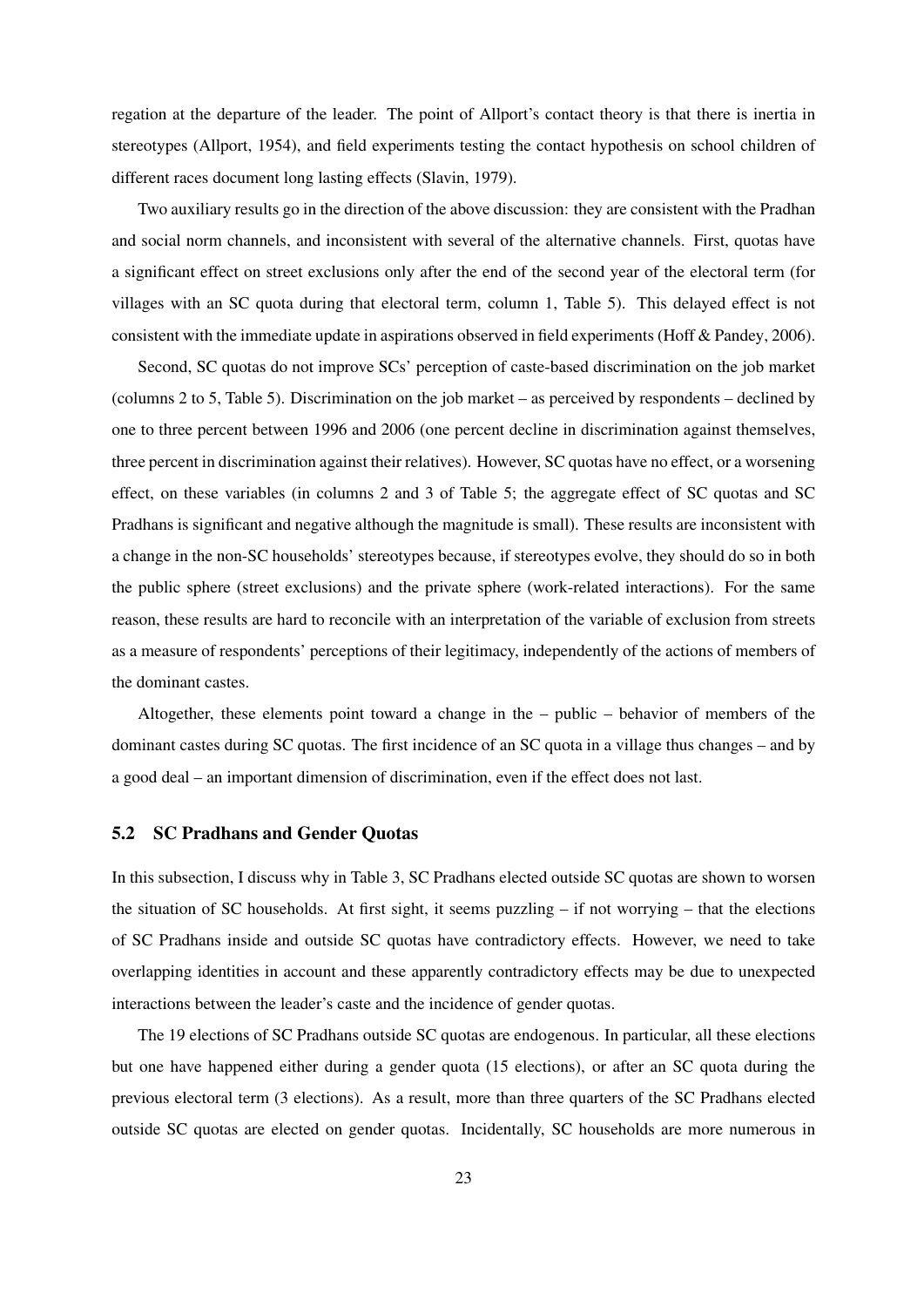|                  |                | Villages without any quota | Villages with only a gender quota |                  |  |  |
|------------------|----------------|----------------------------|-----------------------------------|------------------|--|--|
|                  |                | (58 elections)             |                                   | $(67$ elections) |  |  |
| Caste (in $\%$ ) | Pradhan        | Population                 | Pradhan                           | Population       |  |  |
|                  |                |                            |                                   |                  |  |  |
| <b>SC</b>        | 10             | 20                         | 22                                | 21               |  |  |
| <b>ST</b>        | $\overline{0}$ | 6                          | 5                                 | 5                |  |  |
| <b>OBC</b>       | 42             | 53                         | 46                                | 52               |  |  |
| OC               | 48             | 21                         | 27                                | 22               |  |  |
| Total            | 100            | 100                        | 100                               | 100              |  |  |

<span id="page-24-0"></span>Table 6: Caste shares for Pradhans and constituents in 1996 and 2006 elections without any caste quota

villages where SC Pradhans were elected, but they remain a minority of the overall population (the share of SC households in villages with SC Pradhans elected outside quotas is 29%, against 18% in villages without an SC Pradhan).

Gender and caste may interact in at least three ways, even if gender quotas by themselves do not affect caste-based exclusions (column 5 of Appendix Table [A3\)](#page-17-0). First, the election of an SC woman may lead to a backlash against members of the SCs. [Brown and Chowdhury](#page-28-6) [\(2017\)](#page-28-6) show that, in theory, affirmative action may increase sabotage activity by members of the dominant group. In our case, a gender quota disqualifies the traditional – high-caste male – elite from running for office. The re-allocation of seats across castes clearly takes place at the benefit of the SCs, and at the expense of the dominant castes (first and fourth rows of Table [6,](#page-24-0) one can see it either as good news for members of the SCs, or bad news for members of other castes, respectively [Buch, 2013;](#page-28-7) [Cassan & Vandewalle, 2017\)](#page-28-8). By construction, such competition cannot occur during a caste quota.

SC female Pradhans may also face specific difficulties in implementing their preferred policies. [Bard](#page-27-6)[han et al.](#page-27-6) [\(2010\)](#page-27-6) document that SC female Pradhans target SC beneficiaries more than non-SC female Pradhans do, but still target them *less* than male Pradhans do (whether SC or non-SC). For [Bardhan et al.](#page-27-6) [\(2010\)](#page-27-6), this result is a consequence of the lack of socialization of newly elected female Pradhans, which prevents SC women from implementing traditional patronage.

Finally, caste-based and gender-based preferences may not converge. In a situation symmetric with ours, [Clots-Figueras](#page-28-9) [\(2011\)](#page-28-9) shows that the effect of gender on vote patterns is different between low caste women (elected during SC ST quotas in state elections) and higher-caste women (elected outside quotas). She argues that this difference may come from the fact that gender and class identities can lead to contradictory preferences. Moreover, gender quotas may exacerbate differences in preferences if they strengthen the gender identity of the leader. Indeed, in laboratory experiments, insisting on the ethnicity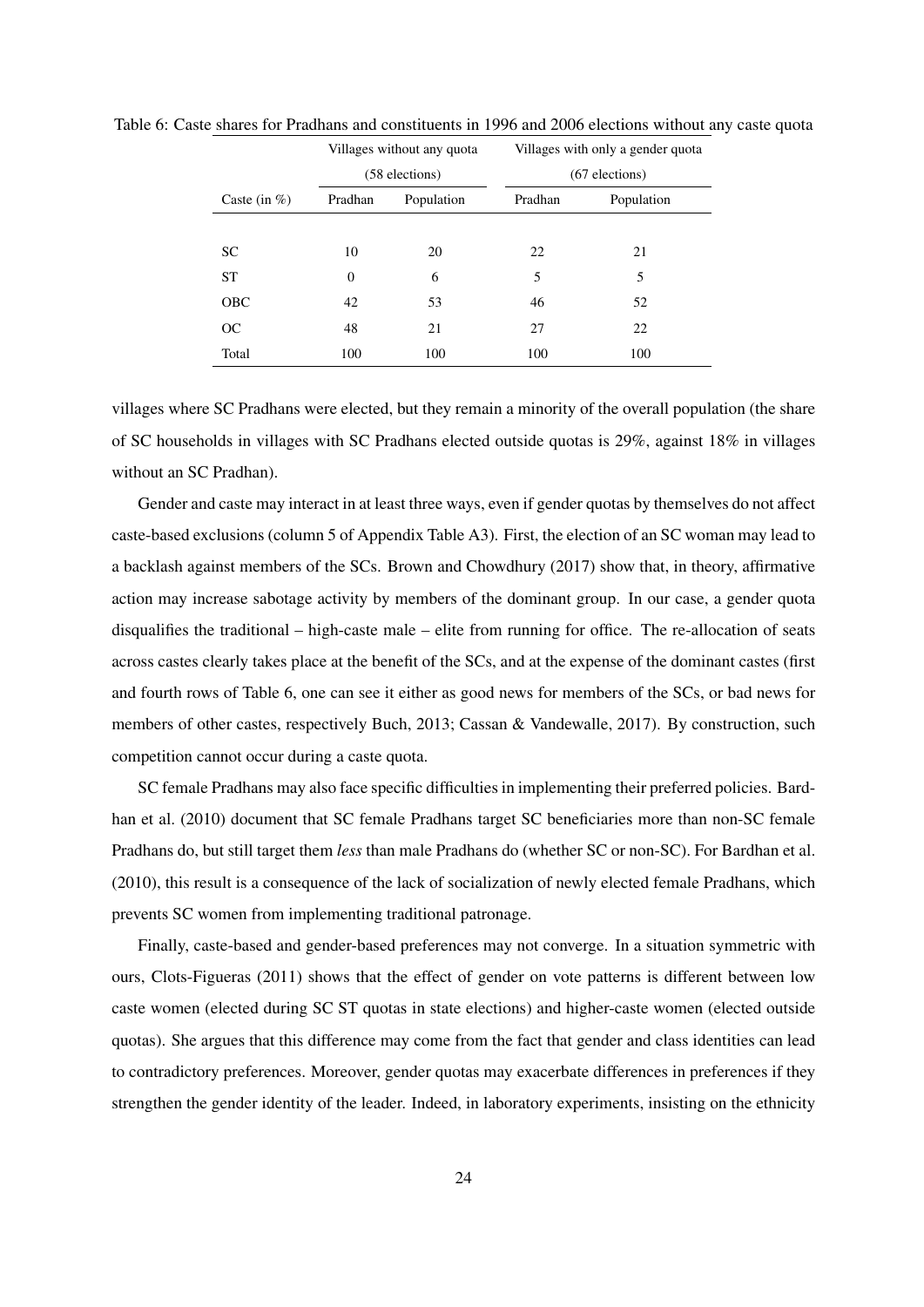*versus* gender of Asian women affects their math and verbal performances in opposite directions, each time consistently with the racial and gender stereotypes [\(Shih, Pittinsky, & Trahan, 2006\)](#page-31-8).

The fact that almost all SC Pradhans – outside SC quotas – are elected on a gender quota makes these elections extremely specific. As a result, the coefficient for SC Pradhans mixes many effects, and in particular the effects of gender and caste. The above discussion outlines three reasons why the interaction of gender and caste effects is important to keep in mind, and why it may be consistent with a worsening of caste-based discrimination. More broadly, this discussion calls for further research on the notion of the intersection of different identities and the way that it shapes actions.

# 6 Conclusion

This paper investigates the effect of electoral quotas on caste-based exclusions from streets. Street exclusion is of the forms that caste-based discrimination takes in India. 44.5% households members of the SC still suffered from a caste-based exclusion in 2006 despite the fact that caste-based discrimination has been anti-constitutional since 1949.

I provide robust evidence that electoral SC quotas in GPs sharply decrease caste-based discrimination. Ongoing SC quotas decrease the likelihood of street exclusion by about one fifth for SC households. However, the impact is restricted to ongoing quotas. Building upon the literature, these results are consistent with a change in the behavior of members of the dominant castes. These results are inconsistent with either a change in stereotypes of members of the dominant castes, or a change in the aspirations of members of the SCs.

The main contribution of the paper is to document that electoral quotas do affect everyday discrimination. I show that the first incidence of a SC quota in a village is enough to temporarily reduce caste-based discrimination. This result is in line with [Chauchard](#page-28-0) [\(2014\)](#page-28-0) who shows that caste quotas decrease the declarations of intent to discriminate. Thus, local electoral quotas in India seem to fulfill the desired effects of a quota in at least three dimensions. First, quotas sometimes lead to redistribution [\(Besley et](#page-27-2) [al., 2004;](#page-27-2) [Chattopadhyay & Duflo, 2004,](#page-28-10) this is true of both caste and gender quotas, respectively).<sup>19</sup> Second, and more importantly, leaders elected thanks to quotas perform equally or better than their counterfactuals in terms of public goods provision or observable characteristics (for both gender and caste quotas, respectively [Duflo, 2005;](#page-29-11) [Munshi & Rosenzweig, 2015\)](#page-30-8). Last but not least, quotas help reduce discrimination, be it the everyday caste-based discrimination described in this article or gender discrimination [\(Beaman et al., 2009\)](#page-27-8).

The temporary nature of the effect of quotas can be worrisome if the objective of the policy-maker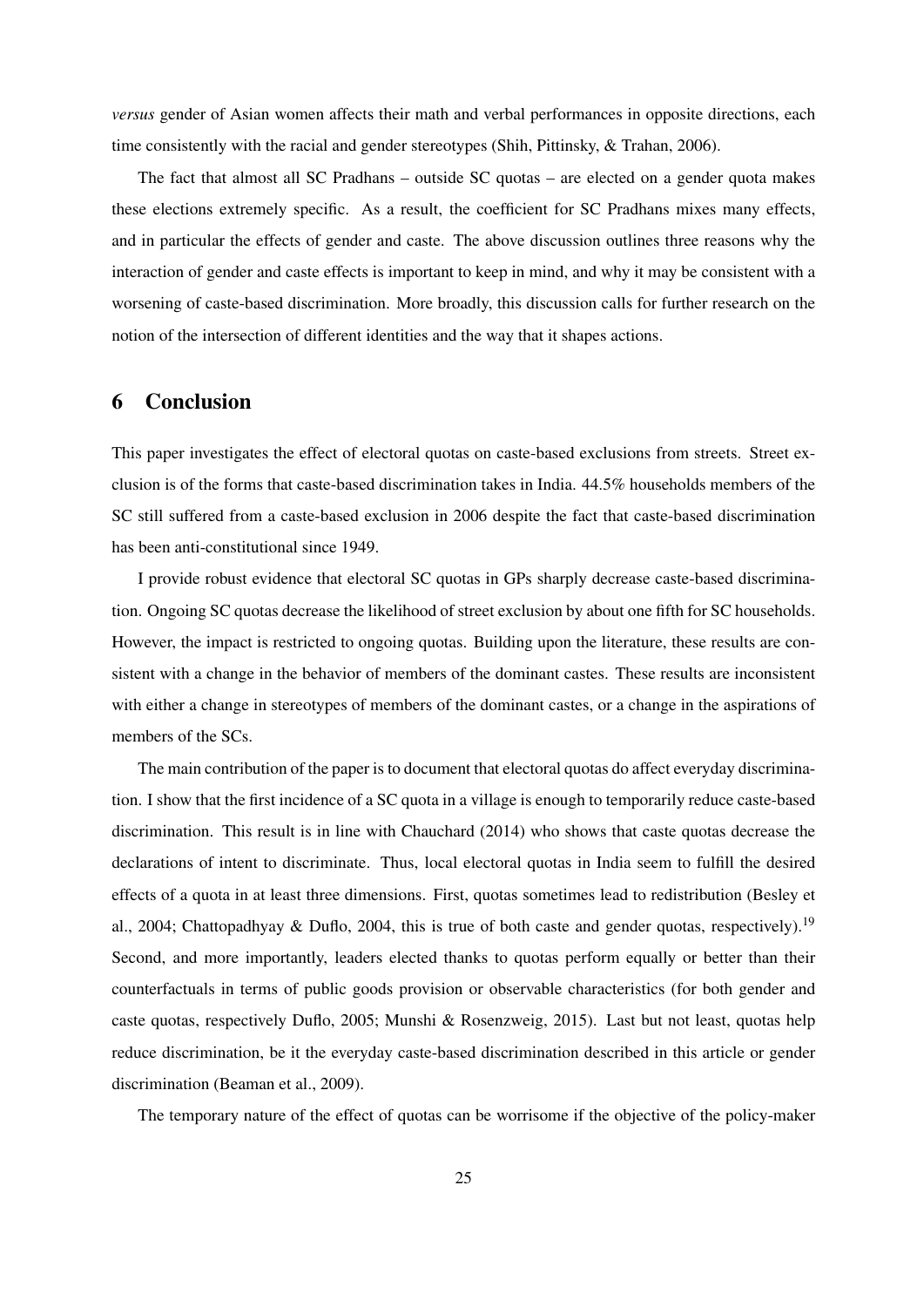is to repeal quotas after they have induced a change in practices. However, a reduction of caste-based discrimination during quotas implemented for the first time is already an encouraging result. Repeating exposure to the quota may induce a more persistent result. For example, in [Beaman et al.](#page-27-8) [\(2009\)](#page-27-8), a repetition of the gender quota is necessary for gender quotas to affect significantly gender bias in local Indian elections. These findings call for further work on the various dimensions of caste-based and gender-based discrimination after a repetition of quotas.

Overall, recent empirical evidence, including the results presented here, suggests that affirmative action policies allow for a big push towards an immediate redistribution and may be helpful in changing mentalities in the short run. This evidence goes beyond the situation in India since the effects of affirmative action have also been reported for the US and South Africa (respectively [H. Holzer & Neumark,](#page-29-12) [2000;](#page-29-12) [Seekings, 2008\)](#page-31-9). However, while affirmative action remains an effective policy tool for immediate effects, much more work is needed to understand the potential complementarities arising from combining affirmative action with other policies. For instance, [Paluck and Green](#page-30-9) [\(2009\)](#page-30-9) review other de-biasing techniques such as workplace diversity training or media campaigns. Exploring potential complementarities between these polices is in my opinion a promising avenue in the long term quest for a stable non-discriminatory equilibrium.

## References

<span id="page-26-6"></span><span id="page-26-2"></span>Allport, G. (1954). *The nature of prejudice*. Addison-Wesley Pub. Co. Doi: 978-0201001792

- Altonji, J. G., Elder, T. E., & Taber, C. R. (2005). Selection on observed and unobserved variables: Assessing the effectiveness of catholic schools. *Journal of Political Economy*, *113*(1), 151-184. Doi: http://dx.doi.org/10.1086/426036
- <span id="page-26-1"></span>Anderson, S. (2011, September). Caste as an impediment to trade. *American Economic Journal: Applied Economics*, *3*(1), 239-63. Doi: 10.1257/app.3.1.239
- <span id="page-26-5"></span>Angrist, J. D. (2001). Estimation of limited dependent variable models with dummy endogenous regressors. *Journal of Business & Economic Statistics*, *19*(1), 2-28. Doi: 10.1198/07350010152472571
- <span id="page-26-4"></span>Anukriti, S., & Chakravarty, A. (2015, April). *Political Aspirations in India: Evidence from Fertility Limits on Local Leaders* (IZA Discussion Papers No. 9023).
- <span id="page-26-3"></span>Arrow, K. (1973). The theory of discrimination. In *Discrimination in labor markets*(Princeton University Press ed., pp. 3–33).
- <span id="page-26-0"></span>Banerjee, A., Duflo, E., Ghatak, M., & Lafortune, J. (2013). Marry for what? Caste and mate selection in modern India. *American Economic Journal: Microeconomics*, *5*(2), 33-72. Doi: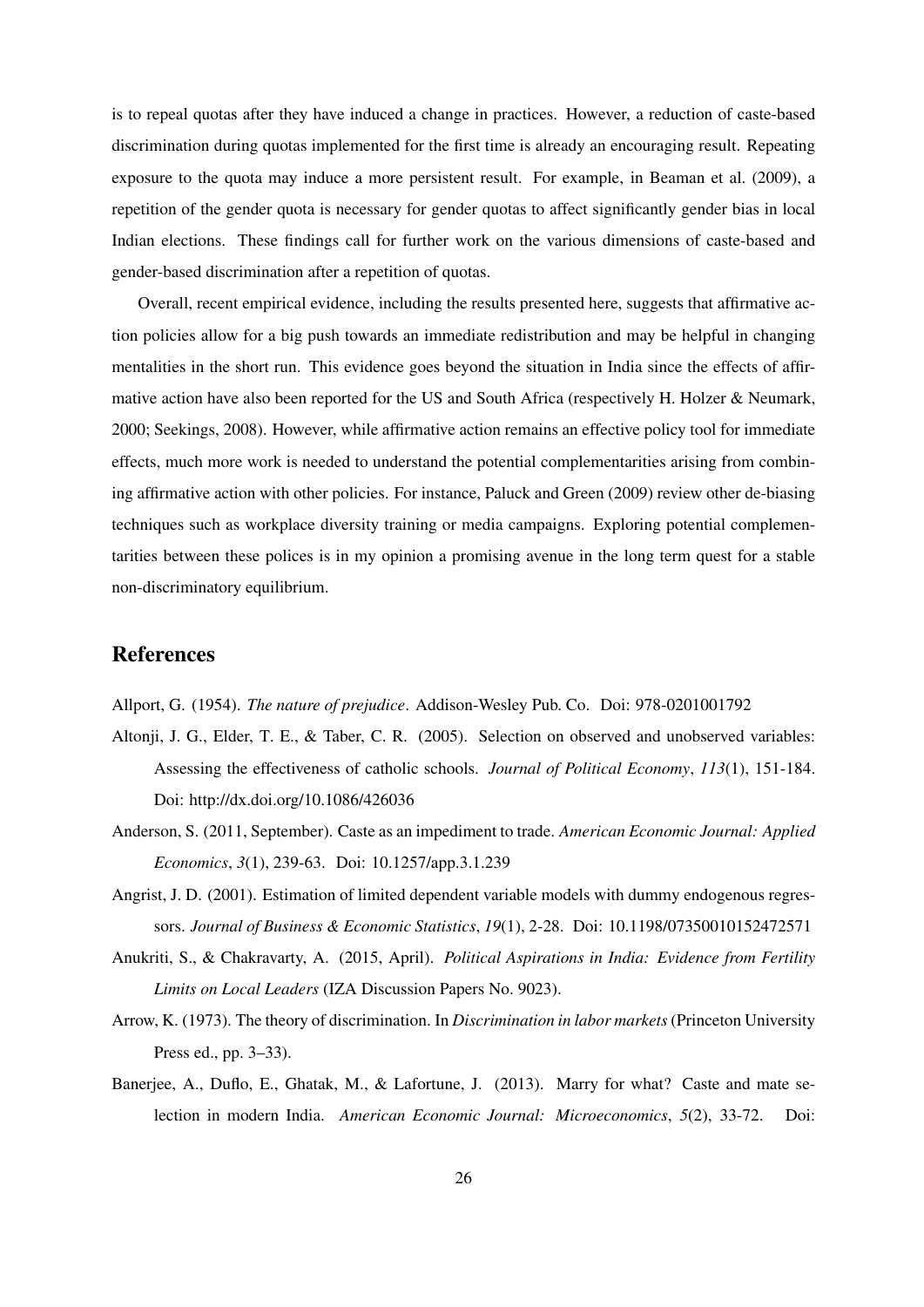10.1257/mic.5.2.33

- <span id="page-27-4"></span>Banerjee, A., & Somanathan, R. (2007). The political economy of public goods: Some evidence from india. *Journal of Development Economics*, *82*(2), 287–314. Doi: http://www.elsevier.com/wps/find/journaldescription.cws\_home/505546/description#description
- <span id="page-27-6"></span>Bardhan, P., Mookherjee, D., & Parra-Torrado, M. (2010). Impact of political reservations in West Bengal local governments on anti-poverty targeting. *Journal of Globalization and Development*, *1*(1), 1-38. Doi: https://doi.org/10.2202/1948-1837.1025
- <span id="page-27-8"></span>Beaman, L., Chattopadhyay, R., Duflo, E., Pande, R., & Topalova, P. (2009, November). Powerful women: Does exposure reduce bias? *Quarterly Journal of Economics*, *124*(4), 1497–1540. Doi: http://www.mitpressjournals.org/loi/qjec
- <span id="page-27-7"></span>Beaman, L., Duflo, E., Pande, R., & Topalova, P. (2012). Female leadership raises aspirations and educational attainment for girls: A policy experiment in India. *Science*, *335*(6068), 582–586. Doi: 10.1126/science.1212382
- <span id="page-27-1"></span>Becker, G. S. (1957). *The economics of discrimination*. Chicago: University of Chicago Press. Doi: 9780226041049
- <span id="page-27-0"></span>Bertrand, M., & Duflo, E. (2016, February). *Field experiments on discrimination* (Working Paper No. 22014). National Bureau of Economic Research. Doi: 10.3386/w22014
- <span id="page-27-10"></span>Bertrand, M., Hanna, R., & Mullainathan, S. (2010, February). Affirmative action in education: Evidence from engineering college admissions in India. *Journal of Public Economics*, *94*(1-2), 16-29. Doi: 10.3386/w13926
- <span id="page-27-2"></span>Besley, T., Pande, R., Rahman, L., & Rao, V. (2004). The politics of public good provision: Evidence from Indian local governments. *Journal of the European Economic Association*, *2*(2-3), 416–426. Doi: http://www.mitpressjournals.org/loi/jeea
- <span id="page-27-3"></span>Bhalotra, S., Clots-Figueras, I., & Iyer, L. (2013, November). *Path-breakers: How does women's political participation respond to electoral success* (Economics Discussion Papers No. 740). University of Essex, Department of Economics. Doi: 10.2139/ssrn.2350805
- <span id="page-27-11"></span>Borooah, V. K. (2012). Social identity and educational attainment: The role of caste and religion in explaining differences between children in india. *The Journal of Development Studies*, *48*(7), 887-903. Doi: 10.1080/00220388.2011.621945
- <span id="page-27-9"></span>Borooah, V. K. (in press). Caste and regional influences on the practice of 'untouchability' in india. *Development and Change*, n/a–n/a. Doi: 10.1111/dech.12311
- <span id="page-27-5"></span>Borooah, V. K., Diwakar, D., Mishra, V. K., Naik, A. K., & Sabharwal, N. S. (2014). Caste, inequality, and poverty in India: a re-assessment. *Development Studies Research*, *1*(1), 279-294. Doi: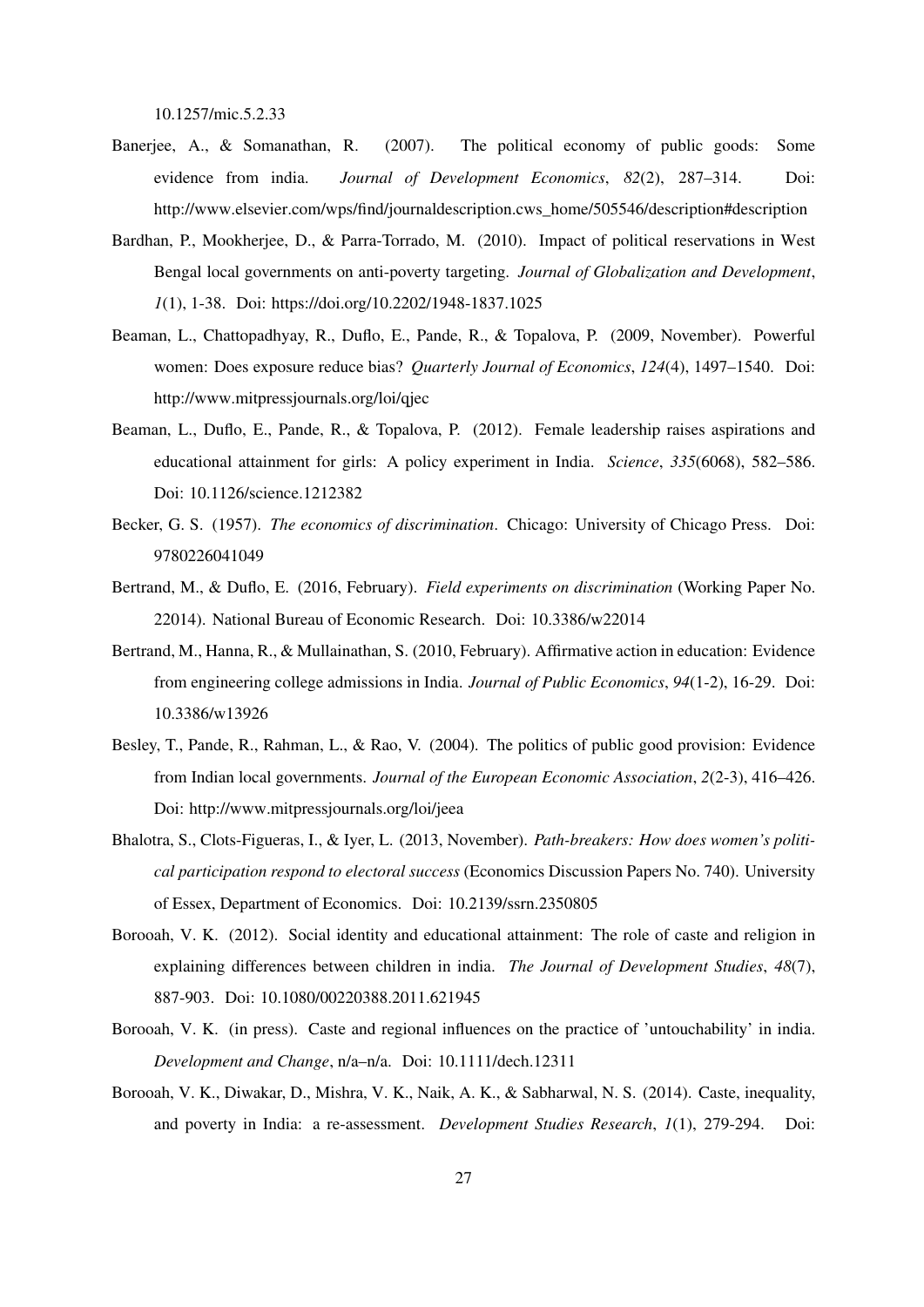10.1080/21665095.2014.967877

- <span id="page-28-3"></span>Bros, C., & Couttenier, M. (2015). Untouchability, homicides and water access. *Journal of Comparative Economics*, *43*(3), 549 - 558. Doi: http://dx.doi.org/10.1016/j.jce.2014.12.001
- <span id="page-28-6"></span>Brown, A., & Chowdhury, S. M. (2017). The hidden perils of affirmative action: Sabotage in handicap contests. *Journal of Economic Behavior Organization*, *133*, 273 - 284. Doi: http://dx.doi.org/10.1016/j.jebo.2016.11.009
- <span id="page-28-7"></span>Buch, N. (2013). *From oppression to assertion: Women and panchayats in india*. Taylor & Francis. Doi: 978-0415596312
- <span id="page-28-13"></span>Cameron, A. C., Gelbach, J. B., & Miller, D. L. (2011). Robust inference with multiway clustering. *Journal of Business & Economic Statistics*, *29*(2), 238-249. Doi: http://dx.doi.org/10.1198/jbes.2010.07136
- <span id="page-28-11"></span>Cassan, G. (2015, November). Identity-based policies and identity manipulation: Evidence from colonial punjab. *American Economic Journal: Economic Policy*, *7*(4), 103-31. Doi: 10.1257/pol.20130290
- <span id="page-28-8"></span>Cassan, G., & Vandewalle, L. (2017). Overlapping identities and identity based policies: Evidence from gender quotas in india. *mimeo*.
- <span id="page-28-10"></span>Chattopadhyay, R., & Duflo, E. (2004). Women as policy makers: Evidence from a randomized policy experiment in India. *Econometrica*, *72*(5), 1409–1443. Doi: 10.1111/j.1468-0262.2004.00539.x
- <span id="page-28-0"></span>Chauchard, S. (2014, May). Can descriptive representation change beliefs about a stigmatized group? Evidence from rural India. *American Political Science Review*, *108*(02), 403–422. Doi: 10.1017/S0003055414000033
- <span id="page-28-9"></span>Clots-Figueras, I. (2011). Women in politics: Evidence from the Indian states. *Journal of Public Economics*, *95*(7 – 8), 664 – 690. Doi: http://dx.doi.org/10.1016/j.jpubeco.2010.11.017
- <span id="page-28-4"></span>Cohen, G. L., Garcia, J., Apfel, N., & Master, A. (2006, September). Reducing the racial achievement gap: A social-psychological intervention. *Science*, *313*, 1307-1310. Doi: 10.1126/science.1128317
- <span id="page-28-5"></span>Cohen, G. L., Garcia, J., Purdie-Vaughns, V., Apfel, N., & Brzustoski, P. (2009). Recursive processes in self-affirmation: Intervening to close the minority achievement gap. *Science*, *324*(5925), 400–403. Doi: 10.1126/science.1170769
- <span id="page-28-2"></span><span id="page-28-1"></span>Deliège, R. (2004). *Les castes en inde aujourd'hui* (1st ed.). Paris: Presses universitaires de France.
- Deshpande, A. (2000, May). Does Caste Still Define Disparity? A Look at Inequality in Kerala, India. *American Economic Review*, *90*(2), 322-325. Doi: 10.1257/aer.90.2.322
- <span id="page-28-12"></span>Deshpande, A. (2015). Dominant or backward?: Political economy of demand for quotas by Jats, Patels,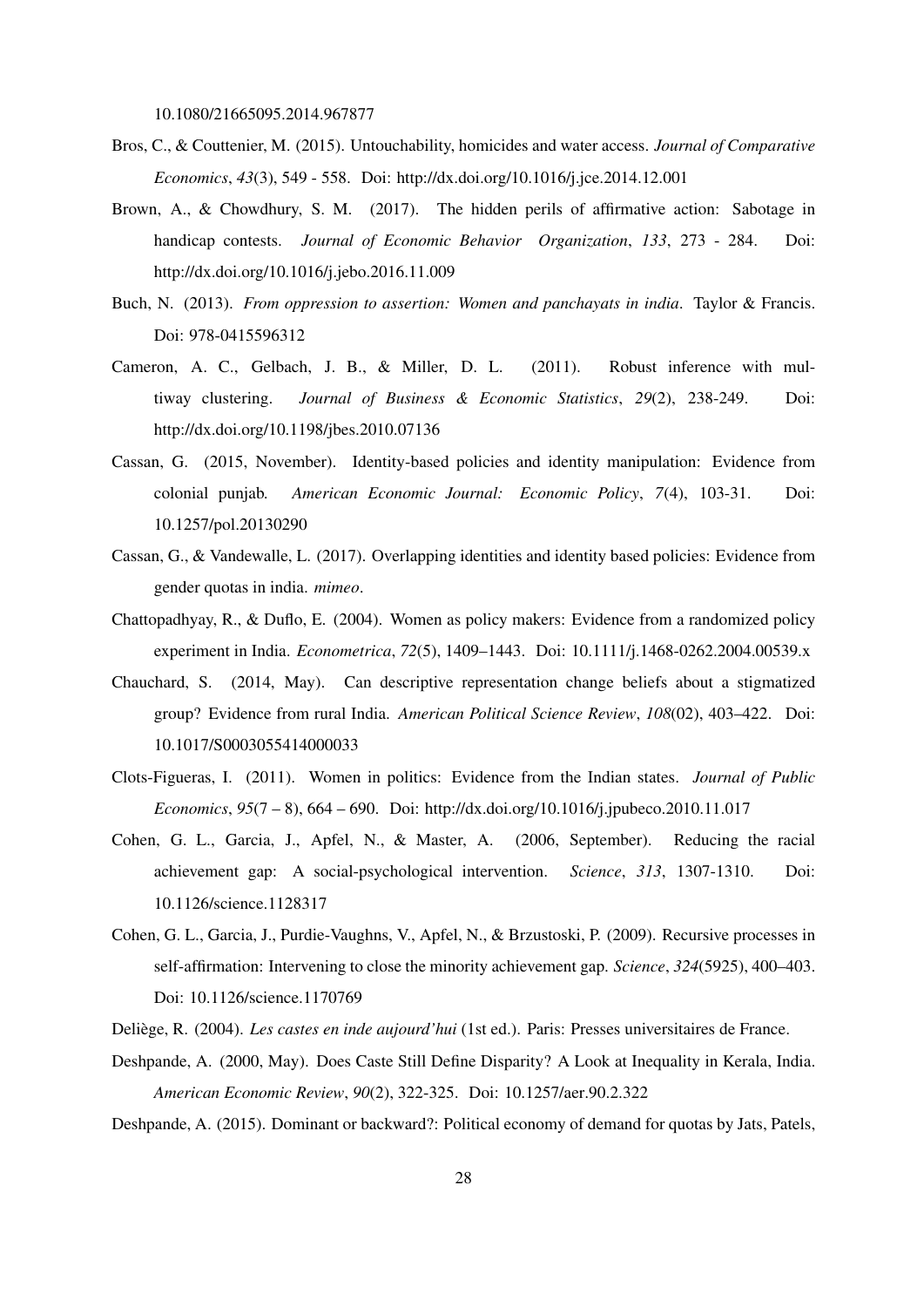and Marathas. , *52*(19), 781 - 90. Doi: 10.13140/RG.2.2.24573.97766

- <span id="page-29-11"></span>Duflo, E. (2005, April). Why political reservations? *Journal of the European Economic Association*, *3*(2/3), 668–678.
- <span id="page-29-1"></span>Dunning, T. (2010). Do quotas promote ethnic solidarity? Field and natural experimental evidence from India. *working paper, Yale University*.
- <span id="page-29-15"></span>Dunning, T., & Nilekani, J. (2013). Ethnic quotas and political mobilization: Caste, parties, and distribution in indian village councils. *American Political Science Review*, *107*(1), 35â56. Doi: 10.1017/S0003055412000573
- <span id="page-29-10"></span>Esteban, J., & Ray, D. (2011, September). Linking conflict to inequality and polarization. *American Economic Review*, *101*(4), 1345–1374.
- <span id="page-29-14"></span><span id="page-29-0"></span>Fisher v. University of Texas at Austin. (2016, june). 579 U.S. n.a.
- <span id="page-29-9"></span>Galanter, M. (1984). *Competing equalities: law and the backward classes in india*. Oxford.
- Ghani, E., Kerr, W. R., & O'Connell, S. D. (2014). Political reservations and women's entrepreneurship in India. *Journal of Development Economics*, *108*, 138 - 153. Doi: http://dx.doi.org/10.1016/j.jdeveco.2014.01.008
- <span id="page-29-7"></span>Gille, V. (2014). How to get a job in the public sector? The role of local politics and caste networks in affirmative action programs in India. *mimeo*.
- <span id="page-29-5"></span>Hanna, R. N., & Linden, L. L. (2012). Discrimination in grading. *American Economic Journal: Economic Policy*, *4*(4), 146-68. Doi: 10.1257/pol.4.4.146
- <span id="page-29-6"></span>*Hidden apartheid caste discrimination against India's "untouchables".* (2007). Human Rights Watch Report.
- <span id="page-29-8"></span>Hirschman, A. (1970). *Exit, voice, and loyalty: Responses to decline in firms, organizations, and states*. Harvard University Press. Doi: 9780674276604
- <span id="page-29-3"></span>Hoff, K., & Pandey, P. (2006, May). Discrimination, social identity, and durable inequalities. *American Economic Review*, *96*(2), 206–211. Doi: http://www.aeaweb.org/aer/
- <span id="page-29-4"></span>Hoff, K., & Pandey, P. (2014). Making up people – the effect of identity on performance in a modernizing society. *Journal of Development Economics*, *106*, 118 - 131. Doi: http://dx.doi.org/10.1016/j.jdeveco.2013.08.009
- <span id="page-29-12"></span>Holzer, H., & Neumark, D. (2000, September). Assessing affirmative action. *Journal of Economic Literature*, *38*(3), 483-568. Doi: 10.1257/jel.38.3.483
- <span id="page-29-13"></span>Holzer, H. J., & Neumark, D. (2008). Affirmative action. In S. N. Durlauf & L. E. Blume (Eds.), *The new palgrave dictionary of economics.* Basingstoke: Palgrave Macmillan.
- <span id="page-29-2"></span>Iyer, L., Mani, A., Mishra, P., & Topalova, P. (2012, July). The power of political voice: Women's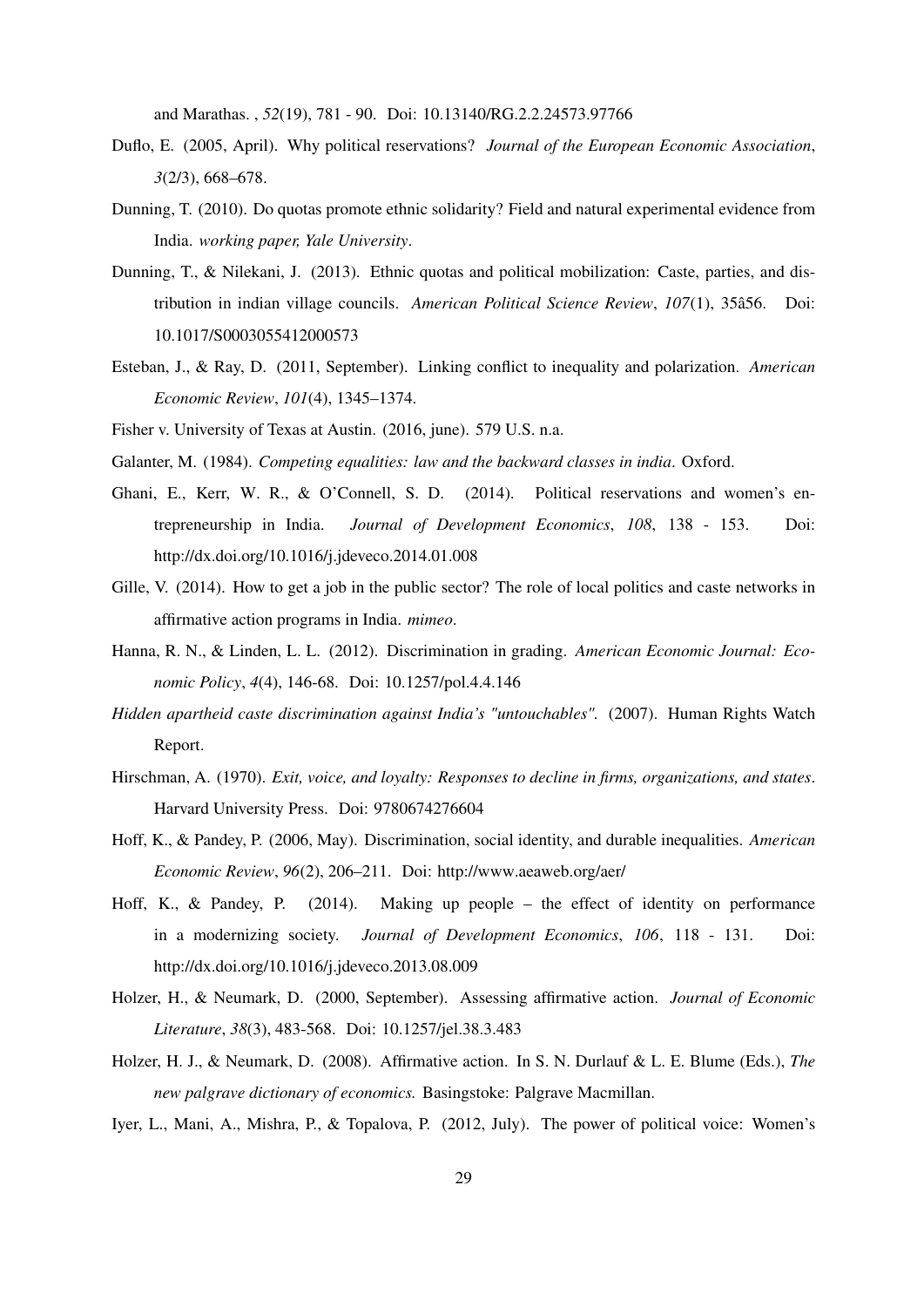political representation and crime in India. *American Economic Journal: Applied Economics*, *4*(4), 165-93. Doi: 10.1257/app.4.4.165

- <span id="page-30-6"></span>Jaffrelot, C. (2003). *India's silent revolution : The rise of the lower castes in north indian politics*. Columbia University Press.
- <span id="page-30-10"></span>Jensenius, F. R. (2015, July). Development from representation? A study of quotas for the scheduled castes in India. *American Economic Journal: Applied Economics*, *7*(3), 196-220. Doi: 10.1257/app.20140201
- <span id="page-30-14"></span>Jensenius, F. R. (in press). *Social justice through inclusion: The consequences of electoral quotas in india*. Oxford University Press.
- <span id="page-30-3"></span><span id="page-30-0"></span>Krook, M. L. (2009). *Quotas for women in politics*. Oxford University Press. Doi: 978-0199740277
- Kumar, S. M. (2013). Does access to formal agricultural credit depend on caste? *World Development*, *43*, 315 - 328. Doi: http://dx.doi.org/10.1016/j.worlddev.2012.11.001
- <span id="page-30-7"></span><span id="page-30-1"></span>LaPiere, R. T. (1934). Attitudes vs. actions. *Social Forces*, *13*, 230–237.
- Lavy, V., & Sand, E. (2015, January). *On the origins of gender human capital gaps: Short and long term consequences of teachers' stereotypical biases* (Working Paper No. 2009). National Bureau of Economic Research. Doi: 10.3386/w20909
- <span id="page-30-4"></span>Macwan, M., Davenport, C., Armstrong, D., Stam, A., Varma, M. K., & Klassing, A. (2010). *Understanding untouchability*. Ahmedabad: Navsarjan Trust.
- <span id="page-30-5"></span>Ministry of Panchayati Raj, Government of India. (n.d.). *http://www.panchayat.gov.in*.
- <span id="page-30-2"></span>Munshi, K. (2011, March). Strength in numbers: Networks as a solution to occupational traps. *The Review of Economic Studies*, *78*(3), 1069–1101. Doi: 10.1093/restud/rdq029
- <span id="page-30-8"></span>Munshi, K., & Rosenzweig, M. (2015, November). *Insiders and Outsiders: Local Ethnic Politics and Public Goods Provision* (NBER Working Papers No. 21720). Doi: 10.3386/w21720
- <span id="page-30-12"></span>Oster, E. (2013, August). *PSACALC: Stata module to calculate treatment effects or bounds under proportional selection of observables and unobservables.* Statistical Software Components, Boston College Department of Economics.
- <span id="page-30-13"></span>Oster, E. (2014, November). Unobservable selection and coefficient stability: Theory and evidence. *mimeo*.
- <span id="page-30-9"></span>Paluck, E. L., & Green, D. P. (2009). Prejudice reduction: What works? a review and assessment of research and practice. *Annual Review of Psychology*, *60*(1), 339–367. Doi: 10.1146/annurev.psych.60.110707.163607
- <span id="page-30-11"></span>Pande, R. (2003). Can mandated political representation increase policy influence for disadvantaged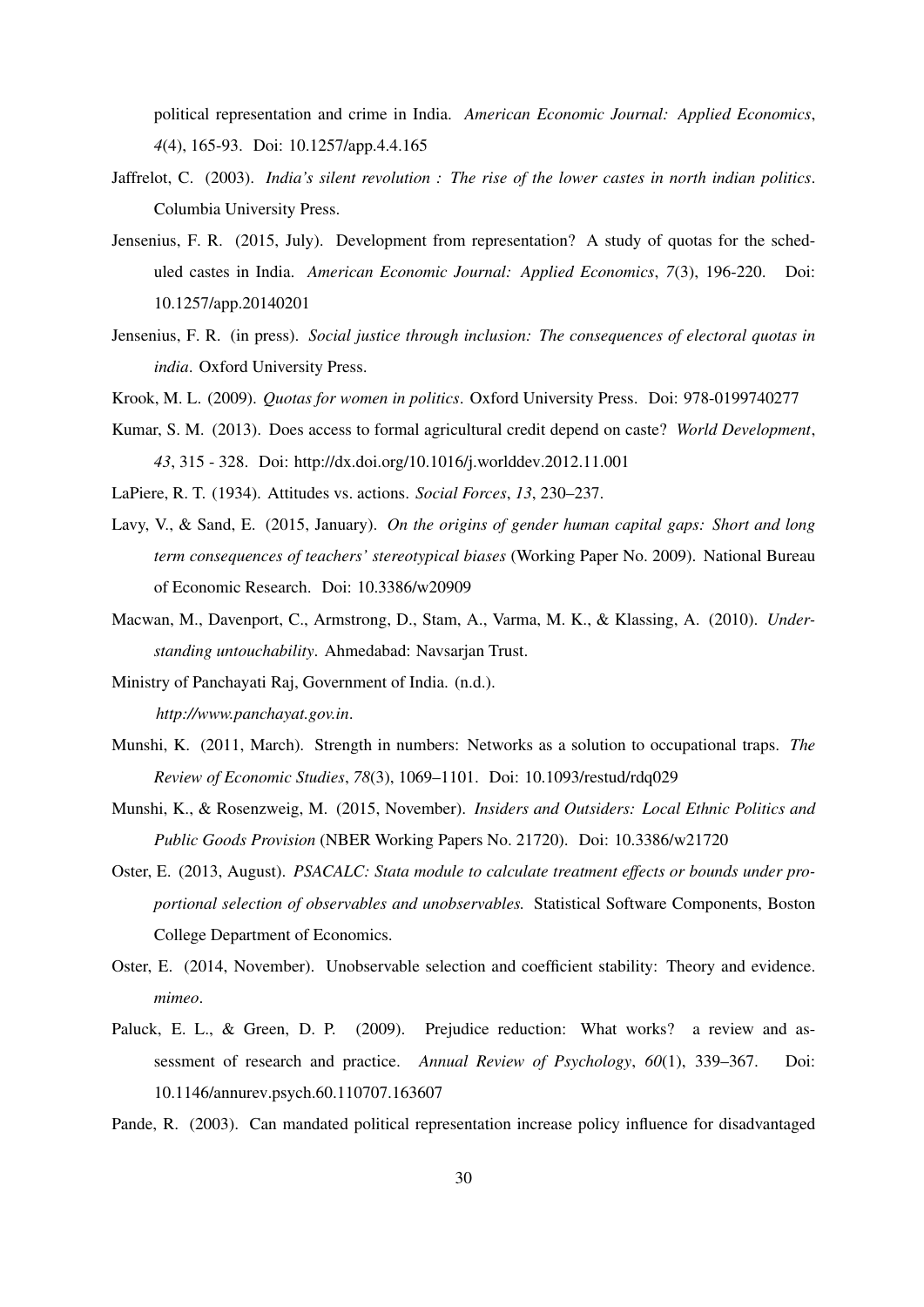minorities? Theory and evidence from india. *American Economic Review*, *93*(4), 1132-1151. Doi: 10.1257/000282803769206232

- <span id="page-31-10"></span>Phelps, E. (1972). The statistical theory of racism and sexism. *American Economic Review*, *62*(4), 659-61.
- <span id="page-31-0"></span>Reynolds, A. (2005). Reserved seats in national legislatures: A research note. *Legislative Studies Quarterly*, *30*(2), 301–310. Doi: 10.3162/036298005X201563
- <span id="page-31-11"></span>Roemer, J. E., & Trannoy, A. (2015). Equality of opportunity. In A. B. Atkinson & F. Bourguignon (Eds.), *Handbook of income distribution* (Vol. 2, p. 217 - 300). Elsevier. Doi: http://dx.doi.org/10.1016/B978-0-444-59428-0.00005-9
- <span id="page-31-13"></span>Schaffer, M. E. (2005, November). *XTIVREG2: Stata module to perform extended IV/2SLS, GMM and AC/HAC, LIML and k-class regression for panel data models.* Statistical Software Components, Boston College Department of Economics.
- <span id="page-31-9"></span>Seekings, J. (2008). The continuing salience of race: Discrimination and diversity in south africa. *Journal of Contemporary African Studies*, *26*(1), 1-25. Doi: 10.1080/02589000701782612
- <span id="page-31-12"></span>Sengupta, A. (2010). Concept, category and claim: insights on caste and ethnicity from the police in india. , *33*(4), 717–736. Doi: 10.1080/01419870903388311
- <span id="page-31-4"></span>Shah, G., Mander, H., Thorat, S., Deshpande, S., & Baviskar, A. (2006). *Untouchability in rural india*. New Delhi ; Thousand Oaks, Calif: SAGE Publications Pvt. Ltd.
- <span id="page-31-5"></span>Sharma, S. (2015). Caste-based crimes and economic status: Evidence from India. *Journal of Comparative Economics*, *43*(1), 204 - 226. Doi: http://dx.doi.org/10.1016/j.jce.2014.10.005
- <span id="page-31-8"></span>Shih, M., Pittinsky, T. L., & Trahan, A. (2006). Domain-specific effects of stereotypes on performance. *Self and Identity*, *5*(1), 1-14. Doi: 10.1080/15298860500338534
- <span id="page-31-7"></span>Slavin, R. E. (1979). Effects of biracial learning teams on cross-racial friendships. *Journal of Educational Psychology*, *71*(3), 381–387. Doi: 10.1037/0022-0663.71.3.381
- <span id="page-31-1"></span>Thorat, A., Vanneman, R., Desai, S., & Dubey, A. (2017). Escaping and falling into poverty in india today. *World Development*, *93*, 413 - 426. Doi: https://doi.org/10.1016/j.worlddev.2017.01.004
- <span id="page-31-3"></span>Thorat, S., & Newman, K. S. (2010). *Blocked by caste: economic discrimination in modern India*. New Delhi: Oxford University Press.
- <span id="page-31-6"></span>Vicente, P. C. (2010). Does oil corrupt? Evidence from a natural experiment in West Africa. *Journal of Development Economics*, *92*(1), 28 - 38. Doi: http://dx.doi.org/10.1016/j.jdeveco.2009.01.005
- <span id="page-31-2"></span>Zacharias, A., & Vakulabharanam, V. (2011). Caste stratification and wealth inequality in india. *World Development*, *39*(10), 1820 - 1833. Doi: http://dx.doi.org/10.1016/j.worlddev.2011.04.026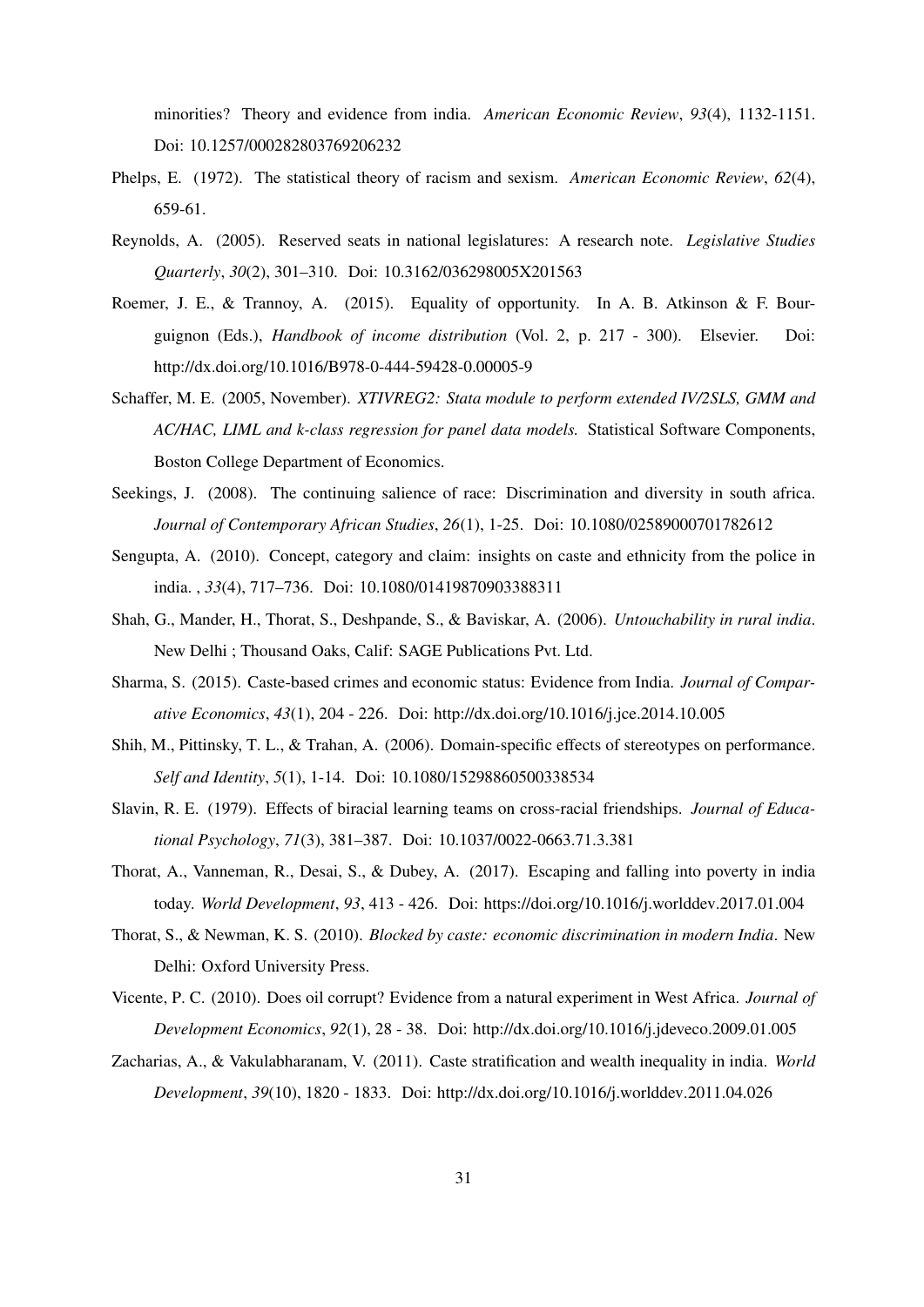## Notes

<sup>1</sup>To be precise, discrimination means that people with similar characteristics – apart from their group identity – in similar circumstances are treated differentially [\(Bertrand & Duflo, 2016\)](#page-27-0). Affirmative action means that a person or institution in a position of power actively improves an outcome of interest for a minority, going beyond non-discrimination [\(H. J. Holzer &](#page-29-13) [Neumark, 2008\)](#page-29-13).

 $2$ The seminal works by [Chattopadhyay and Duflo](#page-28-10) [\(2004\)](#page-27-2) for women, and [Besley et al.](#page-27-2) (2004) for castes, document that leaders elected on quotas favor the members of their group in the allocation of public goods and benefits. However, more recent studies do not confirm this finding [\(Bardhan et al., 2010;](#page-27-6) [Jensenius, 2015\)](#page-30-10).

<sup>3</sup>Indeed, even if all forms of discrimination were statistical and could be argued to be efficient screening devices in the presence of imperfect information [\(Arrow, 1973\)](#page-26-3), "[d]iscrimination is no less damaging to its victims for being statistical. And it is no less important for social policy to counter" [\(Phelps, 1972,](#page-31-10) p. 661). See [Roemer and Trannoy](#page-31-11) [\(2015\)](#page-31-11) for a recent discussion of the different notions of equality.

4 [\(Macwan et al., 2010\)](#page-30-4) aim is to offer a "general and multi-disciplinary view of current untouchability practices across rural areas in Gujarat (bringing together political science, sociology, law, public policy and community organizing) " (p.vi). The survey was produced by a team of Navsarjan, the RFK Global Advocacy Team from the University of Maryland/Kroc Institute at the University of Notre Dame, and Dartmouth College/University of Michigan. The survey, conducted between 2005 and 2008, covers 1,589 villages of Gujarat.

<sup>5</sup>Other Indian affirmative action policies are: quotas for public servant positions [\(Gille, 2014\)](#page-29-7), quotas for higher education institutions [\(Bertrand, Hanna, & Mullainathan, 2010\)](#page-27-10), and quotas in state and national assembly elections (respectively [Jense](#page-30-10)[nius, 2015;](#page-30-10) [Pande, 2003\)](#page-30-11). The first quotas were introduced by the British administration as early as 1919. The State also passed laws such as the Prevention of Atrocities Act of 1989 to grant spetial protection to members of the SCs and provide de-biasing training to public servants [\(Sengupta, 2010\)](#page-31-12).

<sup>6</sup>GPs are important in shaping households' actions. For example, beyond the examples already mentioned around quotas, [Anukriti and Chakravarty](#page-26-4) [\(2015\)](#page-26-4) show that households fertility decisions are significantly impacted by the legal fertility limits imposed on elected members of the local councils.

 $7$ The constitutional reform is not binding on the OBC quotas. The OBC being a very heterogeneous group, the political acceptability of OBC quotas would have been smaller than what it was for SC and ST and gender quotas. The national state thus left each of the federal states and union territories decide whether or not to impose OBC quotas in Panchayat elections.

<sup>8</sup>The actual survey took place in a series of different waves, between 2006 and 2009. For conciseness, I refer to 2006 as the year of the survey, but I keep in mind the staggered implementation in the empirical analysis.

<sup>9</sup>As a result, still today, STs more often than SCs either live in places where they belong to the majority or form a very small minority. In the REDS2006 sample, 60% of STs live in villages where STs represent less than 10% or more than 50% of the population, while only 10% of SCs live in villages where SCs make up less than 10% or more than 50% of the population.

 $10$ Specific local wealth patterns means that one sub-caste can be dominated in one village and dominant in another and the consequences in terms of status can be significant in particular for members of the OBCs (see respectively [Anderson, 2011;](#page-26-1) [Borooah, 2012,](#page-27-11) on power imbalance and the within group variety of endowments). On setting the frontier to the low caste, "the very existence of the list [of Scheduled Castes, Tribes, and Other Backward Classes] acts to induce movement across the line into favored categories by manipulation of equivocal nomenclature." [\(Galanter, 1984,](#page-29-14) p. 285), a pattern confirmed empirically for members of the OBCs [\(Cassan, 2015\)](#page-28-11), and which led to recent demonstrations by castes who wanted to benefit from affirmative action [\(Deshpande, 2015\)](#page-28-12). Lastly, measurement error may come from both a random mis-coding of the question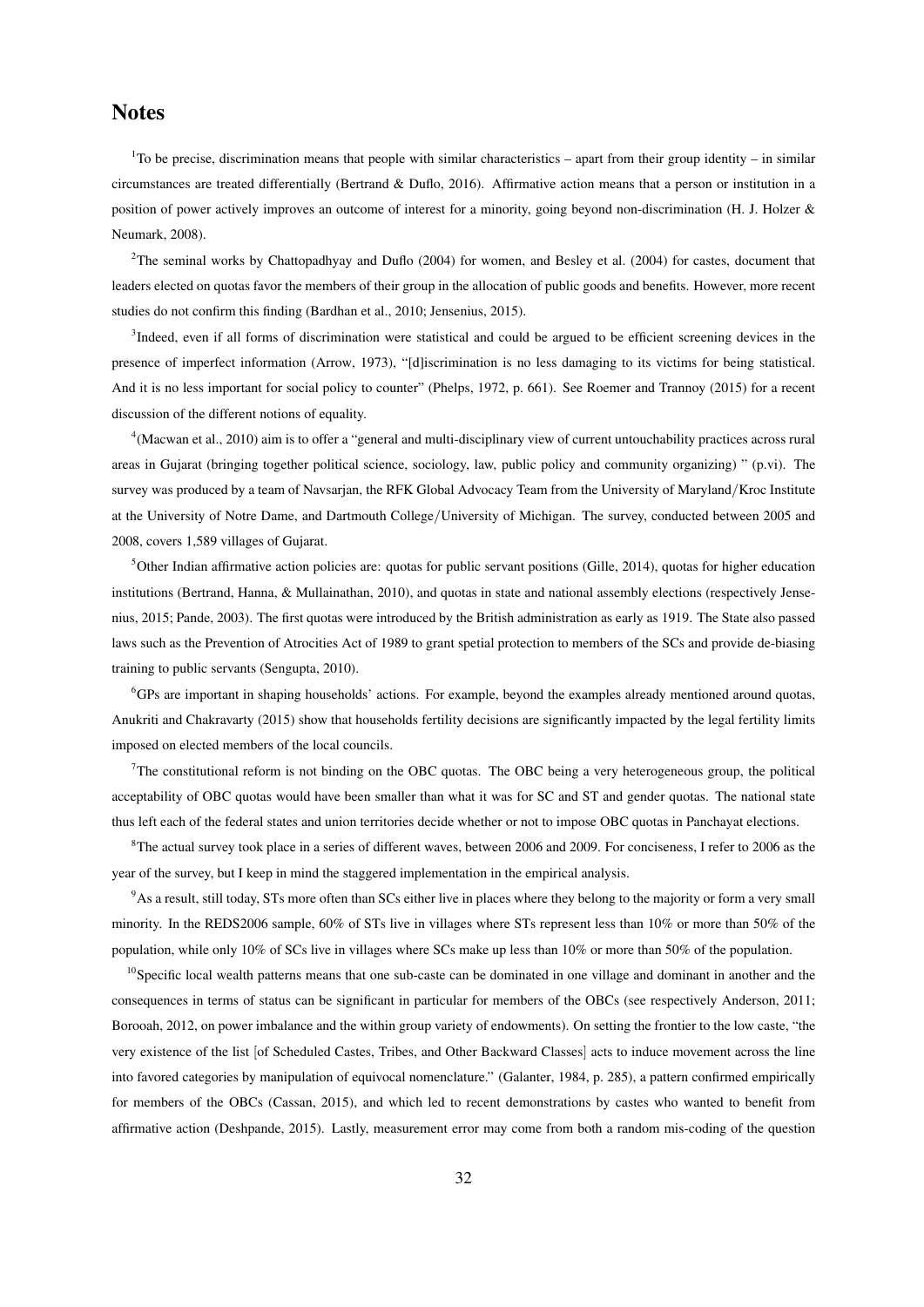and a misunderstanding of it by respondents: only 319 out of 21,528 OC households declare a street exclusion, and 71% of these households are Muslim households who might have mixed the interpretation of the caste-based exclusion question with the religion-based exclusion question.

 $<sup>11</sup>$  GP is often constituted of more than one village. The absence of data on caste group repartition across GPs in India does</sup> not allow me to test the balance of the actual share of SCs in each GP. However, the share of SCs in each village already provides both essential information on the conditions of living of the SC households, and a rough proxy of the SC population in the GP. Moreover, quotas do not appear to induce sorting. The village survey contains information on the incidence of out-migration episodes as well as in-migration episodes, even if the data is not collected by caste it provides a first overview. The correlation between SC quotas and migration is insignificant (the p-value of the correlation is 0.56 for in-migration episodes and 0.89 for out-migration episodes).

 $12$ At least one ST is present in 47 of the 90 villages in the study, but only 5 villages have experienced an ST quota during one of the two terms, and in 2 of these villages the STs never declare any street exclusion. 4 other villages have had an ST quota in both terms, but the impact is not time variant in their case; hence it would be captured by household-level fixed effects.

<sup>13</sup>The use of Linear Probability Models has spread since [\(Angrist, 2001\)](#page-26-5) and his plea that, ultimately, quantities of interest are marginal effects.

<sup>14</sup>An approach popularized by [Cameron, Gelbach, and Miller](#page-28-13) [\(2011\)](#page-28-13). I follow the implementation proposed by [Schaffer](#page-31-13) [\(2005\)](#page-31-13) since it is more efficient for handling an important number of fixed effects.

<sup>15</sup>The estimate is not likely to be driven by unobserved heterogeneity. Indeed, the formal test proposed by [Oster](#page-30-12) [\(2013\)](#page-30-12) – extending the test by [Altonji, Elder, and Taber](#page-26-6) [\(2005\)](#page-26-6) – yields an absolute value for delta of 5. To compute it, I use column 1 of Table [4](#page-19-0) as the parsimonious specification, and the most conservative assumption for the maximum R-squared (namely, R-squared maximum equal to 1). This estimated value of delta is above the rule of thumb suggested by [Oster](#page-30-13) [\(2014\)](#page-30-13) – namely delta equal to 1.

<sup>16</sup>Although this power is relative, since the Pradhan needs to keep harmonious relationship with members of his or her council, and may sometimes be considered to act as a proxy for local strongmen.

 $17$ If only geographic contact through visits of the SC leader to non-SCs neighborhoods and vice-versa.

 $18$ Feeling legitimate is a central aspect of empowerment. A growing literature insists on the "relevance of self-fulfilling prophecies as an explanation for persistent differences in performance between different groups of workers or students" [\(Bertrand & Duflo, 2016,](#page-27-0) p. 52). [Hoff and Pandey](#page-29-3) [\(2006,](#page-29-3) [2014\)](#page-29-4) document the relevance of this pattern for caste identities.

<sup>19</sup>Even if these findings do not replicate everywhere [\(Bardhan et al., 2010;](#page-27-6) [Dunning & Nilekani, 2013\)](#page-29-15), it is already a big achievement of electoral quotas since the design of the quota, with a single electorate composed of several castes or gender, does not provide an incentive to perform group-based redistribution [\(Jensenius, in press\)](#page-30-14).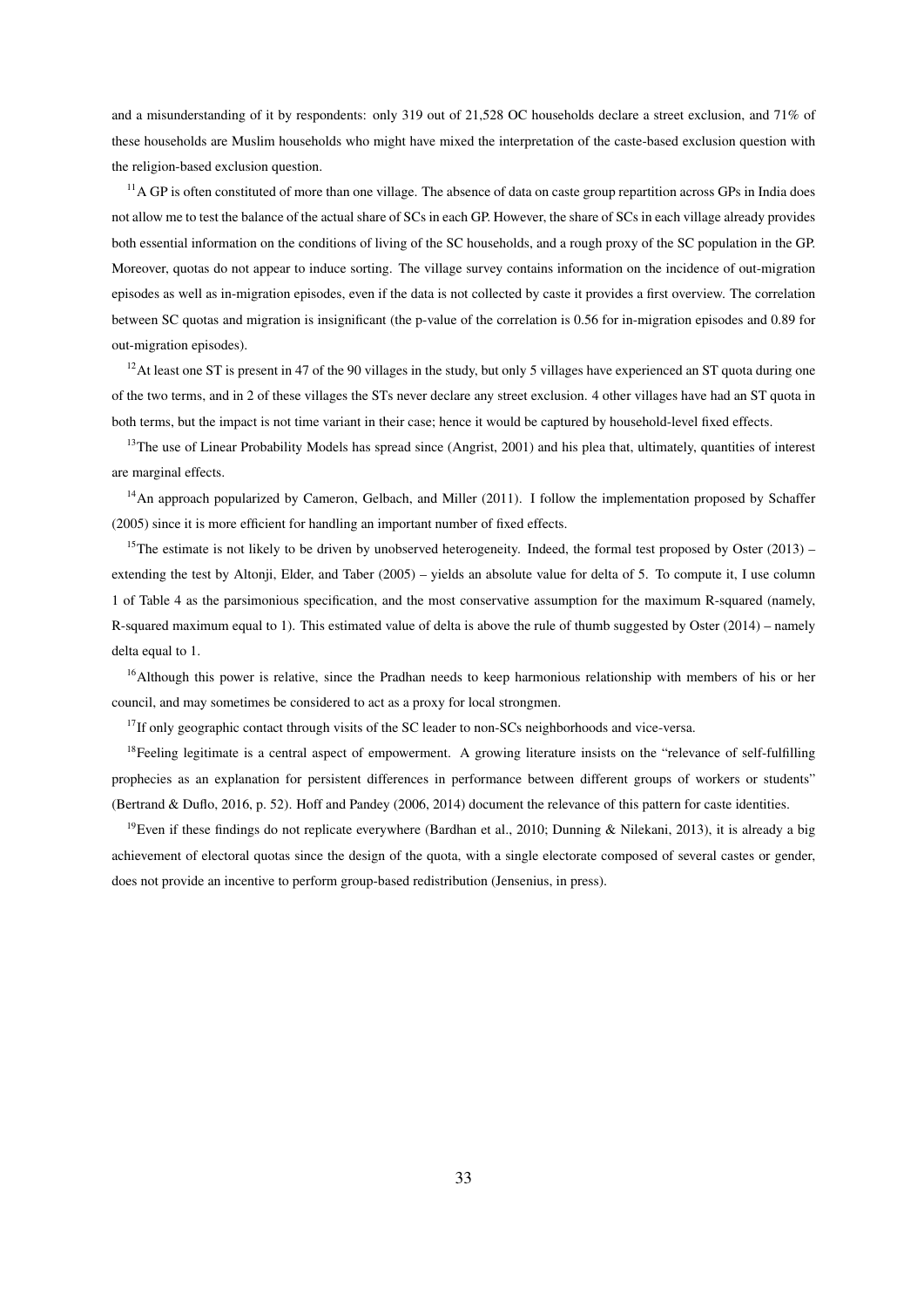# ONLINE APPENDIX, NOT FOR PUBLICATION

|                    |                      | Quotas         |              |              |              | Not Yet Quotas   |
|--------------------|----------------------|----------------|--------------|--------------|--------------|------------------|
|                    | % SC* (Ranked from   | in 1995 (First | Quotas       | Quotas       | Quotas       | (Likely quota in |
| GP Name            | largest to smallest) | GP elections)  | in 2000      | in 2005      | in 2010      | 2015)            |
|                    |                      |                |              |              |              |                  |
| 1. Bakra Road      | 30                   | $\,1$          |              |              |              |                  |
| 2. Chura           | 28.3                 | $\mathbf{1}$   |              |              |              |                  |
| 3. Revat           | 25.5                 | $\mathbf{1}$   |              |              |              |                  |
| 4. Sivana          | 25.1                 | $\mathbf{1}$   |              |              |              |                  |
| 5. Bhagli Sindhlan | 25                   | $\,1$          |              |              |              |                  |
| 6. Madgaon         | 24.8                 |                | $\mathbf{1}$ |              |              |                  |
| 7. Meda Uperla     | 24                   |                | $\mathbf{1}$ |              |              |                  |
| 8. Chandan         | 23.9                 |                | $\,1$        |              |              |                  |
| 9. Unan            | 23.8                 |                | $\mathbf{1}$ |              |              |                  |
| 10. Bibalsar       | 23.7                 |                | $\mathbf{1}$ |              |              |                  |
| 11. Badanvadi      | 23.4                 |                |              | $\mathbf{1}$ |              |                  |
| 12. Siyana         | 21.7                 |                |              | $\mathbf 1$  |              |                  |
| 13. Dudsi          | 20.3                 |                |              | $\mathbf{1}$ |              |                  |
| 14. Narnavas       | 20.1                 |                |              | $\mathbf{1}$ |              |                  |
| 15. Bagra          | 18.8                 |                |              |              | $\mathbf{1}$ |                  |
| 16. Debavas        | $18.1\,$             |                |              | $\,1\,$      |              |                  |
| 17.Dechu           | 17.5                 |                |              |              | $\mathbf{1}$ |                  |
| 18. Godan          | 17.3                 |                |              |              | $\mathbf{1}$ |                  |
| 19. Sankrna        | 17.2                 |                |              |              | $\mathbf{1}$ |                  |
| 20. Noon           | 16.8                 |                |              |              | $\mathbf{1}$ |                  |
| 21. Santhu         | 16.7                 |                |              |              | $\mathbf{1}$ |                  |
| 22. Digaon         | 15.5                 |                |              |              |              | $\,1\,$          |
| 23. Samtipura      | 15.2                 |                |              |              |              | $\mathbf{1}$     |
| 24. Samuja         | 15                   |                |              |              |              | $\mathbf{1}$     |
| 25. Akoli          | 14.9                 |                |              |              |              | $\mathbf{1}$     |
| 26. Leta           | 14.4                 |                |              |              |              | $\mathbf{1}$     |
| 27. Odvada         | 13.4                 |                |              |              |              | $\mathbf{1}$     |
| 28. Deki           | 13.3                 |                |              |              |              | $\mathbf{1}$     |

Table A1: Quotas for the SCs in Jalore Panchayat Samiti (Jalore District). Source: [Chauchard](#page-28-0) [\(2014\)](#page-28-0)

\*Based on 2001 Census of India Data

Note: Since members of the SCs constitute less than 20% of the population in Jalore Panchayat Samiti, 5.5 (that is, either 5 or 6) GPs are supposed to have an SC quota at each electoral period, as is the case here. Assignment of quotas then unfolds in decreasing order, starting with the GPs with the largest SC population share and ending with the GPs with the smallest SC population share.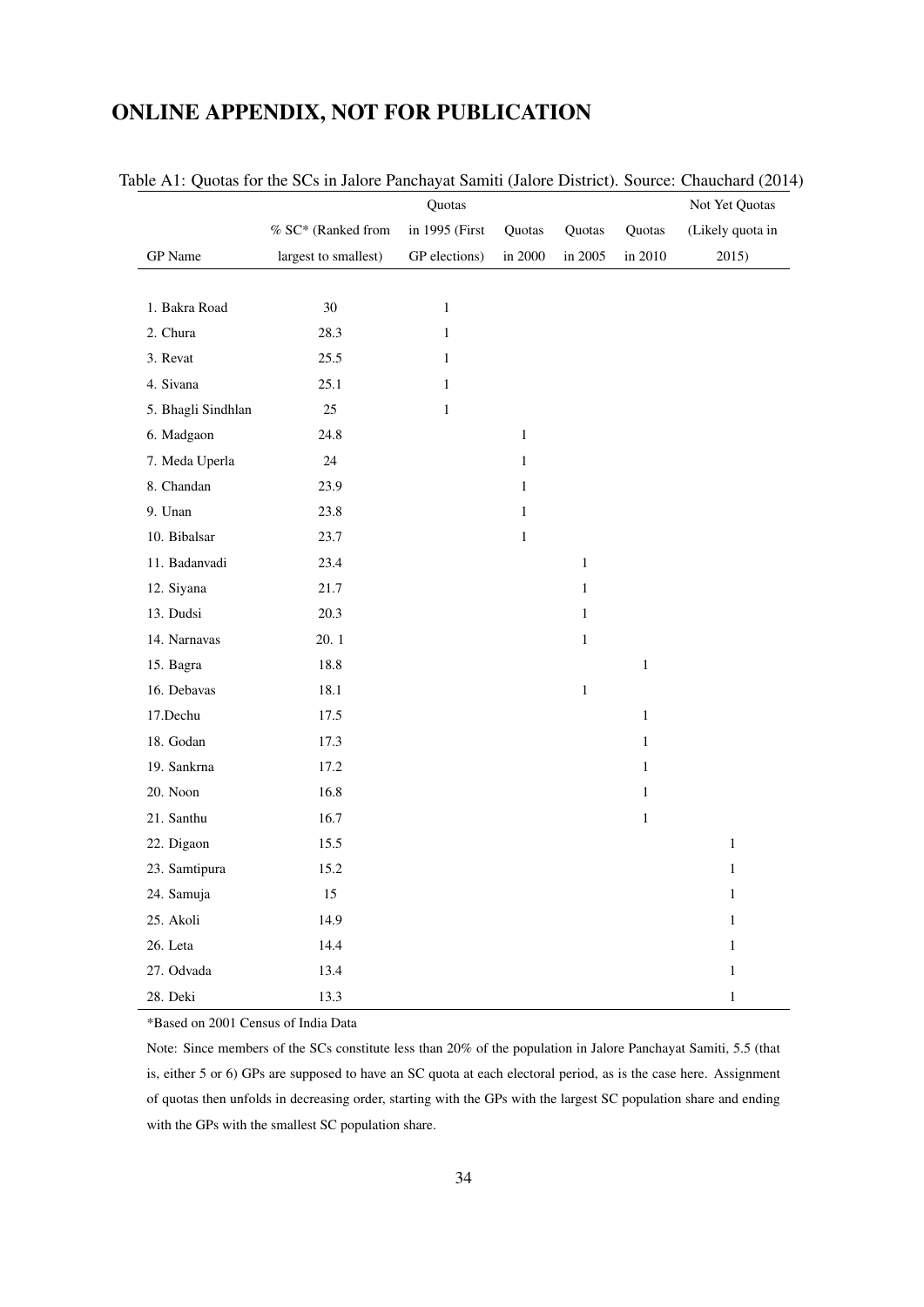| Dependent variable: caste-based exclusion from streets in 1996 |           |           |           |  |  |
|----------------------------------------------------------------|-----------|-----------|-----------|--|--|
|                                                                |           |           |           |  |  |
| $SC \times Quota$ SC                                           | $-0.00$   | 0.00      | 0.08      |  |  |
|                                                                | (0.05)    | (0.05)    | (0.11)    |  |  |
| SC                                                             | $0.64***$ | $0.60***$ | $0.60***$ |  |  |
|                                                                | (0.03)    | (0.05)    | (0.05)    |  |  |
| $SC \times$ Share_SC                                           |           | 0.16      | 0.24      |  |  |
|                                                                |           | (0.19)    | (0.19)    |  |  |
| $SC \times Pradhan SC$                                         |           |           | $-0.09$   |  |  |
|                                                                |           |           | (0.10)    |  |  |
|                                                                |           |           |           |  |  |
| <b>Observations</b>                                            | 40,047    | 40,047    | 40,047    |  |  |
| R-squared                                                      | 0.45      | 0.45      | 0.45      |  |  |

Table A2: The (placebo) effect of SC quotas in 2006 on street exclusions of SC households in 1996

(1)  $(2)$   $(3)$ 

Robust standard errors in parentheses are clustered at the year\*caste level. All specifications include village fixed effects and control for caste categories, sex, primary education, age, income, and agriculture as the main income source. \*\*\* p<0.01, \*\* p<0.05, \* p<0.1.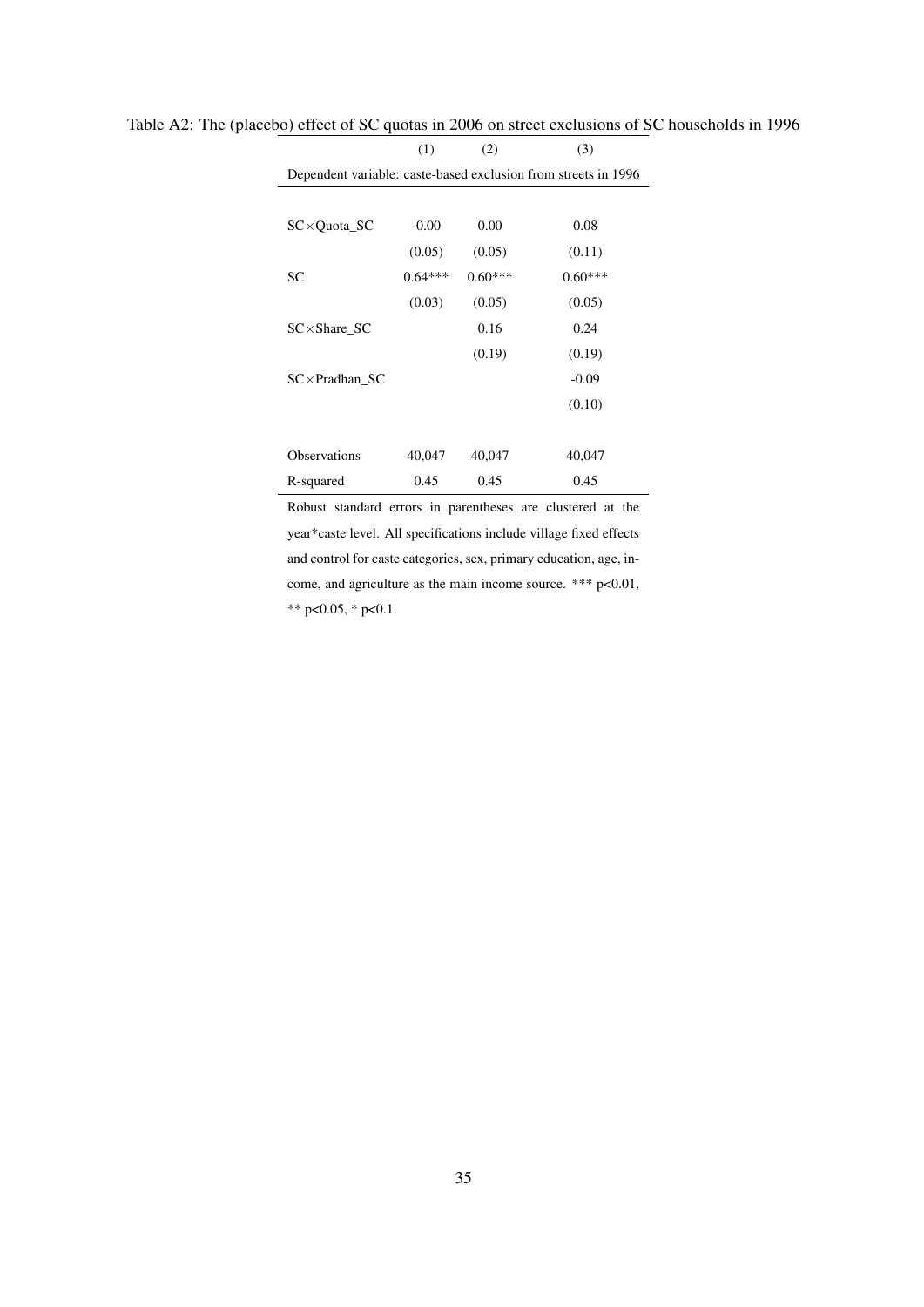|                                                                          | (1)          | (2)            | (3)          |
|--------------------------------------------------------------------------|--------------|----------------|--------------|
|                                                                          | Diff-in-diff | Placebo        | Placebo      |
|                                                                          | no SC quotas | religion-based | gender-based |
|                                                                          | before 2006  | exclusion      | quotas       |
| Dependent variable: caste-based OR religion-based exclusion from streets |              |                |              |
|                                                                          |              |                |              |
| SC×Quota_SC                                                              | $-0.10***$   |                |              |
|                                                                          | (0.03)       |                |              |
| $SC \times Pradh_S$ C                                                    | 0.03         |                |              |
|                                                                          | (0.02)       |                |              |
| Mus×Quota_SC                                                             |              | 0.05           |              |
|                                                                          |              | (0.04)         |              |
| Mus×Pradh_SC                                                             |              | $-0.01$        |              |
|                                                                          |              | (0.02)         |              |
| SC×Quota_Women                                                           |              |                | $-0.11***$   |
|                                                                          |              |                | (0.03)       |
| SC×Pradhan_Women                                                         |              |                | $0.14***$    |
|                                                                          |              |                | (0.03)       |
| SC×Share_SC                                                              | $-0.09***$   |                | $-0.06**$    |
|                                                                          | (0.02)       |                | (0.03)       |
| Observations                                                             | 70,982       | 79,706         | 79,706       |
| year*village fixed effects                                               | X            | X              | X            |
| year*caste fixed effects                                                 | X            | X              | $\mathbf X$  |
| year*religion fixed effects                                              |              | $\mathbf X$    |              |
| household fixed effects                                                  | X            | $\mathbf X$    | X            |
| R-squared                                                                | 0.19         | 0.05           | 0.19         |

Robust standard errors in parentheses are clustered two ways by year\*village\*caste and household levels. \*\*\* p<0.01, \*\* p<0.05, \* p<0.1.